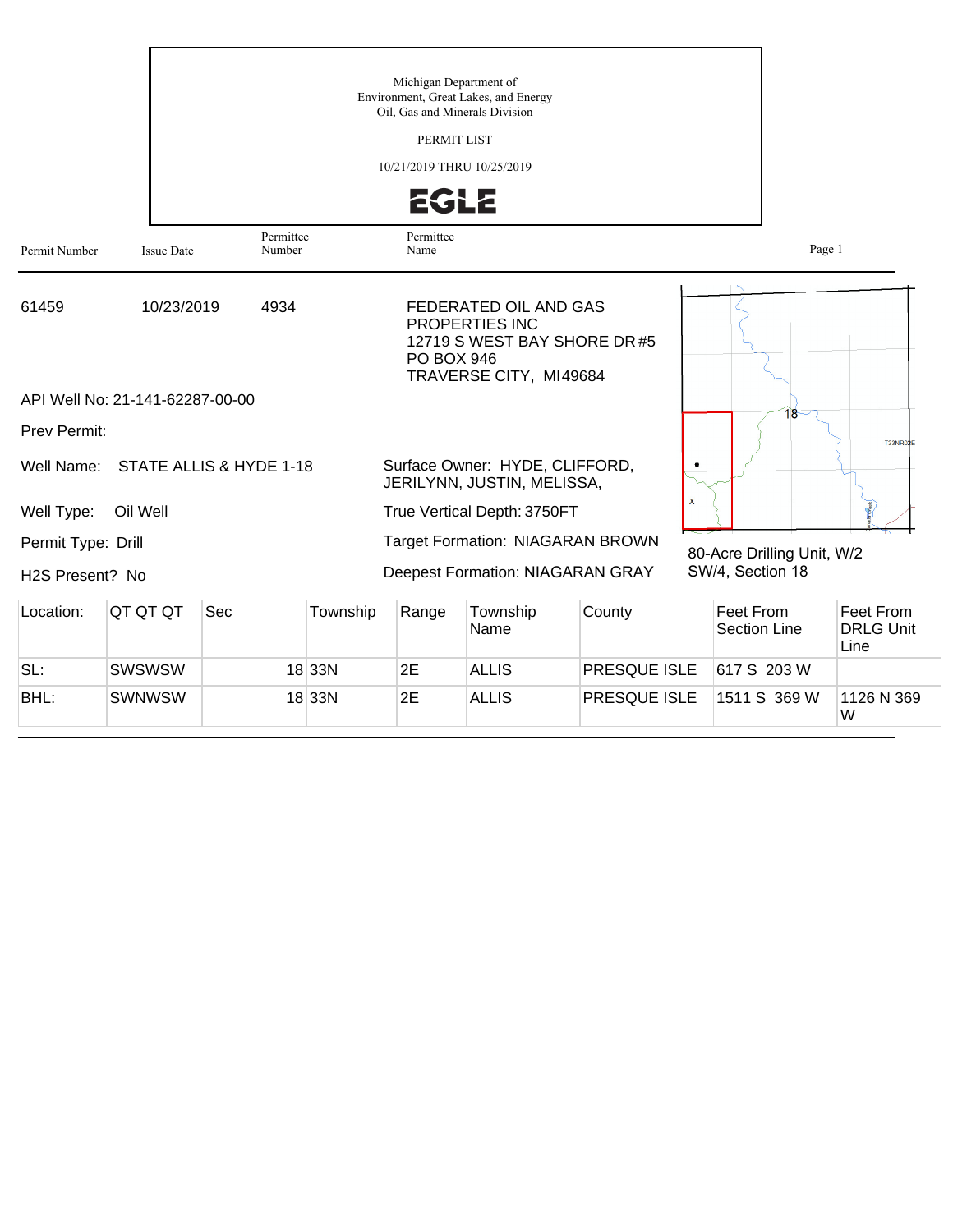Environment, Great Lakes, and Energy

Oil, Gas, and Minerals Division

Updated Permits

10/21/2019 THRU 10/25/2019

# **EGLE**

Permit Number Permittee Number Permittee<br>Name Name Page 1

### **PLUGGING INSTRUCTIONS ISSUED:**

17691 491

CONSUMERS ENERGY CO 1945 W PARNALL RD JACKSON, MI 49201

API Well Number: 21-113-17691-00-00

Well Name: M G S C 157

Plug Inst. Issue Date: 10/22/2019

| Location | <b>OT OT OT</b> | 'Sec | Township | Range | Township Name    | County     | Feet From Section<br>Line | <b>Feet From DRLG</b><br>Unit |
|----------|-----------------|------|----------|-------|------------------|------------|---------------------------|-------------------------------|
| ISL:     | <b>CNENE</b>    |      | 19 21 N  | 7W    | <b>RIVERSIDE</b> | IMISSAUKEE | 660 N 660 E               | 660 N 660 E                   |

Comment: App to P&A expires on 10/22/20

a a a a a <u>. . . . . .</u>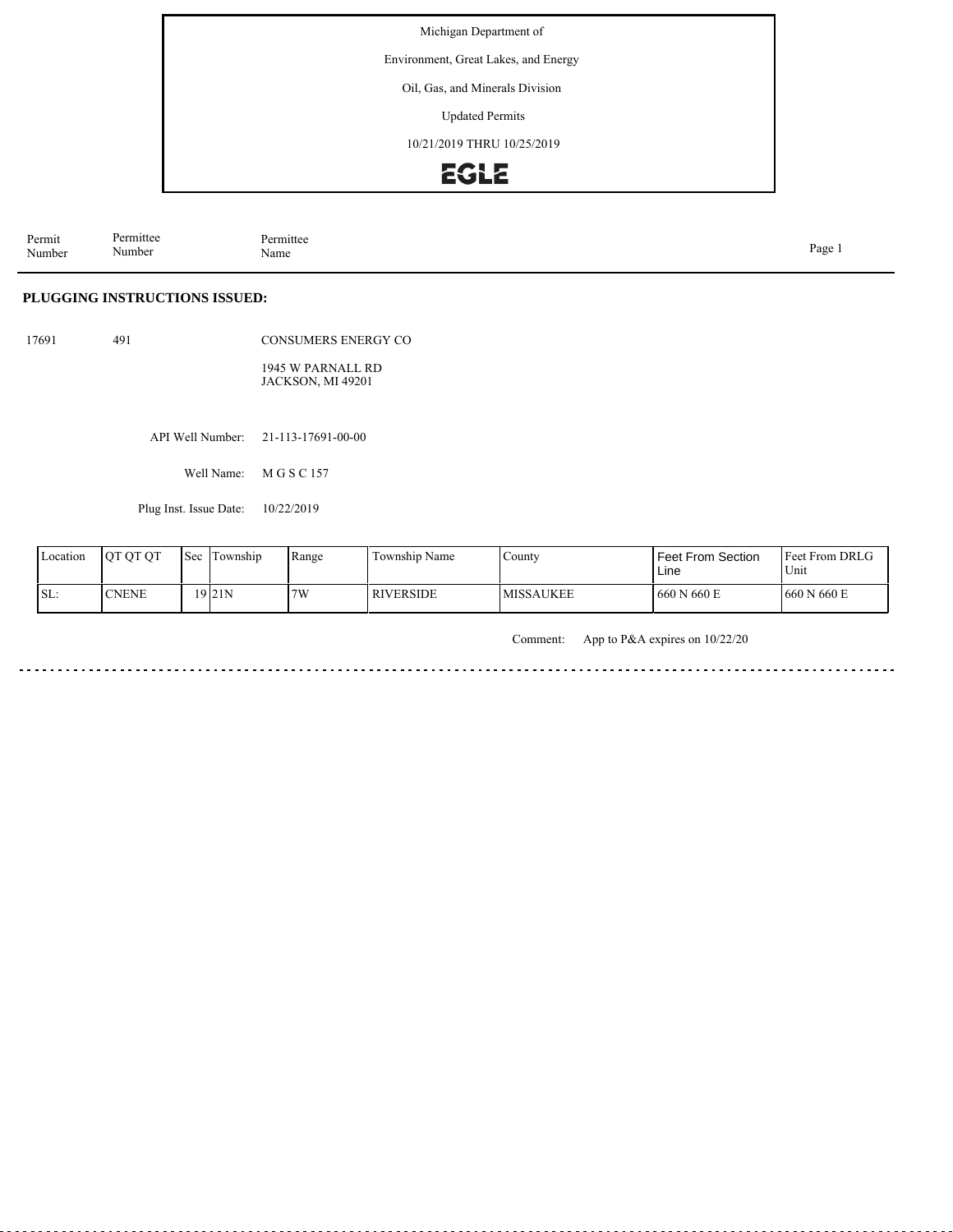Environment, Great Lakes, and Energy

Oil, Gas, and Minerals Division

Updated Permits

10/21/2019 THRU 10/25/2019

# **EGLE**

Permit Number Permittee Number Permittee<br>Name Page 2<br>Name

### **RECORD OF WELL PLUGGING:**

| 36629 | 7772 | LAMBDA ENERGY RESOURCES LLC |
|-------|------|-----------------------------|
|       |      | 12012 Wickchester           |
|       |      | Suite 300                   |
|       |      | Houston, TX 77055 USA       |

API Well Number: 21-099-36629-00-00

Well Name: MURMYLUK & STATE LENOX 3-36

Plugging Date: 9/20/2019

| Location | IOT OT OT     | Sec Township | Range | Township Name | County         | Feet From Section<br>Line | <b>Feet From DRLG</b><br>Unit |
|----------|---------------|--------------|-------|---------------|----------------|---------------------------|-------------------------------|
| SL:      | N2SENE        | $36$ $4N$    | 14E   | I LENOX       | <b>IMACOMB</b> | 1026 S 682 E              |                               |
| BHL:     | <b>NWSENE</b> | $36$ $4N$    | 14E   | I LENOX       | <b>MACOMB</b>  | 1953 S 976 E              | 367 N 344 W                   |

37378 7772

LAMBDA ENERGY RESOURCES LLC 12012 Wickchester Suite 300 Houston, TX 77055 USA

API Well Number: 21-099-37378-00-00

Well Name: MARCEREAU ET AL 6-36

Plugging Date: 9/26/2019

| Location | <b>IOT OT OT</b> | Sec Township | Range | Township Name | County         | Feet From Section<br>Line | <b>IFeet From DRLG</b><br>Unit |
|----------|------------------|--------------|-------|---------------|----------------|---------------------------|--------------------------------|
| ISL:     | <b>NENESW</b>    | $36$ $4N$    | 14E   | <b>LENOX</b>  | <b>IMACOMB</b> | 466 N 140 E               |                                |
| BHL:     | <b>SESENW</b>    | $36$ $4N$    | 14E   | <b>LENOX</b>  | <b>IMACOMB</b> | 404 S 474 E               | 1404 S 474 E                   |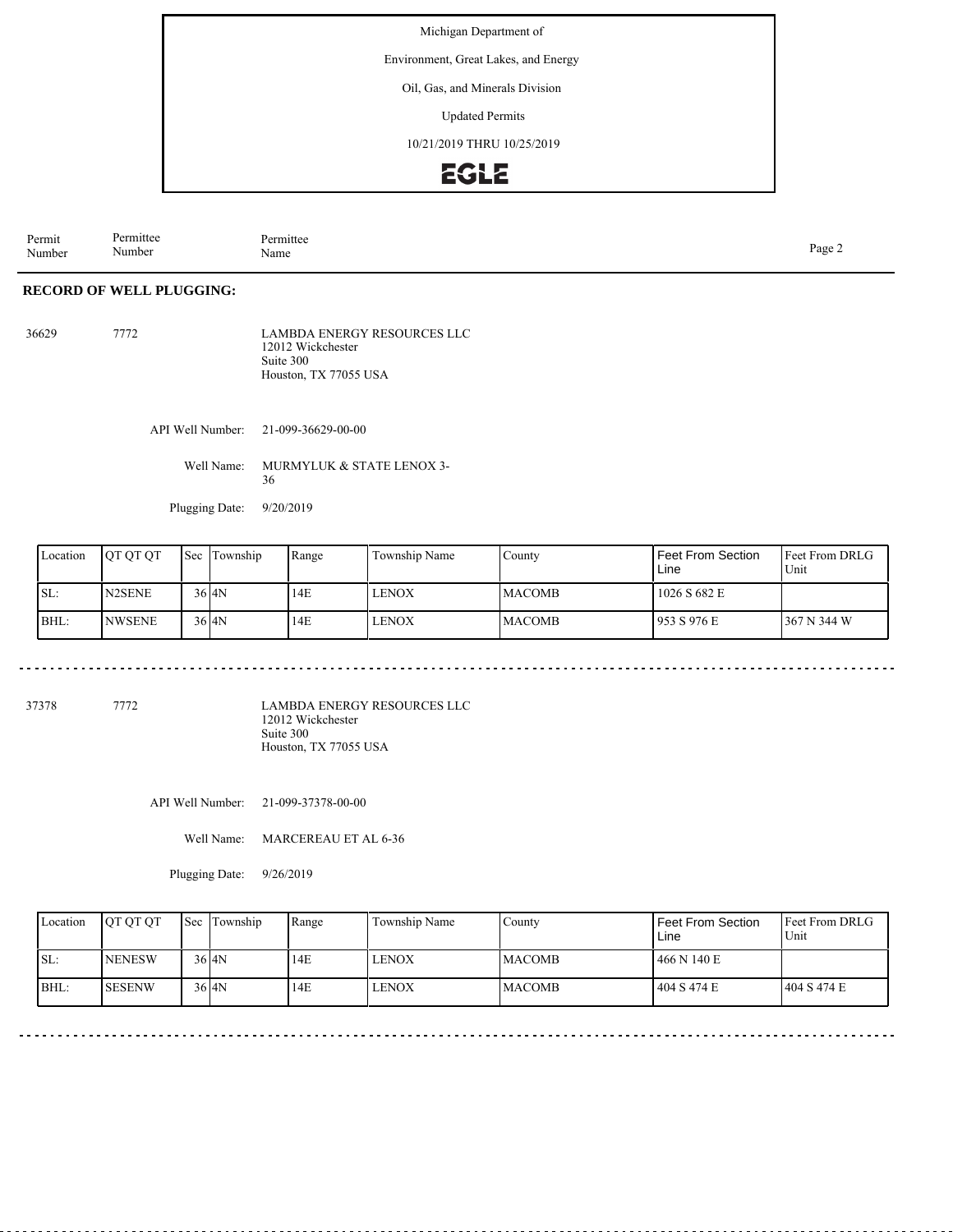Environment, Great Lakes, and Energy

### Oil, Gas, and Minerals Division

Updated Permits

10/21/2019 THRU 10/25/2019

# EGLE

| Permit<br>Number | Permittee<br>Number | Permittee<br>Page 3<br>Name                                                              |                          |  |  |  |  |
|------------------|---------------------|------------------------------------------------------------------------------------------|--------------------------|--|--|--|--|
| 60901            | 6312                | ARBOR OPERATING LLC<br>333 West Grandview Parkway<br>Suite 401<br>TRAVERSE CITY, MI49684 |                          |  |  |  |  |
|                  | API Well Number:    | 21-115-60840-01-00                                                                       |                          |  |  |  |  |
|                  | Well Name:          | RHINESS 1-6HD1                                                                           | True Vertical Depth 2085 |  |  |  |  |
|                  | Plugging Date:      | 9/14/2019                                                                                |                          |  |  |  |  |

| Location | <b>JOT OT OT</b> | 'Sec | Township | Range | Township Name  | County         | Feet From Section<br>Line | <b>IFeet From DRLG</b><br>Unit |
|----------|------------------|------|----------|-------|----------------|----------------|---------------------------|--------------------------------|
| SL:      | <b>INESWNE</b>   |      | 617S     | 6E    | l summerfield. | <b>IMONROE</b> | 1505 N 1962 E             |                                |
| BHL:     | <b>INWNWNE</b>   |      | 617S     | 6E    | l summerfield  | <b>IMONROE</b> | 531 N 2274 E              | 1531 N 963 E                   |

61355 6312

ARBOR OPERATING LLC 333 West Grandview Parkway Suite 401 TRAVERSE CITY, MI49684

API Well Number: 21-115-60840-02-00

Well Name: RHINESS 1-6HD2

Plugging Date: 9/14/2019

| Location | <b>OT OT OT</b> |    | <b>Sec</b> Township | Range | Township Name      | Countv         | Feet From Section<br>Line | <b>Feet From DRLG</b><br>Unit |
|----------|-----------------|----|---------------------|-------|--------------------|----------------|---------------------------|-------------------------------|
| SL:      | <b>NESWNE</b>   | hΙ | 7S                  | 6E    | <b>SUMMERFIELD</b> | <b>IMONROE</b> | 1505 N 1962 E             |                               |
| BHL:     | <b>SWNWNE</b>   |    | 6 7S                | 6E    | <b>SUMMERFIELD</b> | <b>IMONROE</b> | 787 N 2315 E              | 787 N 341 W                   |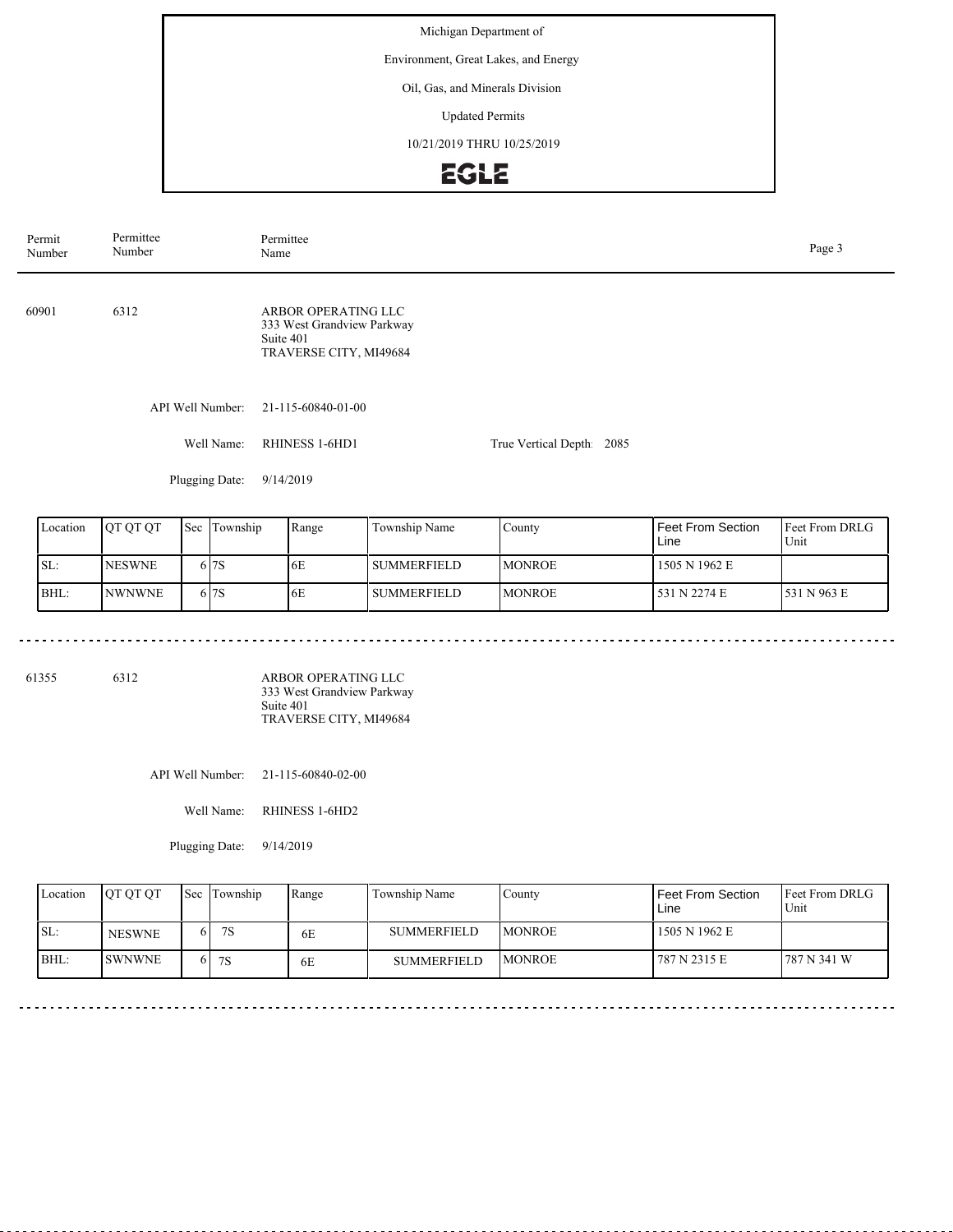Environment, Great Lakes, and Energy

## Oil, Gas, and Minerals Division

Updated Permits

10/21/2019 THRU 10/25/2019

# EGLE

| Permit<br>Number | Permittee<br>Number | Permittee<br>Name                                                 |  |  |  |  |
|------------------|---------------------|-------------------------------------------------------------------|--|--|--|--|
| 46175            | 25                  | DELTA OIL CO INC<br>125 WINDSOR DR STE 101<br>OAK BROOK, IL 60523 |  |  |  |  |
|                  | API Well Number:    | 21-119-46175-00-00                                                |  |  |  |  |
|                  | Well Name:          | STATE MONTMORENCY B4-33                                           |  |  |  |  |
|                  | Plugging Date:      | 8/7/2019                                                          |  |  |  |  |

| Location | <b>OT OT OT</b> | 'Sec | l Township | Range | Township Name      | County              | Feet From Section<br>Line | <b>Feet From DRLG</b><br>Unit |
|----------|-----------------|------|------------|-------|--------------------|---------------------|---------------------------|-------------------------------|
| SL:      | 'SESENE         |      | 33 32N     | 1E    | <b>MONTMORENCY</b> | <b>IMONTMORENCY</b> | 550 S 485 E               | 550 S 485 E                   |

47118 25

DELTA OIL CO INC

125 WINDSOR DR STE 101 OAK BROOK, IL 60523

API Well Number: 21-119-47118-00-00

Well Name: STATE MONTMORENCY B1-33

Plugging Date: 7/24/2019

<u>. . . . . . . . . . . .</u>

| Location | <b>OT OT OT</b> | l Sec | Township | Range | Township Name      | County              | Feet From Section<br>Line | <b>Feet From DRLG</b><br>Unit |
|----------|-----------------|-------|----------|-------|--------------------|---------------------|---------------------------|-------------------------------|
| ISL:     | <b>NWSWNW</b>   |       | 33 32N   | IЕ.   | <b>MONTMORENCY</b> | <b>IMONTMORENCY</b> | 832 S 437 W               | 1473 N 437 W                  |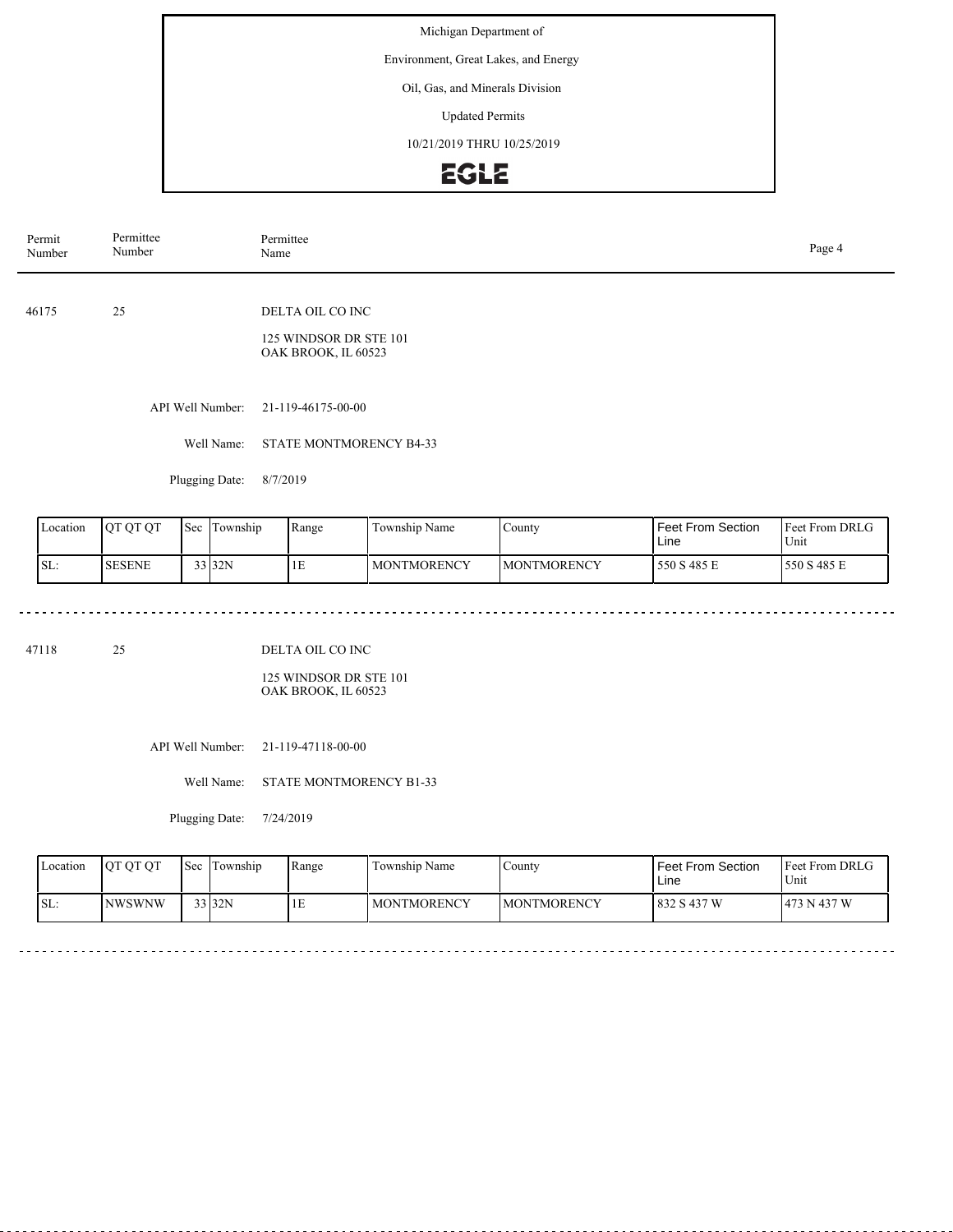Environment, Great Lakes, and Energy

## Oil, Gas, and Minerals Division

Updated Permits

10/21/2019 THRU 10/25/2019

# EGLE

| Permit<br>Number | Permittee<br>Number | Permittee<br>Name                                                 | Page 5 |
|------------------|---------------------|-------------------------------------------------------------------|--------|
| 47400            | 25                  | DELTA OIL CO INC<br>125 WINDSOR DR STE 101<br>OAK BROOK, IL 60523 |        |
|                  | API Well Number:    | 21-119-47400-00-00                                                |        |
|                  | Well Name:          | <b>STATE MONTMORENCY C2-33</b>                                    |        |
|                  | Plugging Date:      | 7/26/2019                                                         |        |

| Location         | <b>IOT OT OT</b> | 'Sec | . .<br>Township | Range | $\mathbf{v}$<br>Township Name | County              | <b>Feet From Section</b><br>Line | <b>Feet From DRLG</b><br>Unit |
|------------------|------------------|------|-----------------|-------|-------------------------------|---------------------|----------------------------------|-------------------------------|
| $\mathsf{ISL}$ : | <b>INWNESW</b>   |      | 33 32N          | 1E    | <b>MONTMORENCY</b>            | <b>IMONTMORENCY</b> | 1341 N 664 E                     | N 637 W<br>341                |

dia a dia a di

 $\sim$   $\sim$   $\sim$ 

47403 25

DELTA OIL CO INC

125 WINDSOR DR STE 101 OAK BROOK, IL 60523

API Well Number: 21-119-47403-00-00

Well Name: STATE MONTMORENCY C1-34

Plugging Date: 8/1/2019

<u>. . . . . . . . .</u>

| Location | <b>OT OT OT</b> | Sec | Township | Range | Township Name      | <b>County</b>       | Feet From Section<br>Line | <b>Feet From DRLG</b><br>Unit |
|----------|-----------------|-----|----------|-------|--------------------|---------------------|---------------------------|-------------------------------|
| ISL:     | <b>INWNWSW</b>  |     | 34 32N   | ΙE    | <b>MONTMORENCY</b> | <b>IMONTMORENCY</b> | 337 N 575 W               | 337 N 575 W                   |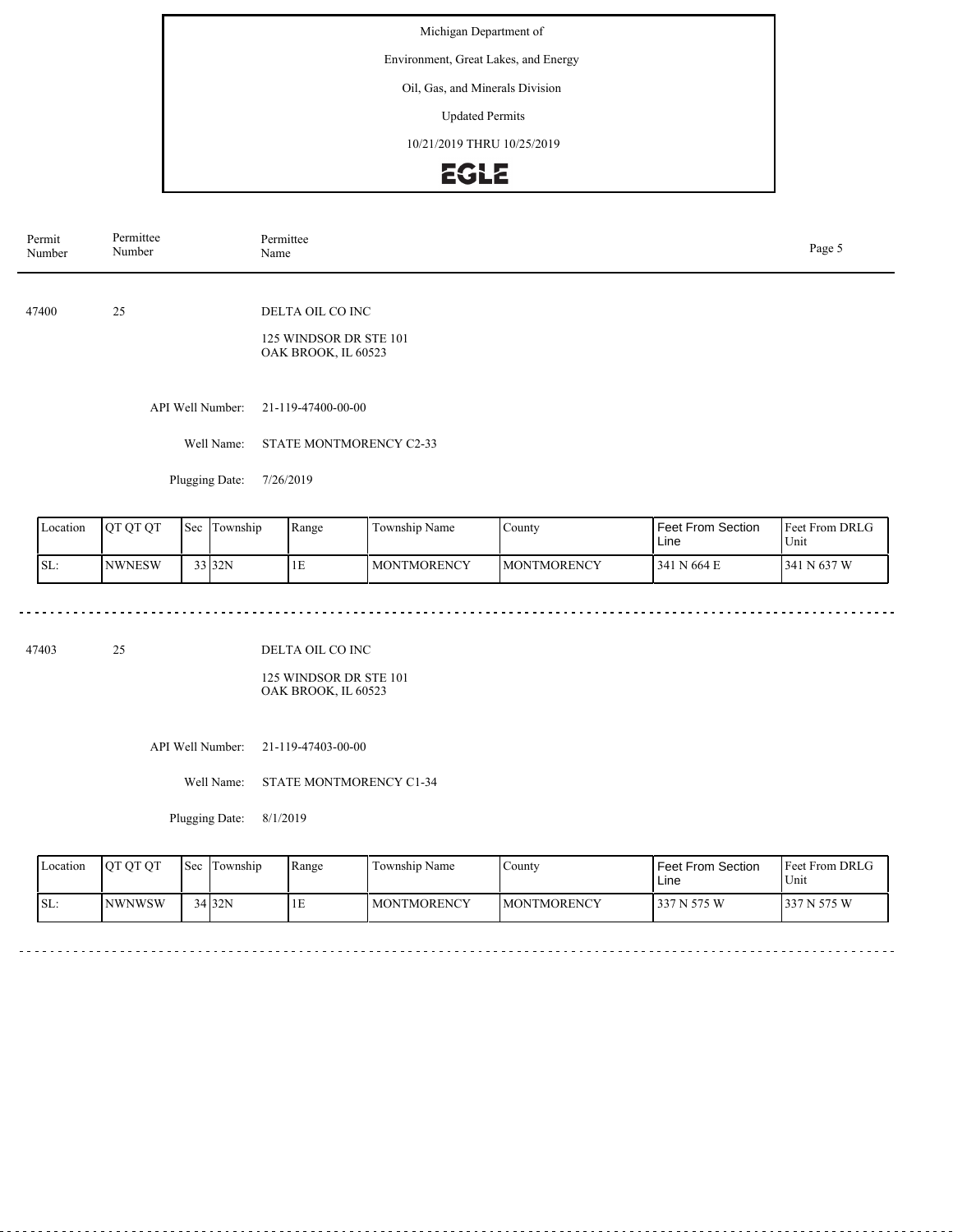Environment, Great Lakes, and Energy

## Oil, Gas, and Minerals Division

Updated Permits

10/21/2019 THRU 10/25/2019

# **EGLE**

| Permit<br>Number | Permittee<br>Number | Permittee<br>Name                                                 | Page 6 |
|------------------|---------------------|-------------------------------------------------------------------|--------|
| 47616            | 25                  | DELTA OIL CO INC<br>125 WINDSOR DR STE 101<br>OAK BROOK, IL 60523 |        |
|                  | API Well Number:    | 21-119-47616-00-00                                                |        |
|                  | Well Name:          | <b>MASTERS B1-29</b>                                              |        |
|                  | Plugging Date:      | 7/30/2019                                                         |        |

| Location | <b>IOT OT OT</b> | 'Sec | Im<br>i Township  | Range | Township Name | County              | <b>Feet From Section</b><br>Line | <b>Feet From DRLG</b><br>Unit |
|----------|------------------|------|-------------------|-------|---------------|---------------------|----------------------------------|-------------------------------|
| ISL:     | <b>SESWNW</b>    |      | 29 <sub>32N</sub> | 1E    | I MONTMORENCY | <b>IMONTMORENCY</b> | 339 S 901 W                      | 339 S 436 E                   |

47617 25

DELTA OIL CO INC

125 WINDSOR DR STE 101 OAK BROOK, IL 60523

API Well Number: 21-119-47617-00-00

Well Name: RACK & FIN C4-32

Plugging Date: 8/15/2019

| Location | <b>OT OT OT</b> | <b>Sec</b> | Township | Range | Township Name      | County              | l Feet From Section<br>∟ine | <b>Feet From DRLG</b><br>Unit |
|----------|-----------------|------------|----------|-------|--------------------|---------------------|-----------------------------|-------------------------------|
| ISL:     | <b>I</b> SENESE |            | $32$ 32N | . E.  | <b>MONTMORENCY</b> | <b>IMONTMORENCY</b> | 1 813 N 655 E               | 1497 S 655 E                  |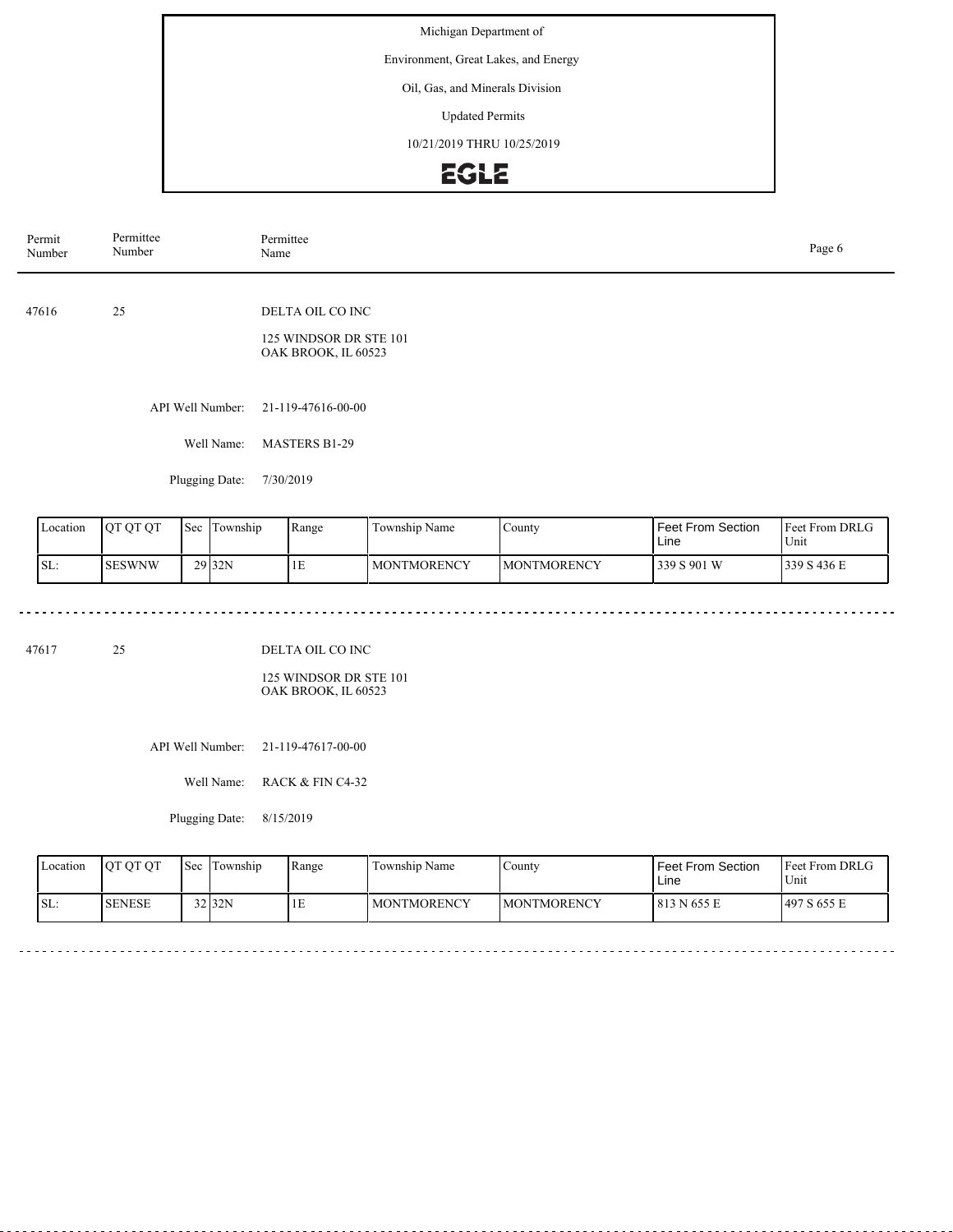Environment, Great Lakes, and Energy

## Oil, Gas, and Minerals Division

Updated Permits

10/21/2019 THRU 10/25/2019

# EGLE

| Permit<br>Number | Permittee<br>Number | Permittee<br>Name                                                 | Page 7 |
|------------------|---------------------|-------------------------------------------------------------------|--------|
| 47660            | 25                  | DELTA OIL CO INC<br>125 WINDSOR DR STE 101<br>OAK BROOK, IL 60523 |        |
|                  | API Well Number:    | 21-119-47660-00-00                                                |        |
|                  | Well Name:          | STATE MONTMORENCY D4-32                                           |        |
|                  | Plugging Date:      | 8/13/2019                                                         |        |
|                  |                     |                                                                   |        |

| Location | <b>OT OT OT</b> | Sec | Township | Range | Township Name | County.             | Feet From Section<br>Line | <b>Feet From DRLG</b><br>Unit |
|----------|-----------------|-----|----------|-------|---------------|---------------------|---------------------------|-------------------------------|
| 'SL:     | <b>SESESE</b>   |     | 32 32N   | 1E    | I MONTMORENCY | <b>IMONTMORENCY</b> | 612 S 516 E               | 1612 S 516 E                  |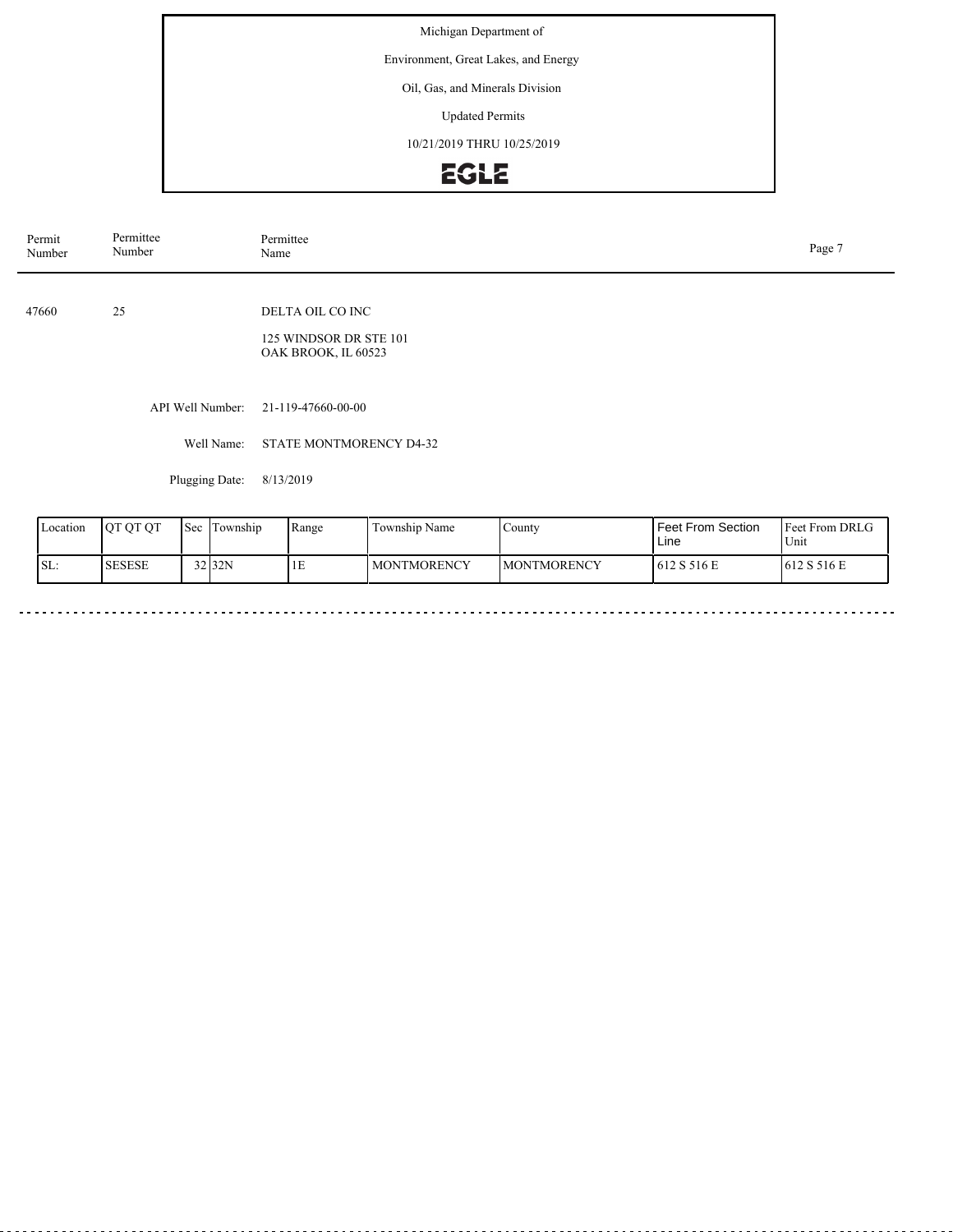Environment, Great Lakes, and Energy

Oil, Gas, and Minerals Division

Updated Permits

10/21/2019 THRU 10/25/2019

# **EGLE**

Permit Number Permittee Number Permittee<br>Name Name Page 8

## **PERMIT TERMINATIONS:**

61185 6582 INTERSTATE EXPLORATIONS LLC 1331 LAMAR STREET, STE 1370

HOUSTON, TX 77010

API Well Number: 21-045-61185-00-00

Well Name: DOW 1-19

Termination Date: 10/24/2019

| Location | <b>OT OT OT</b> | $\mathsf{I}\mathsf{Sec}$ | Township | l Range | Township Name | . County     | Feet From Section<br>Line | <b>Feet From DRLG</b><br>Unit |
|----------|-----------------|--------------------------|----------|---------|---------------|--------------|---------------------------|-------------------------------|
| SL:      | INESWSW         |                          | 19 4N    | 5W      | <b>ROXAND</b> | <b>EATON</b> | 671 S 1043 W              | N 356 E<br>651                |

. . . . . . .

 $\frac{1}{2}$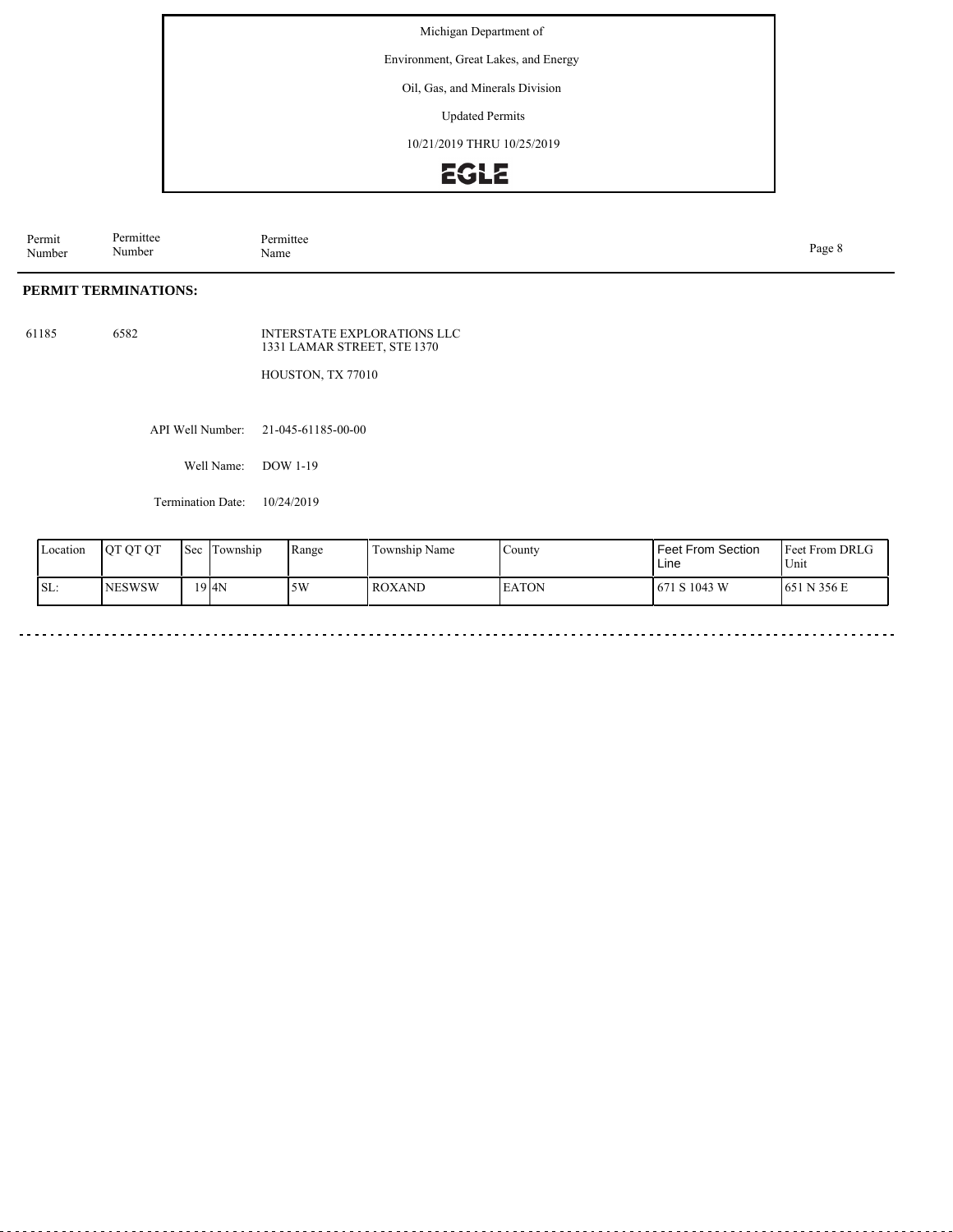Environment, Great Lakes, and Energy

Oil, Gas, and Minerals Division

Updated Permits

10/21/2019 THRU 10/25/2019

# **EGLE**

Permit Number Permittee Number Permittee<br>Name Name Page 9

### **BOTTOM HOLE LOCATION CORRECTIONS:**

61371 6498 WOLVERINE GAS AND OIL COMPANY OF MICHIGAN LLC ONE RIVERFRONT PLAZA 55 CAMPAU, NW GRAND RAPIDS, MI 49503

API Well Number: 21-077-62017-00-00

Well Name: SCHAU 26-1

Correction Date: 10/25/2019

| Location | <b>IOT OT OT</b> | <b>Sec</b>      | Township | Range | Township Name   | County            | Feet From Section<br>Line | <b>IFeet From DRLG</b><br>Unit |
|----------|------------------|-----------------|----------|-------|-----------------|-------------------|---------------------------|--------------------------------|
| SL:      | <b>NESESE</b>    | 26 <sup>1</sup> | 3S       | 10W   | PAVILION        | <b>IKALAMAZOO</b> | 1952 S 631 E              |                                |
| BHL:     | <b>INWSESE</b>   | 26              | 3S       | 10W   | <b>PAVILION</b> | <b>KALAMAZOO</b>  | 773 S 827 E               | 1547 N 501 W                   |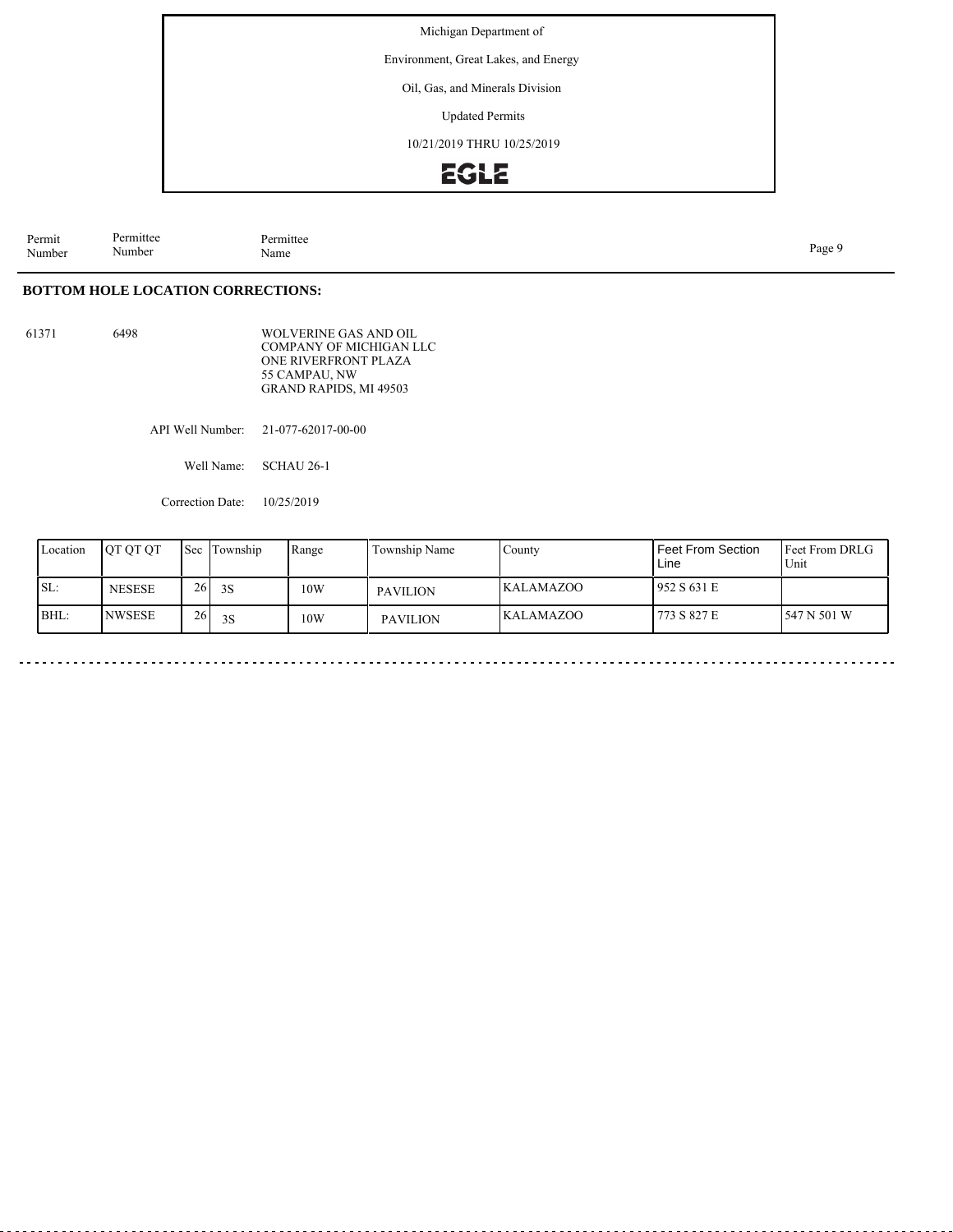Environment, Great Lakes, and Energy

Oil, Gas, and Minerals Division

Updated Permits

10/21/2019 THRU 10/25/2019

# EGLE

Permit Number Permittee<br>Name Page 10<br>Name Page 10

## **TRANSFER OF OWNERSHIP:**

Permittee Number

TABLES FOLLOW THIS PAGE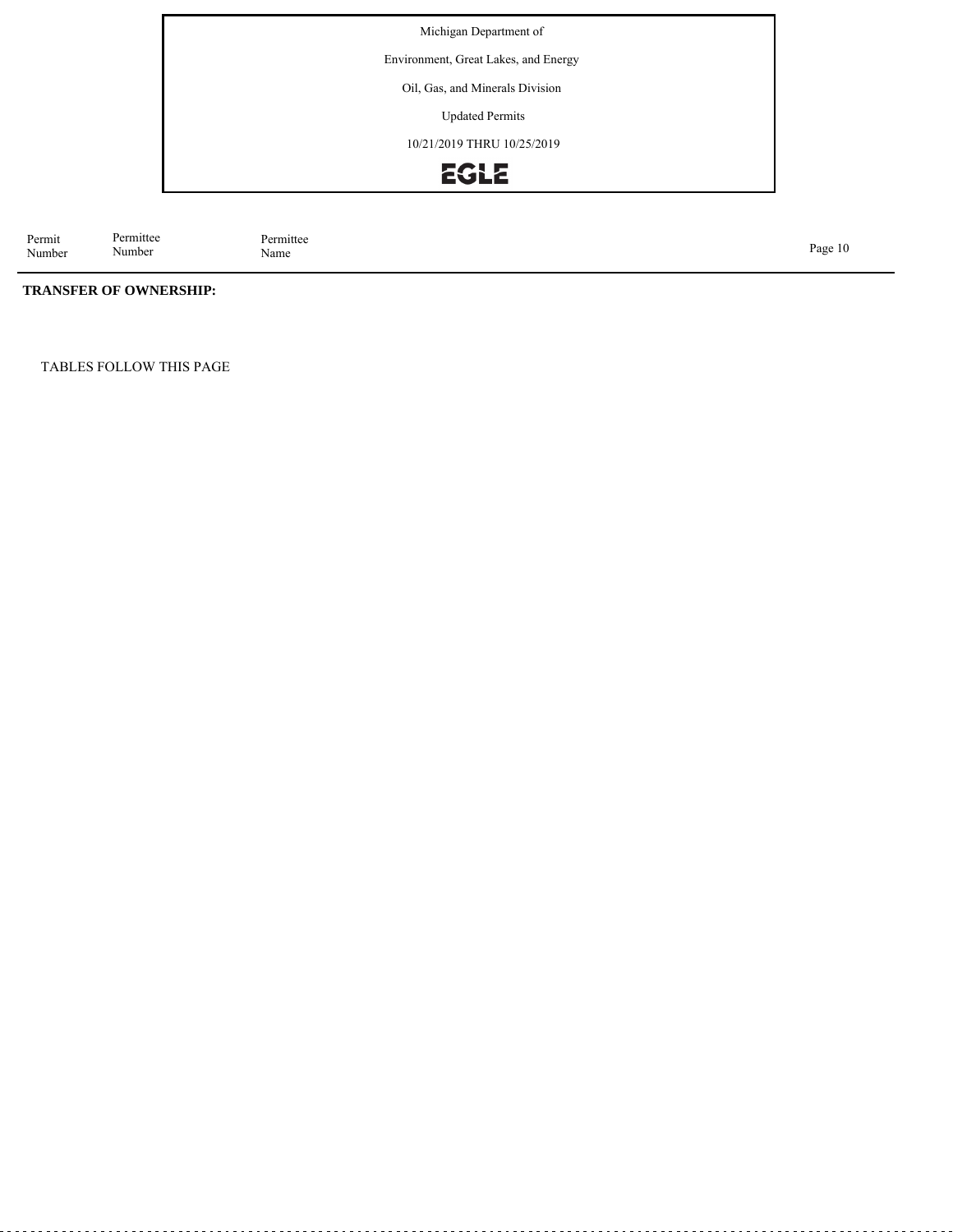|            | <b>Transfer Date Previous Operator</b> | <b>New Operator</b>                           | WellName                                |       | Permit County | TwpNm           |                |      | Sec Twp TwpDir Rng RngDir |
|------------|----------------------------------------|-----------------------------------------------|-----------------------------------------|-------|---------------|-----------------|----------------|------|---------------------------|
| 10/22/2019 | RIVIERA OPERATING LLC                  | RIVERSIDE ENERGY MI LLC                       | WHITE PINE HUNTING CLUB B4-26           | 49385 | ALPENA        | <b>OSSINEKE</b> | 26             | 29 N | 5 E                       |
| 10/22/2019 |                                        | RIVIERA OPERATING LLC RIVERSIDE ENERGY MI LLC | SCHULTZ A3-31                           |       | 49404 ALPENA  | <b>OSSINEKE</b> | 31             | 29 N | 7 E                       |
| 10/22/2019 |                                        | RIVIERA OPERATING LLC RIVERSIDE ENERGY MI LLC | <b>COOK D1-32</b>                       | 49406 | <b>ALPENA</b> | <b>OSSINEKE</b> | 32             | 29 N | 7 E                       |
| 10/22/2019 |                                        | RIVIERA OPERATING LLC RIVERSIDE ENERGY MI LLC | BROAD D1-22                             | 49409 | <b>ALPENA</b> | <b>OSSINEKE</b> | 22             | 29 N | 5 E                       |
| 10/22/2019 |                                        | RIVIERA OPERATING LLC RIVERSIDE ENERGY MI LLC | GOLF TAM C2-11                          | 49429 | <b>ALPENA</b> | <b>OSSINEKE</b> | 11             | 29 N | 5 E                       |
| 10/22/2019 |                                        | RIVIERA OPERATING LLC RIVERSIDE ENERGY MI LLC | SCHALKOFSKE A3-30                       | 49541 | ALPENA        | <b>OSSINEKE</b> | 30             | 29 N | 7 E                       |
| 10/22/2019 | RIVIERA OPERATING LLC                  | RIVERSIDE ENERGY MI LLC                       | GOLF TAM D2-11                          | 49549 | ALPENA        | <b>OSSINEKE</b> | 11             | 29 N | 5 E                       |
| 10/22/2019 | RIVIERA OPERATING LLC                  | RIVERSIDE ENERGY MI LLC                       | YANKOVITCH A1-33                        |       | 49551 ALPENA  | <b>OSSINEKE</b> | 33             | 29 N | 7 E                       |
| 10/22/2019 |                                        | RIVIERA OPERATING LLC RIVERSIDE ENERGY MI LLC | RITTHALER A1-32                         | 49553 | <b>ALPENA</b> | <b>OSSINEKE</b> | 32             | 29 N | 7 E                       |
| 10/22/2019 |                                        | RIVIERA OPERATING LLC RIVERSIDE ENERGY MI LLC | KOSLOSKI C4-19                          | 49556 | <b>ALPENA</b> | <b>OSSINEKE</b> | 19             | 29 N | 7 E                       |
| 10/22/2019 |                                        | RIVIERA OPERATING LLC RIVERSIDE ENERGY MI LLC | STATE OSSINEKE B2-14                    | 49585 | ALPENA        | <b>OSSINEKE</b> | 14             | 29 N | 5 E                       |
| 10/22/2019 |                                        | RIVIERA OPERATING LLC RIVERSIDE ENERGY MI LLC | BROAD D1-15                             |       | <b>ALPENA</b> | <b>OSSINEKE</b> | 15             | 29 N | 5 E                       |
|            |                                        |                                               |                                         | 49589 |               |                 |                |      |                           |
| 10/22/2019 |                                        | RIVIERA OPERATING LLC RIVERSIDE ENERGY MI LLC | TOLAN B2-36                             |       | 49632 ALPENA  | <b>OSSINEKE</b> | 36             | 29 N | 7 E                       |
| 10/22/2019 |                                        | RIVIERA OPERATING LLC RIVERSIDE ENERGY MI LLC | NOBLE A1-34                             |       | 49634 ALPENA  | <b>OSSINEKE</b> | 34             | 29 N | 7 E                       |
| 10/22/2019 |                                        | RIVIERA OPERATING LLC RIVERSIDE ENERGY MI LLC | WAGNER C2-35                            | 49638 | <b>ALPENA</b> | <b>OSSINEKE</b> | 35             | 29 N | 7 E                       |
| 10/22/2019 |                                        | RIVIERA OPERATING LLC RIVERSIDE ENERGY MI LLC | BARTZ B4-34                             |       | 49640 ALPENA  | <b>OSSINEKE</b> | 34             | 29 N | 7 E                       |
| 10/22/2019 |                                        | RIVIERA OPERATING LLC RIVERSIDE ENERGY MI LLC | DONAJKOWSKI C2-26                       | 49643 | <b>ALPENA</b> | <b>OSSINEKE</b> | 26             | 29 N | 7 E                       |
| 10/22/2019 |                                        | RIVIERA OPERATING LLC RIVERSIDE ENERGY MI LLC | STATE OSSINEKE A2-24                    |       | 49704 ALPENA  | <b>OSSINEKE</b> | 24             | 29 N | 5 E                       |
| 10/22/2019 |                                        | RIVIERA OPERATING LLC RIVERSIDE ENERGY MI LLC | STATE OSSINEKE D2-24                    |       | 49867 ALPENA  | <b>OSSINEKE</b> | 24             | 29 N | 6 E                       |
| 10/22/2019 |                                        | RIVIERA OPERATING LLC RIVERSIDE ENERGY MI LLC | LISKE B1-28                             | 49876 | <b>ALPENA</b> | <b>OSSINEKE</b> | 28             | 29 N | 7 E                       |
| 10/22/2019 |                                        | RIVIERA OPERATING LLC RIVERSIDE ENERGY MI LLC | BROAD B1-34                             | 49965 | <b>ALPENA</b> | <b>OSSINEKE</b> | 34             | 29 N | 5 E                       |
| 10/22/2019 |                                        | RIVIERA OPERATING LLC RIVERSIDE ENERGY MI LLC | DOCTORS CLUB C3-33                      | 49967 | ALPENA        | <b>OSSINEKE</b> | 33             | 29 N | 5 E                       |
| 10/22/2019 |                                        | RIVIERA OPERATING LLC RIVERSIDE ENERGY MI LLC | DOCTORS CLUB C2-28                      | 49969 | <b>ALPENA</b> | <b>OSSINEKE</b> | 28             | 29 N | 5 E                       |
| 10/22/2019 |                                        | RIVIERA OPERATING LLC RIVERSIDE ENERGY MI LLC | STATE OSSINEKE C4-35                    | 50093 | ALPENA        | <b>OSSINEKE</b> | 35             | 29 N | 7 E                       |
| 10/22/2019 |                                        | RIVIERA OPERATING LLC RIVERSIDE ENERGY MI LLC | STATE OSSINEKE A3-18                    |       | 50393 ALPENA  | <b>OSSINEKE</b> | 18             | 29 N | 6 E                       |
| 10/22/2019 |                                        | RIVIERA OPERATING LLC RIVERSIDE ENERGY MI LLC | STATE OSSINEKE A4-30                    | 50681 | <b>ALPENA</b> | <b>OSSINEKE</b> | 30             | 29 N | 6 E                       |
| 10/22/2019 |                                        | RIVIERA OPERATING LLC RIVERSIDE ENERGY MI LLC | DOCTORS CLUB & BROAD D1-27              |       | 50734 ALPENA  | <b>OSSINEKE</b> | 27             | 29 N | 5 E                       |
| 10/22/2019 |                                        | RIVIERA OPERATING LLC RIVERSIDE ENERGY MI LLC | BEYER D4-21                             | 54306 | <b>ALPENA</b> | WILSON          | 21             | 30 N | 7 E                       |
| 10/22/2019 | RIVIERA OPERATING LLC                  | RIVERSIDE ENERGY MI LLC                       | STATE OSSINEKE & ZIEBARTH B4-9          | 54207 | ALPENA        | <b>OSSINEKE</b> | 9              | 29 N | 6 E                       |
| 10/22/2019 |                                        | RIVIERA OPERATING LLC RIVERSIDE ENERGY MI LLC | STATE OSSINEKE & SADDLER D1-10          |       | 54190 ALPENA  | <b>OSSINEKE</b> | 10             | 29 N | 6 E                       |
| 10/22/2019 |                                        | RIVIERA OPERATING LLC RIVERSIDE ENERGY MI LLC | STATE OSSINEKE B2-25                    |       | 54123 ALPENA  | <b>OSSINEKE</b> | 25             | 29 N | 6 E                       |
| 10/22/2019 |                                        | RIVIERA OPERATING LLC RIVERSIDE ENERGY MI LLC | STATE OSSINEKE & LUDEMAN D2-30          |       | 54015 ALPENA  | <b>OSSINEKE</b> | 30             | 29 N | 7 E                       |
| 10/22/2019 |                                        | RIVIERA OPERATING LLC RIVERSIDE ENERGY MI LLC | STATE OSSINEKE B2-31                    |       | 54014 ALPENA  | <b>OSSINEKE</b> | 31             | 29 N | 7 E                       |
| 10/22/2019 |                                        | RIVIERA OPERATING LLC RIVERSIDE ENERGY MI LLC | CERNAT & GEROW D2-34                    | 53987 | <b>ALPENA</b> | <b>OSSINEKE</b> | 34             | 29 N | 7 E                       |
| 10/22/2019 |                                        | RIVIERA OPERATING LLC RIVERSIDE ENERGY MI LLC | BROAD A2-27                             |       | 53908 ALPENA  | <b>OSSINEKE</b> | 27             | 29 N | 5 E                       |
| 10/22/2019 |                                        | RIVIERA OPERATING LLC RIVERSIDE ENERGY MI LLC | BROAD BROTHERS A2-34                    | 53903 | ALPENA        | <b>OSSINEKE</b> | 34             | 29 N | 5 E                       |
| 10/22/2019 |                                        | RIVIERA OPERATING LLC RIVERSIDE ENERGY MI LLC | BECK & KLEIN ET AL C3-35                |       | 53892 ALPENA  | <b>OSSINEKE</b> | 35             | 29 N | 5 E                       |
| 10/22/2019 |                                        | RIVIERA OPERATING LLC RIVERSIDE ENERGY MI LLC | <b>BROWN 4-24</b>                       |       | 53875 ALPENA  | <b>OSSINEKE</b> | 24             | 29 N | 7 E                       |
| 10/22/2019 |                                        | RIVIERA OPERATING LLC RIVERSIDE ENERGY MI LLC | STATE OSSINEKE & TIMM 16-2              | 53787 | <b>ALPENA</b> | <b>OSSINEKE</b> | $\overline{2}$ | 29 N | 7 E                       |
| 10/22/2019 |                                        | RIVIERA OPERATING LLC RIVERSIDE ENERGY MI LLC | <b>BIANCHINI B1-33</b>                  |       | 53631 ALPENA  | <b>OSSINEKE</b> | 33             | 29 N | 5 E                       |
| 10/22/2019 |                                        | RIVIERA OPERATING LLC RIVERSIDE ENERGY MI LLC | STATE OSSINEKE D1-17                    |       | 53597 ALPENA  | <b>OSSINEKE</b> | 17             | 29 N | 6 E                       |
| 10/22/2019 |                                        |                                               | STATE OSSINEKE B4-36                    |       | ALPENA        |                 | 36             | 29 N | 6 E                       |
|            |                                        | RIVIERA OPERATING LLC RIVERSIDE ENERGY MI LLC |                                         | 53593 | <b>ALPENA</b> | <b>OSSINEKE</b> |                | 29 N |                           |
| 10/22/2019 |                                        | RIVIERA OPERATING LLC RIVERSIDE ENERGY MI LLC | STATE OSSINEKE & AMLOTTE C4-24          | 53591 |               | <b>OSSINEKE</b> | 24             |      | 5 E                       |
| 10/22/2019 |                                        | RIVIERA OPERATING LLC RIVERSIDE ENERGY MI LLC | STATE OSSINEKE & LOG CABIN B1-24        | 53590 | ALPENA        | <b>OSSINEKE</b> | 24             | 29 N | 5 E                       |
| 10/22/2019 | RIVIERA OPERATING LLC                  | RIVERSIDE ENERGY MI LLC                       | FERGUSON, ET. AL. B2-27                 | 53558 | ALPENA        | <b>OSSINEKE</b> | 27             | 29 N | 7 E                       |
| 10/22/2019 |                                        | RIVIERA OPERATING LLC RIVERSIDE ENERGY MI LLC | STATE OSSINEKE & CHRISTOLOVEON B2-30    | 53556 | ALPENA        | <b>OSSINEKE</b> | 30             | 29 N | 7 E                       |
| 10/22/2019 |                                        | RIVIERA OPERATING LLC RIVERSIDE ENERGY MI LLC | GALEA & TRAILS END CAMP, ET AL B2-35HD  |       | 53554 ALPENA  | <b>OSSINEKE</b> | 35             | 29 N | 6 E                       |
| 10/22/2019 |                                        | RIVIERA OPERATING LLC RIVERSIDE ENERGY MI LLC | GALEA & TRAILS END CAMP, ET AL B2-35HD1 |       | 53554 ALPENA  | <b>OSSINEKE</b> | 35             | 29 N | 6 E                       |
| 10/22/2019 |                                        | RIVIERA OPERATING LLC RIVERSIDE ENERGY MI LLC | GALEA & TRAILS END CAMP, ET AL B2-35HD2 |       | 53554 ALPENA  | <b>OSSINEKE</b> | 35             | 29 N | 6 E                       |
| 10/22/2019 |                                        | RIVIERA OPERATING LLC RIVERSIDE ENERGY MI LLC | <b>HALE C2-16</b>                       |       | 53552 ALPENA  | <b>OSSINEKE</b> | 16             | 29 N | 7 E                       |
| 10/22/2019 |                                        | RIVIERA OPERATING LLC RIVERSIDE ENERGY MI LLC | KLEIN & GREENFIELD D3-26 HD             |       | 53537 ALPENA  | <b>OSSINEKE</b> | 26             | 29 N | 5 E                       |
| 10/22/2019 |                                        | RIVIERA OPERATING LLC RIVERSIDE ENERGY MI LLC | KLEIN & GREENFIELD D3-26 HD1            |       | 53537 ALPENA  | <b>OSSINEKE</b> | 26             | 29 N | 5 E                       |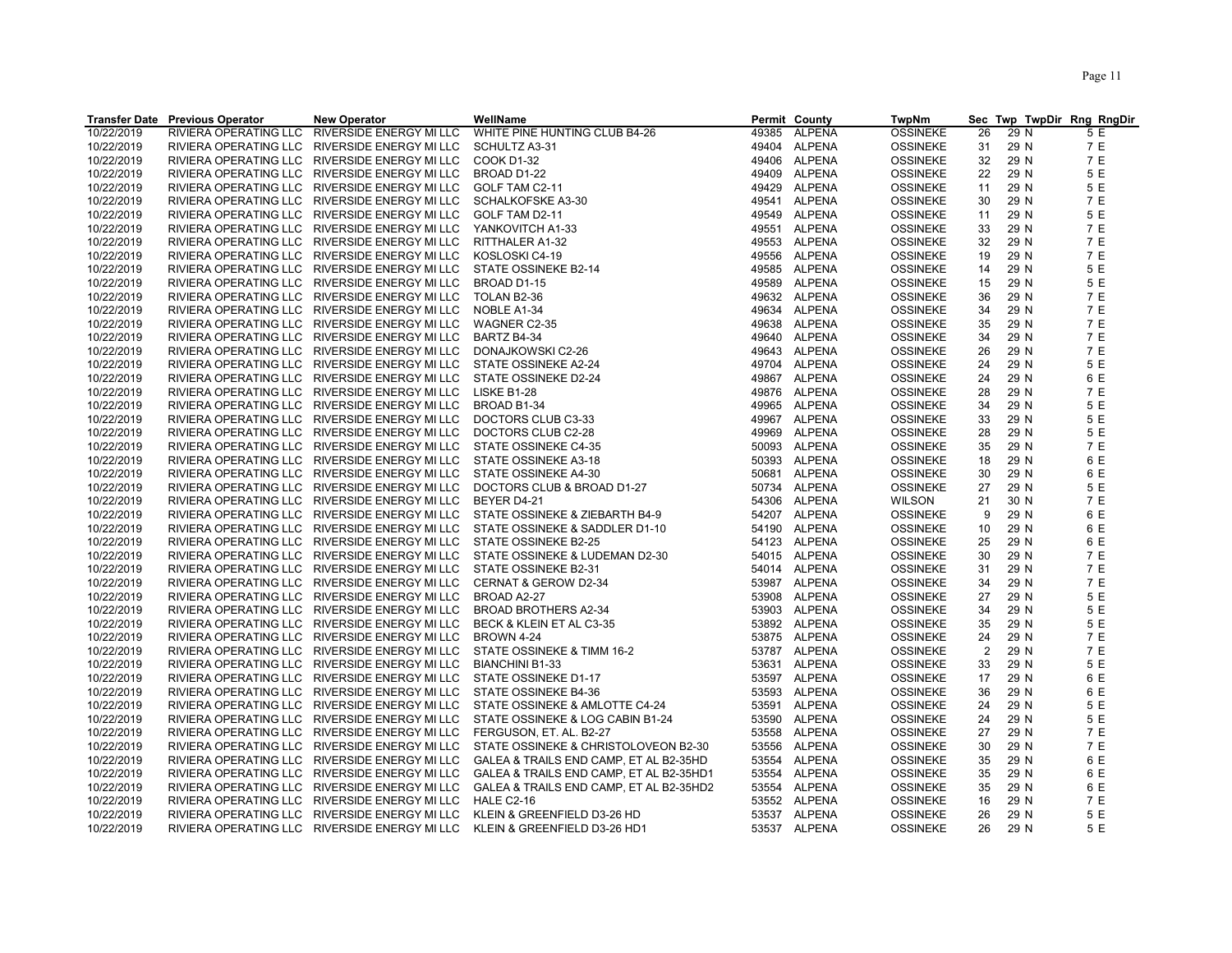|            | <b>Transfer Date Previous Operator</b> | <b>New Operator</b>                           | WellName                                                                                                                                                                                                                                                       |       | Permit County      | TwpNm            |              |      | Sec Twp TwpDir Rng RngDir |
|------------|----------------------------------------|-----------------------------------------------|----------------------------------------------------------------------------------------------------------------------------------------------------------------------------------------------------------------------------------------------------------------|-------|--------------------|------------------|--------------|------|---------------------------|
| 10/22/2019 | RIVIERA OPERATING LLC                  | RIVERSIDE ENERGY MI LLC                       | KLEIN & GREENFIELD D3-26 HD2                                                                                                                                                                                                                                   |       | 53537 ALPENA       | <b>OSSINEKE</b>  | 26           | 29 N | 5 E                       |
| 10/22/2019 |                                        | RIVIERA OPERATING LLC RIVERSIDE ENERGY MI LLC | KLEIN A4-35                                                                                                                                                                                                                                                    |       | 53513 ALPENA       | <b>OSSINEKE</b>  | 35           | 29 N | 5 E                       |
| 10/22/2019 |                                        | RIVIERA OPERATING LLC RIVERSIDE ENERGY MI LLC | WERTH A2-17                                                                                                                                                                                                                                                    |       | 53414 ALPENA       | <b>WILSON</b>    | 17           | 30 N | 7 E                       |
| 10/22/2019 |                                        | RIVIERA OPERATING LLC RIVERSIDE ENERGY MI LLC | STATE OSSINEKE C2-24                                                                                                                                                                                                                                           |       | 53264 ALPENA       | <b>OSSINEKE</b>  | 24           | 29 N | 6 E                       |
| 10/22/2019 | RIVIERA OPERATING LLC                  | RIVERSIDE ENERGY MI LLC                       | STATE OSSINEKE D2-13                                                                                                                                                                                                                                           | 53250 | <b>ALPENA</b>      | <b>OSSINEKE</b>  | 13           | 29 N | 6 E                       |
| 10/22/2019 |                                        | RIVIERA OPERATING LLC RIVERSIDE ENERGY MI LLC | STATE OSSINEKE & DUNKEL TR ET AL D1-20                                                                                                                                                                                                                         |       | 53164 ALPENA       | <b>OSSINEKE</b>  | 20           | 29 N | 6 E                       |
| 10/22/2019 |                                        | RIVIERA OPERATING LLC RIVERSIDE ENERGY MI LLC | STATE OSSINEKE/WALLACE HUNT CLUB B2-17                                                                                                                                                                                                                         |       | 53162 ALPENA       | <b>OSSINEKE</b>  | 17           | 29 N | 6 E                       |
| 10/22/2019 |                                        | RIVIERA OPERATING LLC RIVERSIDE ENERGY MI LLC | DUNKEL TRUST ET AL C3-20HDS                                                                                                                                                                                                                                    |       | 53126 ALPENA       | <b>OSSINEKE</b>  | 20           | 29 N | 6 E                       |
| 10/22/2019 |                                        | RIVIERA OPERATING LLC RIVERSIDE ENERGY MI LLC | BROAD B4-22                                                                                                                                                                                                                                                    |       | 53123 ALPENA       | <b>OSSINEKE</b>  | 22           | 29 N | 5 E                       |
| 10/22/2019 |                                        | RIVIERA OPERATING LLC RIVERSIDE ENERGY MI LLC | BROAD B2-22                                                                                                                                                                                                                                                    | 53099 | <b>ALPENA</b>      | <b>OSSINEKE</b>  | 22           | 29 N | 5 E                       |
| 10/22/2019 |                                        | RIVIERA OPERATING LLC RIVERSIDE ENERGY MI LLC | STATE OSSINEKE A3-31                                                                                                                                                                                                                                           |       | 53066 ALPENA       | <b>OSSINEKE</b>  | 31           | 29 N | 6 E                       |
| 10/22/2019 |                                        | RIVIERA OPERATING LLC RIVERSIDE ENERGY MI LLC | STATE OSSINEKE D1-30                                                                                                                                                                                                                                           |       | 53065 ALPENA       | <b>OSSINEKE</b>  | 30           | 29 N | 6 E                       |
| 10/22/2019 |                                        | RIVIERA OPERATING LLC RIVERSIDE ENERGY MI LLC | STATE OSSINEKE & DUNKEL TRUST ET AL A3-20                                                                                                                                                                                                                      |       | 53064 ALPENA       | <b>OSSINEKE</b>  | 20           | 29 N | 6 E                       |
| 10/22/2019 |                                        | RIVIERA OPERATING LLC RIVERSIDE ENERGY MI LLC | WITTER ET AL C3-35                                                                                                                                                                                                                                             |       | 53054 ALPENA       | <b>OSSINEKE</b>  | 35           | 29 N | 6 E                       |
| 10/22/2019 |                                        | RIVIERA OPERATING LLC RIVERSIDE ENERGY MI LLC | STATE OSSINEKE B2-19                                                                                                                                                                                                                                           | 52985 | <b>ALPENA</b>      | <b>OSSINEKE</b>  | 19           | 29 N | 6 E                       |
| 10/22/2019 |                                        | RIVIERA OPERATING LLC RIVERSIDE ENERGY MI LLC | RITTHALER B1-32                                                                                                                                                                                                                                                |       | 52888 ALPENA       | <b>OSSINEKE</b>  | 32           | 29 N | 7 E                       |
| 10/22/2019 |                                        |                                               | BARTZ & MILLER D2-20                                                                                                                                                                                                                                           |       | 52815 ALPENA       |                  | 20           | 29 N | 7 E                       |
|            |                                        | RIVIERA OPERATING LLC RIVERSIDE ENERGY MI LLC |                                                                                                                                                                                                                                                                |       |                    | <b>OSSINEKE</b>  |              |      |                           |
| 10/22/2019 |                                        | RIVIERA OPERATING LLC RIVERSIDE ENERGY MI LLC | SOMMERFELD & MELVILLE B3-32                                                                                                                                                                                                                                    |       | 50737 ALPENA       | <b>OSSINEKE</b>  | 32           | 29 N | 5 E                       |
| 10/22/2019 |                                        | RIVIERA OPERATING LLC RIVERSIDE ENERGY MI LLC | MAIN HUNTING CLUB D2-32                                                                                                                                                                                                                                        |       | 50739 ALPENA       | <b>OSSINEKE</b>  | 32           | 29 N | 5 E                       |
| 10/22/2019 |                                        | RIVIERA OPERATING LLC RIVERSIDE ENERGY MI LLC |                                                                                                                                                                                                                                                                |       | 50741 ALPENA       | <b>OSSINEKE</b>  | 31           | 29 N | 5 E                       |
| 10/22/2019 |                                        | RIVIERA OPERATING LLC RIVERSIDE ENERGY MI LLC |                                                                                                                                                                                                                                                                |       | 50743 ALPENA       | <b>OSSINEKE</b>  | 34           | 29 N | 5 E                       |
| 10/22/2019 |                                        | RIVIERA OPERATING LLC RIVERSIDE ENERGY MI LLC |                                                                                                                                                                                                                                                                | 50880 | <b>ALPENA</b>      | <b>OSSINEKE</b>  | 20           | 29 N | 7 E                       |
| 10/22/2019 |                                        | RIVIERA OPERATING LLC RIVERSIDE ENERGY MI LLC |                                                                                                                                                                                                                                                                |       | 51034 ALPENA       | <b>OSSINEKE</b>  | 25           | 29 N | 6 E                       |
| 10/22/2019 |                                        | RIVIERA OPERATING LLC RIVERSIDE ENERGY MI LLC | <sup>1</sup> 1.20 N C1-31<br>JAD & KLEIN A4-34<br>OKES PROPERTIES INC D4-20<br>TATE OSSINEKE B4-25<br>ROAD B3-10<br>3ROAD C2-3<br>BECK, ET AL D4-35<br>SCHALKOFSKI B4-32<br>SCHALKOFSKI B4-32<br>SCHALKOFSKI B4-32SUMP<br>SCHALKOFSKI B4-32SUMP<br>SCHALKOFSKI | 51039 | <b>ALPENA</b>      | <b>OSSINEKE</b>  | 10           | 29 N | 5 E                       |
| 10/22/2019 |                                        | RIVIERA OPERATING LLC RIVERSIDE ENERGY MI LLC |                                                                                                                                                                                                                                                                |       | 51041 ALPENA       | <b>OSSINEKE</b>  | 3            | 29 N | 5 E                       |
| 10/22/2019 |                                        | RIVIERA OPERATING LLC RIVERSIDE ENERGY MI LLC |                                                                                                                                                                                                                                                                |       | 51109 ALPENA       | <b>OSSINEKE</b>  | 35           | 29 N | 5 E                       |
| 10/22/2019 |                                        | RIVIERA OPERATING LLC RIVERSIDE ENERGY MI LLC |                                                                                                                                                                                                                                                                |       | 51316 ALPENA       | <b>OSSINEKE</b>  | 32           | 29 N | 7 E                       |
| 10/22/2019 |                                        | RIVIERA OPERATING LLC RIVERSIDE ENERGY MI LLC |                                                                                                                                                                                                                                                                |       | 51316 ALPENA       | <b>OSSINEKE</b>  | 32           | 29 N | 7 E                       |
| 10/22/2019 |                                        | RIVIERA OPERATING LLC RIVERSIDE ENERGY MI LLC |                                                                                                                                                                                                                                                                |       | 51316 ALPENA       | <b>OSSINEKE</b>  | 32           | 29 N | 7 E                       |
| 10/22/2019 |                                        | RIVIERA OPERATING LLC RIVERSIDE ENERGY MI LLC |                                                                                                                                                                                                                                                                |       | 51318 ALPENA       | <b>OSSINEKE</b>  | 26           | 29 N | 7 E                       |
| 10/22/2019 |                                        | RIVIERA OPERATING LLC RIVERSIDE ENERGY MI LLC | BATES D2-21                                                                                                                                                                                                                                                    |       | 51322 ALPENA       | <b>OSSINEKE</b>  | 21           | 29 N | 7 E                       |
| 10/22/2019 |                                        | RIVIERA OPERATING LLC RIVERSIDE ENERGY MI LLC | STATE OSSINEKE & ABBOTT B1-13                                                                                                                                                                                                                                  | 51336 | ALPENA             | <b>OSSINEKE</b>  | 13           | 29 N | 6 E                       |
| 10/22/2019 |                                        | RIVIERA OPERATING LLC RIVERSIDE ENERGY MI LLC | STATE OSSINEKE A1-14<br>PERKINS & DONAJOWSKI D4-27<br>MANNING C2-17<br>STOKES PROPERTIES B2-9                                                                                                                                                                  |       | 51345 ALPENA       | <b>OSSINEKE</b>  | 14           | 29 N | 6 E                       |
| 10/22/2019 |                                        | RIVIERA OPERATING LLC RIVERSIDE ENERGY MI LLC |                                                                                                                                                                                                                                                                |       | 51575 ALPENA       | <b>OSSINEKE</b>  | 27           | 29 N | 7 E                       |
| 10/22/2019 |                                        | RIVIERA OPERATING LLC RIVERSIDE ENERGY MI LLC |                                                                                                                                                                                                                                                                |       | 52388 ALPENA       | <b>OSSINEKE</b>  | 17           | 29 N | 7 E                       |
| 10/22/2019 |                                        | RIVIERA OPERATING LLC RIVERSIDE ENERGY MI LLC |                                                                                                                                                                                                                                                                | 52390 | <b>ALPENA</b>      | <b>OSSINEKE</b>  | 9            | 29 N | 7 E                       |
| 10/22/2019 |                                        |                                               |                                                                                                                                                                                                                                                                |       | 52642 ALPENA       | <b>WILSON</b>    | 9            | 30 N | 7 E                       |
| 10/22/2019 |                                        |                                               |                                                                                                                                                                                                                                                                |       | 52647 ALPENA       | <b>WILSON</b>    | 8            | 30 N | 7 E                       |
| 10/22/2019 |                                        |                                               |                                                                                                                                                                                                                                                                | 52649 | <b>ALPENA</b>      | <b>WILSON</b>    | 9            | 30 N | 7 E                       |
| 10/22/2019 |                                        |                                               |                                                                                                                                                                                                                                                                |       | 52677 ALPENA       | <b>WILSON</b>    | 17           | 30 N | 7 E                       |
| 10/22/2019 |                                        |                                               |                                                                                                                                                                                                                                                                |       | 52715 ALPENA       | <b>WILSON</b>    | 8            | 30 N | 7 E                       |
| 10/22/2019 |                                        |                                               |                                                                                                                                                                                                                                                                |       | 52740 ALPENA       | <b>WILSON</b>    | 17           | 30 N | 7 E                       |
| 10/22/2019 |                                        |                                               |                                                                                                                                                                                                                                                                |       | 53592 ALPENA       | <b>OSSINEKE</b>  | 25           | 29 N | 5 E                       |
| 10/22/2019 |                                        |                                               |                                                                                                                                                                                                                                                                | 46469 | <b>ANTRIM</b>      | <b>MANCELONA</b> | 4            | 29 N | 5 W                       |
| 10/22/2019 |                                        |                                               |                                                                                                                                                                                                                                                                |       | 46474 ANTRIM       | MANCELONA        | 8            | 29 N | 5 W                       |
| 10/22/2019 |                                        |                                               |                                                                                                                                                                                                                                                                | 45801 | <b>OTSEGO</b>      | CHARLTON         | 26           | 30 N | 1 W                       |
| 10/22/2019 |                                        |                                               |                                                                                                                                                                                                                                                                | 45725 | MONTMORENCY ALBERT |                  | 31           | 29 N | 1 E                       |
| 10/22/2019 |                                        |                                               |                                                                                                                                                                                                                                                                | 46349 | MONTMORENCY ALBERT |                  | 13           | 29 N | 2 E                       |
| 10/23/2019 |                                        |                                               |                                                                                                                                                                                                                                                                | 55800 | ALPENA             | <b>WILSON</b>    | 2            | 30 N | 6 E                       |
| 10/23/2019 |                                        |                                               |                                                                                                                                                                                                                                                                | 55791 | <b>ALPENA</b>      | <b>WILSON</b>    | $\mathbf{1}$ | 30 N | 6 E                       |
| 10/23/2019 |                                        |                                               |                                                                                                                                                                                                                                                                |       | 55780 ALPENA       | <b>WILSON</b>    | 35           | 30 N | 7 E                       |
| 10/23/2019 |                                        |                                               | THE SERVICE STATE MANUSCRIP (THE SERVICE SPEED AND THE SPEED PERTING LLC RIVERSIDE ENERGY MILLC WERTH B3-17<br>THERA OPERATING LLC RIVERSIDE ENERGY MILLC WERTH D4-8<br>RIVIERA OPERATING LLC RIVERSIDE ENERGY MILLC WERTH A3-17<br>                           |       | 55776 ALPENA       | <b>OSSINEKE</b>  | 24           | 29 N | 7 E                       |
|            |                                        |                                               |                                                                                                                                                                                                                                                                |       |                    |                  |              |      |                           |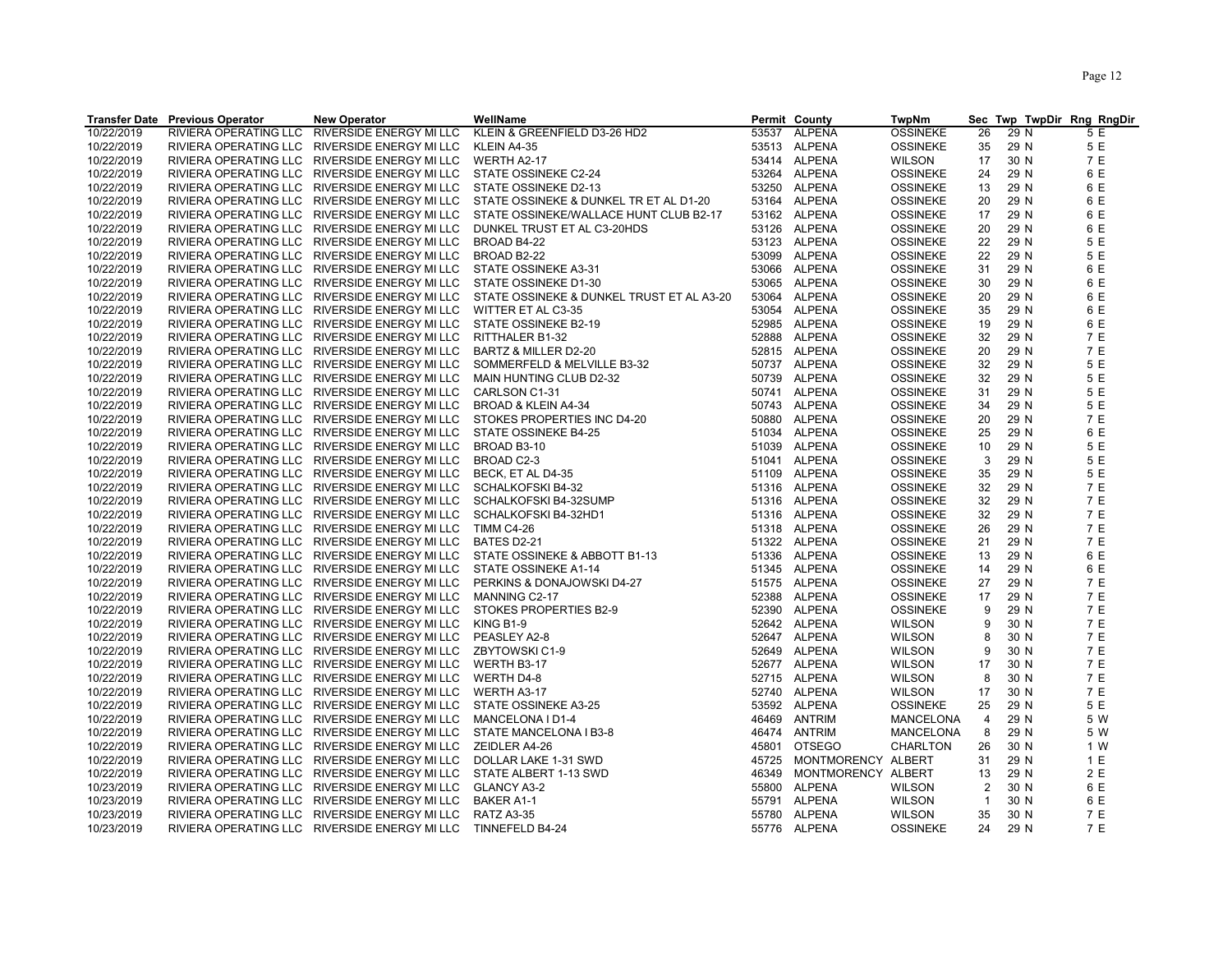|            | <b>Transfer Date Previous Operator</b> | <b>New Operator</b>                           | WellName                                                                     |       | Permit County | <b>TwpNm</b>    |                |      | Sec Twp TwpDir Rng RngDir |
|------------|----------------------------------------|-----------------------------------------------|------------------------------------------------------------------------------|-------|---------------|-----------------|----------------|------|---------------------------|
| 10/23/2019 | RIVIERA OPERATING LLC                  | RIVERSIDE ENERGY MI LLC                       | ACRC D3-35                                                                   | 55775 | ALPENA        | <b>WILSON</b>   | 35             | 31 N | 6 E                       |
| 10/23/2019 |                                        | RIVIERA OPERATING LLC RIVERSIDE ENERGY MI LLC | <b>BAKER B1-1</b>                                                            | 55774 | <b>ALPENA</b> | <b>WILSON</b>   | $\mathbf{1}$   | 30 N | 6 E                       |
| 10/23/2019 | RIVIERA OPERATING LLC                  | RIVERSIDE ENERGY MI LLC                       | ACRC C3-35                                                                   |       | 55773 ALPENA  | <b>WILSON</b>   | 35             | 31 N | 6 E                       |
| 10/23/2019 |                                        | RIVIERA OPERATING LLC RIVERSIDE ENERGY MI LLC | SAMP A2-20                                                                   |       | 55763 ALPENA  | <b>WILSON</b>   | 20             | 30 N | 7 E                       |
| 10/23/2019 |                                        | RIVIERA OPERATING LLC RIVERSIDE ENERGY MI LLC | ELLER B1-19                                                                  |       | 55760 ALPENA  | <b>SANBORN</b>  | 19             | 29 N | 8 E                       |
| 10/23/2019 | RIVIERA OPERATING LLC                  | RIVERSIDE ENERGY MI LLC                       | <b>SCHEUNER D2-13</b>                                                        |       | 55759 ALPENA  | <b>OSSINEKE</b> | 13             | 29 N | 7 E                       |
| 10/23/2019 |                                        | RIVIERA OPERATING LLC RIVERSIDE ENERGY MI LLC | KEEN D3-13                                                                   |       | 55758 ALPENA  | <b>OSSINEKE</b> | 13             | 29 N | 7 E                       |
| 10/23/2019 |                                        | RIVIERA OPERATING LLC RIVERSIDE ENERGY MI LLC | KOLLIEN A1-13                                                                |       | 55757 ALPENA  | <b>OSSINEKE</b> | 13             | 29 N | 7 E                       |
| 10/23/2019 |                                        | RIVIERA OPERATING LLC RIVERSIDE ENERGY MI LLC | KOLLIEN B2-13                                                                |       | 55756 ALPENA  | <b>OSSINEKE</b> | 13             | 29 N | 7 E                       |
| 10/23/2019 |                                        | RIVIERA OPERATING LLC RIVERSIDE ENERGY MI LLC | LISKE B4-14                                                                  |       | 55702 ALPENA  | <b>OSSINEKE</b> | 14             | 29 N | 7 E                       |
| 10/23/2019 |                                        | RIVIERA OPERATING LLC RIVERSIDE ENERGY MI LLC | KIRSCHNER B2-14                                                              |       | 55701 ALPENA  | <b>OSSINEKE</b> | 14             | 29 N | 7 E                       |
|            |                                        |                                               |                                                                              |       | 55700 ALPENA  |                 |                |      | 7 E                       |
| 10/23/2019 |                                        | RIVIERA OPERATING LLC RIVERSIDE ENERGY MI LLC | ARTHUR A4-36                                                                 |       |               | <b>WILSON</b>   | 36             | 30 N |                           |
| 10/23/2019 |                                        | RIVIERA OPERATING LLC RIVERSIDE ENERGY MI LLC | BAKER D2-25                                                                  | 55694 | ALPENA        | <b>WILSON</b>   | 25             | 30 N | 7 E                       |
| 10/23/2019 |                                        | RIVIERA OPERATING LLC RIVERSIDE ENERGY MI LLC | KLARICH B3-23 SWD                                                            | 55634 | <b>ALPENA</b> | <b>OSSINEKE</b> | 23             | 29 N | 7 E                       |
| 10/23/2019 |                                        | RIVIERA OPERATING LLC RIVERSIDE ENERGY MI LLC | KIRSCHNER A1-14                                                              |       | 55631 ALPENA  | <b>OSSINEKE</b> | 14             | 29 N | 7 E                       |
| 10/23/2019 |                                        | RIVIERA OPERATING LLC RIVERSIDE ENERGY MI LLC | <b>BRUSKE A4-13</b>                                                          |       | 55630 ALPENA  | <b>OSSINEKE</b> | 13             | 29 N | 7 E                       |
| 10/23/2019 | RIVIERA OPERATING LLC                  | RIVERSIDE ENERGY MI LLC                       | SCHEUNER C1-13                                                               | 55629 | ALPENA        | <b>OSSINEKE</b> | 13             | 29 N | 7 E                       |
| 10/23/2019 |                                        | RIVIERA OPERATING LLC RIVERSIDE ENERGY MI LLC | GOLDER C1-28                                                                 |       | 55609 ALPENA  | <b>WILSON</b>   | 28             | 30 N | 7 E                       |
| 10/23/2019 |                                        | RIVIERA OPERATING LLC RIVERSIDE ENERGY MI LLC | EPLEY C4-24                                                                  |       | 55590 ALPENA  | <b>OSSINEKE</b> | 24             | 29 N | 7 E                       |
| 10/23/2019 |                                        | RIVIERA OPERATING LLC RIVERSIDE ENERGY MI LLC | STATE OSSINEKE A1-36                                                         |       | 55588 ALPENA  | <b>OSSINEKE</b> | 36             | 29 N | 7 E                       |
| 10/23/2019 |                                        | RIVIERA OPERATING LLC RIVERSIDE ENERGY MI LLC | GLANCY D3-2                                                                  |       | 55580 ALPENA  | <b>WILSON</b>   | $\overline{2}$ | 30 N | 6 E                       |
| 10/23/2019 |                                        | RIVIERA OPERATING LLC RIVERSIDE ENERGY MI LLC | STATE OSSINEKE & WILKE A2-26                                                 |       | 55519 ALPENA  | <b>OSSINEKE</b> | 26             | 29 N | 7 E                       |
| 10/23/2019 | RIVIERA OPERATING LLC                  | RIVERSIDE ENERGY MI LLC                       | STATE OSSINEKE & LISKE A3-36                                                 |       | 55513 ALPENA  | <b>OSSINEKE</b> | 36             | 29 N | 7 E                       |
| 10/23/2019 |                                        | RIVIERA OPERATING LLC RIVERSIDE ENERGY MI LLC | OSBORN C1-26                                                                 |       | 55512 ALPENA  | <b>OSSINEKE</b> | 26             | 29 N | 7 E                       |
| 10/23/2019 |                                        | RIVIERA OPERATING LLC RIVERSIDE ENERGY MI LLC | <b>GRZESKOWIAK D4-2</b>                                                      |       | 55511 ALPENA  | <b>WILSON</b>   | $\overline{2}$ | 30 N | 6 E                       |
| 10/23/2019 |                                        | RIVIERA OPERATING LLC RIVERSIDE ENERGY MI LLC | STATE OSSINEKE & SALAMON B1-25                                               |       | 55510 ALPENA  | <b>OSSINEKE</b> | 25             | 29 N | 7 E                       |
| 10/23/2019 |                                        | RIVIERA OPERATING LLC RIVERSIDE ENERGY MI LLC | STATE OSSINEKE & ORTLIEB C4-36                                               |       | 55492 ALPENA  | <b>OSSINEKE</b> | 36             | 29 N | 7 E                       |
| 10/23/2019 |                                        | RIVIERA OPERATING LLC RIVERSIDE ENERGY MI LLC | STATE OSSINEKE & COCHRAN A1-25                                               |       | 55485 ALPENA  | <b>OSSINEKE</b> | 25             | 29 N | 7 E                       |
| 10/23/2019 | RIVIERA OPERATING LLC                  | RIVERSIDE ENERGY MI LLC                       | LEE D1-31                                                                    | 55484 | ALPENA        | <b>SANBORN</b>  | 31             | 29 N | 8 E                       |
| 10/23/2019 |                                        | RIVIERA OPERATING LLC RIVERSIDE ENERGY MI LLC | RONDEAU C1-30                                                                |       | 55481 ALPENA  | SANBORN         | 30             | 29 N | 8 E                       |
| 10/23/2019 |                                        | RIVIERA OPERATING LLC RIVERSIDE ENERGY MI LLC | STATE OSSINEKE B2-25                                                         |       | 55469 ALPENA  | <b>OSSINEKE</b> | 25             | 29 N | 7 E                       |
| 10/23/2019 |                                        | RIVIERA OPERATING LLC RIVERSIDE ENERGY MI LLC | STATE OSSINEKE B3-25                                                         |       | 55468 ALPENA  | <b>OSSINEKE</b> | 25             | 29 N | 7 E                       |
| 10/23/2019 |                                        | RIVIERA OPERATING LLC RIVERSIDE ENERGY MI LLC | STATE OSSINEKE & EAGLE B4-25                                                 |       | 55467 ALPENA  | <b>OSSINEKE</b> | 25             | 29 N | 7 E                       |
| 10/23/2019 | RIVIERA OPERATING LLC                  | RIVERSIDE ENERGY MI LLC                       | STATE OSSINEKE D3-36                                                         |       | 55466 ALPENA  | <b>OSSINEKE</b> | 36             | 29 N | 7 E                       |
| 10/23/2019 |                                        | RIVIERA OPERATING LLC RIVERSIDE ENERGY MI LLC | RABEAU A3-7                                                                  |       | 55463 ALPENA  | <b>WILSON</b>   | $\overline{7}$ | 30 N | 7 E                       |
| 10/23/2019 |                                        | RIVIERA OPERATING LLC RIVERSIDE ENERGY MI LLC | STATE SANBORN & LACROSS D1-30                                                |       | 55462 ALPENA  | SANBORN         | 30             | 29 N | 8 E                       |
| 10/23/2019 |                                        | RIVIERA OPERATING LLC RIVERSIDE ENERGY MI LLC | STATE OSSINEKE B4-26                                                         |       | 55461 ALPENA  | <b>OSSINEKE</b> | 26             | 29 N | 7 E                       |
| 10/23/2019 |                                        | RIVIERA OPERATING LLC RIVERSIDE ENERGY MI LLC | ARMSTRONG B4-12                                                              |       | 55456 ALPENA  | <b>WILSON</b>   | 12             | 30 N | 6 E                       |
| 10/23/2019 |                                        | RIVIERA OPERATING LLC RIVERSIDE ENERGY MI LLC | WIECZORKOWSKI A4-12                                                          |       | 55437 ALPENA  | <b>WILSON</b>   | 12             | 30 N | 6 E                       |
| 10/23/2019 |                                        | RIVIERA OPERATING LLC RIVERSIDE ENERGY MI LLC | ZBYTOWSKI D1-2                                                               |       | 55436 ALPENA  | <b>WILSON</b>   | $\overline{2}$ | 30 N | 6 E                       |
| 10/23/2019 |                                        | RIVIERA OPERATING LLC RIVERSIDE ENERGY MI LLC | STATE OSSINEKE & BRILINSKI A4-33                                             |       | 55432 ALPENA  | <b>OSSINEKE</b> | 33             | 29 N | 5 E                       |
|            |                                        |                                               | STATE OSSINEKE D4-34                                                         |       | 55431 ALPENA  | <b>OSSINEKE</b> | 34             | 29 N | 5 E                       |
| 10/23/2019 |                                        | RIVIERA OPERATING LLC RIVERSIDE ENERGY MI LLC |                                                                              |       |               |                 | 32             |      |                           |
| 10/23/2019 |                                        | RIVIERA OPERATING LLC RIVERSIDE ENERGY MI LLC | MAIN & HEALY C3-32                                                           |       | 55430 ALPENA  | <b>OSSINEKE</b> |                | 29 N | 5 E                       |
| 10/23/2019 |                                        | RIVIERA OPERATING LLC RIVERSIDE ENERGY MI LLC | <b>BRILINSKI ET AL B4-33</b>                                                 |       | 55429 ALPENA  | <b>OSSINEKE</b> | 33             | 29 N | 5 E                       |
| 10/23/2019 | RIVIERA OPERATING LLC                  | RIVERSIDE ENERGY MI LLC                       | BECK & KLEIN B2-35                                                           |       | 55428 ALPENA  | <b>OSSINEKE</b> | 35             | 29 N | 5 E                       |
| 10/23/2019 |                                        | RIVIERA OPERATING LLC RIVERSIDE ENERGY MI LLC | ZARSKE A2-7                                                                  | 55420 | ALPENA        | WILSON          | $\overline{7}$ | 30 N | 7 E                       |
| 10/23/2019 |                                        | RIVIERA OPERATING LLC RIVERSIDE ENERGY MI LLC | SANDY ROE HUNT CLUB C4-31                                                    |       | 55401 ALPENA  | <b>OSSINEKE</b> | 31             | 29 N | 5 E                       |
| 10/23/2019 |                                        | RIVIERA OPERATING LLC RIVERSIDE ENERGY MI LLC | MARWEDE D3-20                                                                |       | 55063 ALPENA  | <b>WILSON</b>   | 20             | 30 N | 7 E                       |
| 10/23/2019 |                                        | RIVIERA OPERATING LLC RIVERSIDE ENERGY MI LLC | CENTALA D4-16                                                                |       | 55062 ALPENA  | <b>WILSON</b>   | 16             | 30 N | 7 E                       |
| 10/23/2019 |                                        | RIVIERA OPERATING LLC RIVERSIDE ENERGY MI LLC | <b>JABS D4-20</b>                                                            |       | 54871 ALPENA  | <b>WILSON</b>   | 20             | 30 N | 7 E                       |
| 10/23/2019 |                                        | RIVIERA OPERATING LLC RIVERSIDE ENERGY MI LLC | WOLF CREEK LAND CO A2-28                                                     |       | 54851 ALPENA  | <b>OSSINEKE</b> | 28             | 29 N | 6 E                       |
| 10/23/2019 |                                        |                                               | RIVIERA OPERATING LLC RIVERSIDE ENERGY MI LLC STATE OSSINEKE & SCHULTZ C3-31 |       | 54756 ALPENA  | <b>OSSINEKE</b> | 31             | 29 N | 7 E                       |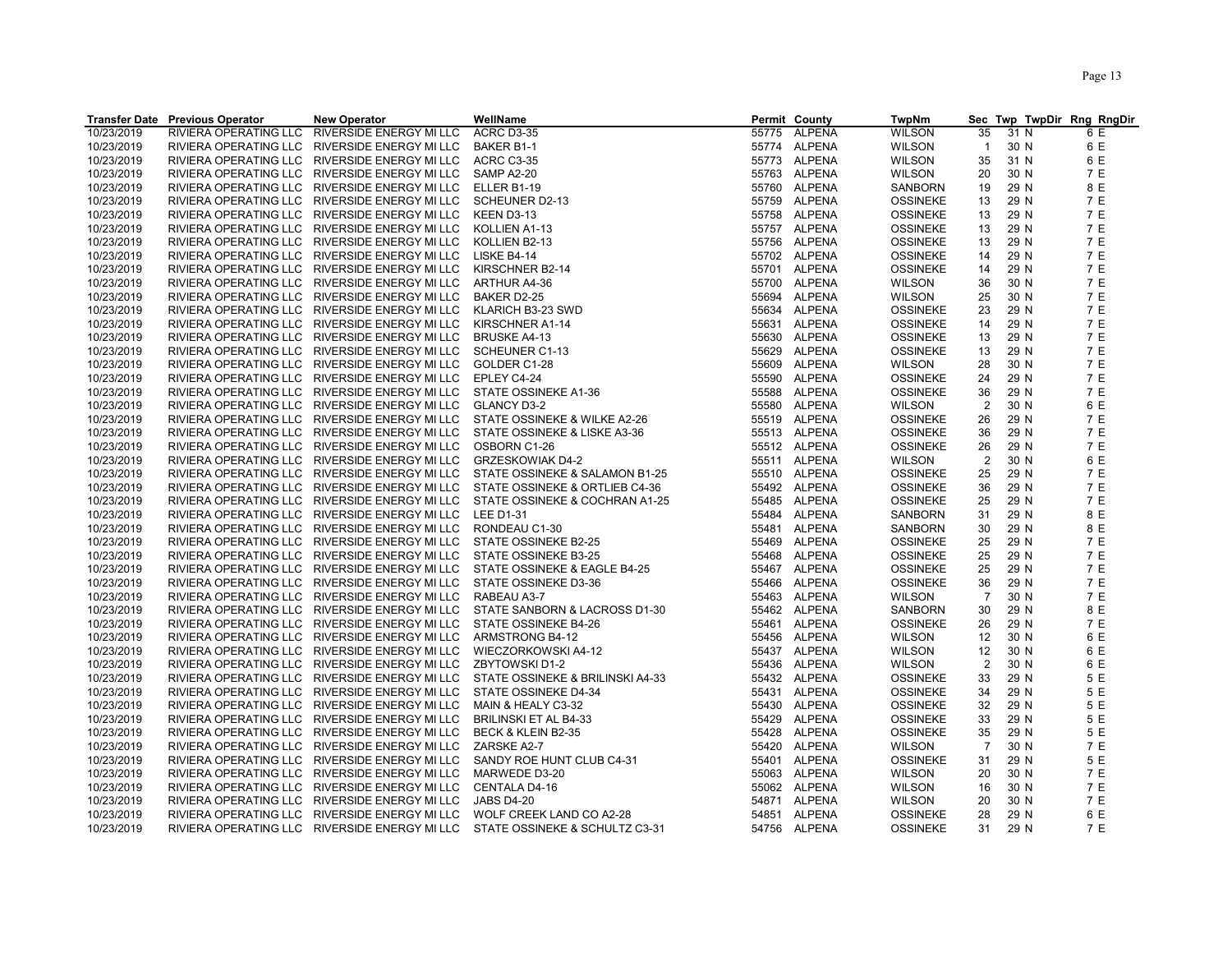| 10/23/2019<br>RIVIERA OPERATING LLC<br>RIVERSIDE ENERGY MI LLC<br>BEYER D2-21<br>54713<br><b>ALPENA</b><br><b>WILSON</b><br>21<br>7 E<br>30 N<br>7 E<br>54697 ALPENA<br>30 N<br>10/23/2019<br>RIVIERA OPERATING LLC RIVERSIDE ENERGY MI LLC<br>ZIELASKOWSKI B3-20<br><b>WILSON</b><br>20<br>6 E<br>10/23/2019<br><b>ALPENA</b><br>29 N<br>RIVIERA OPERATING LLC<br>RIVERSIDE ENERGY MI LLC<br>HARTFIELD A3-33<br>54649<br><b>OSSINEKE</b><br>33<br>6 E<br>10/23/2019<br>RIVIERA OPERATING LLC RIVERSIDE ENERGY MI LLC<br>JENKINS FAMILY LTD D2-28<br>54647 ALPENA<br><b>OSSINEKE</b><br>28<br>29 N<br>6 E<br>10/23/2019<br>RIVIERA OPERATING LLC RIVERSIDE ENERGY MI LLC<br>HARTFIELD B3-33<br>ALPENA<br>29 N<br>54646<br><b>OSSINEKE</b><br>33<br>6 E<br>10/23/2019<br>ALPENA<br>29 N<br>RIVIERA OPERATING LLC RIVERSIDE ENERGY MI LLC<br>KLARICH A1-34<br>54645<br><b>OSSINEKE</b><br>34<br>6 E<br>10/23/2019<br>RIVIERA OPERATING LLC RIVERSIDE ENERGY MI LLC<br>BIRCH HILL HUNTING CLUB C3-21<br>54644<br>ALPENA<br><b>OSSINEKE</b><br>21<br>29 N<br>6 E<br>54643 ALPENA<br>10/23/2019<br>RIVIERA OPERATING LLC RIVERSIDE ENERGY MI LLC<br>BIRCH HILL HUNTING CLUB B3-21<br>21<br>29 N<br><b>OSSINEKE</b><br>54642 ALPENA<br>6 E<br>10/23/2019<br>RIVIERA OPERATING LLC RIVERSIDE ENERGY MI LLC<br>BIRCH HILL HUNTING CLUB D2-27<br><b>OSSINEKE</b><br>27<br>29 N<br>6 E<br>10/23/2019<br>ALPENA<br>29 N<br>RIVIERA OPERATING LLC RIVERSIDE ENERGY MI LLC<br>BIRCH HILL HUNTING CLUB B4-28<br>54641<br><b>OSSINEKE</b><br>28<br>6 E<br>10/23/2019<br><b>ALPENA</b><br>RIVIERA OPERATING LLC RIVERSIDE ENERGY MI LLC<br>BIRCH HILL HUNTING CLUB D3-21<br>54640<br><b>OSSINEKE</b><br>21<br>29 N<br><b>ALPENA</b><br>6 E<br>10/23/2019<br>RIVIERA OPERATING LLC<br>RIVERSIDE ENERGY MI LLC<br>KLARICH D4-28<br>54639<br><b>OSSINEKE</b><br>28<br>29 N<br>6 E<br>10/23/2019<br>54637 ALPENA<br>27<br>29 N<br>RIVIERA OPERATING LLC RIVERSIDE ENERGY MI LLC<br>KLARICH C1-27<br><b>OSSINEKE</b><br><b>ALPENA</b><br>6 E<br>10/23/2019<br>RIVIERA OPERATING LLC RIVERSIDE ENERGY MI LLC<br>BIRCH HILL HUNTING CLUB A3-28<br>28<br>29 N<br>54636<br><b>OSSINEKE</b><br>8 E<br>10/23/2019<br>ALPENA<br><b>SANBORN</b><br>29 N<br>RIVIERA OPERATING LLC RIVERSIDE ENERGY MI LLC<br>LEE B1-31<br>54534<br>31<br>7 E<br>10/23/2019<br><b>ALPENA</b><br>RIVIERA OPERATING LLC RIVERSIDE ENERGY MI LLC<br><b>SIESS C1-15</b><br>54508<br><b>WILSON</b><br>30 N<br>15<br>7 E<br>10/23/2019<br><b>ALPENA</b><br>22<br>30 N<br>RIVIERA OPERATING LLC<br>RIVERSIDE ENERGY MI LLC<br>LISKE A1-22<br>54312<br><b>WILSON</b><br>6 E<br>10/23/2019<br>RIVIERA OPERATING LLC RIVERSIDE ENERGY MI LLC<br>ALPENA<br><b>WILSON</b><br>30 N<br><b>ACRC A2-11</b><br>55439<br>11<br>5 W<br>10/23/2019<br>LAKES OF THE NORTH D1-2<br>2<br>29 N<br>RIVIERA OPERATING LLC RIVERSIDE ENERGY MI LLC<br>46635<br>ANTRIM<br><b>MANCELONA</b><br>10/23/2019<br>RIVIERA OPERATING LLC RIVERSIDE ENERGY MI LLC<br>ANTRIM<br><b>MANCELONA</b><br>$\overline{2}$<br>29 N<br>5 W<br>LAKES OF THE NORTH B1-2<br>46684<br>10/23/2019<br>6 W<br>RIVIERA OPERATING LLC RIVERSIDE ENERGY MI LLC<br>MANCELONA I C4-13<br>46884<br>ANTRIM<br>MANCELONA<br>13<br>29 N<br>10/24/2019<br><b>ALPENA</b><br>3<br>6 E<br>RIVIERA OPERATING LLC RIVERSIDE ENERGY MI LLC<br>WOLOSZYK B3-3<br><b>WILSON</b><br>30 N<br>55881<br>3<br>6 E<br>10/24/2019<br>RIVIERA OPERATING LLC RIVERSIDE ENERGY MI LLC<br>WOLOSZYK A3-3<br>55819 ALPENA<br><b>WILSON</b><br>30 N<br>ALPENA<br>7 E<br>10/24/2019<br>RIVIERA OPERATING LLC RIVERSIDE ENERGY MI LLC<br>ROBBINS A3-26<br>55808<br><b>OSSINEKE</b><br>26<br>29 N<br>7 E<br>10/24/2019<br><b>NYE C1-7</b><br>ALPENA<br>$\overline{7}$<br>RIVIERA OPERATING LLC RIVERSIDE ENERGY MI LLC<br>55801<br><b>WILSON</b><br>30 N<br>7 E<br>10/24/2019<br><b>ALPENA</b><br>RIVIERA OPERATING LLC RIVERSIDE ENERGY MI LLC<br>NYE C1-7HD<br>55801<br><b>WILSON</b><br>$\overline{7}$<br>30 N<br><b>ANTRIM</b><br>6 W<br>10/24/2019<br>RIVIERA OPERATING LLC RIVERSIDE ENERGY MI LLC<br>MANCELONA I D4-13<br>MANCELONA<br>29 N<br>46885<br>13<br>10/24/2019<br><b>ANTRIM</b><br>5 W<br>RIVIERA OPERATING LLC RIVERSIDE ENERGY MI LLC<br>MANCELONA I C2-4<br><b>MANCELONA</b><br>29 N<br>46989<br>4<br>10/24/2019<br>ANTRIM<br><b>MANCELONA</b><br>29 N<br>5 W<br>RIVIERA OPERATING LLC<br>RIVERSIDE ENERGY MI LLC<br>MANCELONA I C4-4<br>46990<br>4<br>5 W<br>10/24/2019<br>RIVIERA OPERATING LLC RIVERSIDE ENERGY MI LLC<br>MANCELONA I B1-4<br>46992<br>ANTRIM<br>MANCELONA<br>4<br>29 N<br>10/24/2019<br>29 N<br>5 W<br>RIVIERA OPERATING LLC RIVERSIDE ENERGY MI LLC<br>MANCELONA I D1-17<br>47003<br>ANTRIM<br><b>MANCELONA</b><br>17<br>10/24/2019<br>RIVIERA OPERATING LLC RIVERSIDE ENERGY MI LLC<br>STATE MANCELONA I D1-8<br>47004<br>ANTRIM<br>MANCELONA<br>8<br>29 N<br>5 W<br>10/24/2019<br>RIVIERA OPERATING LLC RIVERSIDE ENERGY MI LLC<br>STATE MANCELONA I D2-8<br>ANTRIM<br><b>MANCELONA</b><br>8<br>29 N<br>5 W<br>47005<br>10/24/2019<br>RIVIERA OPERATING LLC<br>STATE MANCELONA I A3-7<br>ANTRIM<br>$\overline{7}$<br>29 N<br>5 W<br>RIVERSIDE ENERGY MI LLC<br>47013<br><b>MANCELONA</b><br>$\overline{7}$<br>10/24/2019<br>RIVIERA OPERATING LLC RIVERSIDE ENERGY MI LLC<br>STATE MANCELONA I B1-7<br>47014 ANTRIM<br>MANCELONA<br>29 N<br>5 W<br>$\overline{7}$<br>5 W<br>10/24/2019<br>RIVIERA OPERATING LLC RIVERSIDE ENERGY MI LLC<br>STATE MANCELONA I B4-7<br>47015<br>ANTRIM<br>MANCELONA<br>29 N<br>5 W<br>10/24/2019<br>RIVIERA OPERATING LLC RIVERSIDE ENERGY MI LLC<br>STATE MANCELONA I C3-7<br>ANTRIM<br>MANCELONA<br>$\overline{7}$<br>29 N<br>47016<br>10/24/2019<br>47017 ANTRIM<br>$\overline{7}$<br>29 N<br>5 W<br>RIVIERA OPERATING LLC RIVERSIDE ENERGY MI LLC<br>STATE MANCELONA I D1-7<br>MANCELONA<br>10/24/2019<br>RIVIERA OPERATING LLC RIVERSIDE ENERGY MI LLC<br>STATE MANCELONA I A1-15<br>ANTRIM<br>29 N<br>5 W<br>47055<br><b>MANCELONA</b><br>15<br>10/24/2019<br>RIVIERA OPERATING LLC RIVERSIDE ENERGY MI LLC<br>STATE MANCELONA I C2-15<br>47057 ANTRIM<br>MANCELONA<br>15<br>29 N<br>5 W<br>10/24/2019<br>RIVIERA OPERATING LLC RIVERSIDE ENERGY MI LLC<br>MANCELONA<br>5 W<br>STATE MANCELONA I D1-15<br>47058<br>ANTRIM<br>15<br>29 N<br>5 W<br>10/24/2019<br>RIVIERA OPERATING LLC RIVERSIDE ENERGY MI LLC<br>STATE MANCELONA   A1-16<br>47059<br>ANTRIM<br>MANCELONA<br>16<br>29 N<br>10/24/2019<br>RIVIERA OPERATING LLC RIVERSIDE ENERGY MI LLC<br>ANTRIM<br>MANCELONA<br>29 N<br>5 W<br>STATE MANCELONA I B1-16<br>47060<br>16 | <b>Transfer Date Previous Operator</b> | <b>New Operator</b> | WellName | Permit County | <b>TwpNm</b> |  | Sec Twp TwpDir Rng RngDir |
|------------------------------------------------------------------------------------------------------------------------------------------------------------------------------------------------------------------------------------------------------------------------------------------------------------------------------------------------------------------------------------------------------------------------------------------------------------------------------------------------------------------------------------------------------------------------------------------------------------------------------------------------------------------------------------------------------------------------------------------------------------------------------------------------------------------------------------------------------------------------------------------------------------------------------------------------------------------------------------------------------------------------------------------------------------------------------------------------------------------------------------------------------------------------------------------------------------------------------------------------------------------------------------------------------------------------------------------------------------------------------------------------------------------------------------------------------------------------------------------------------------------------------------------------------------------------------------------------------------------------------------------------------------------------------------------------------------------------------------------------------------------------------------------------------------------------------------------------------------------------------------------------------------------------------------------------------------------------------------------------------------------------------------------------------------------------------------------------------------------------------------------------------------------------------------------------------------------------------------------------------------------------------------------------------------------------------------------------------------------------------------------------------------------------------------------------------------------------------------------------------------------------------------------------------------------------------------------------------------------------------------------------------------------------------------------------------------------------------------------------------------------------------------------------------------------------------------------------------------------------------------------------------------------------------------------------------------------------------------------------------------------------------------------------------------------------------------------------------------------------------------------------------------------------------------------------------------------------------------------------------------------------------------------------------------------------------------------------------------------------------------------------------------------------------------------------------------------------------------------------------------------------------------------------------------------------------------------------------------------------------------------------------------------------------------------------------------------------------------------------------------------------------------------------------------------------------------------------------------------------------------------------------------------------------------------------------------------------------------------------------------------------------------------------------------------------------------------------------------------------------------------------------------------------------------------------------------------------------------------------------------------------------------------------------------------------------------------------------------------------------------------------------------------------------------------------------------------------------------------------------------------------------------------------------------------------------------------------------------------------------------------------------------------------------------------------------------------------------------------------------------------------------------------------------------------------------------------------------------------------------------------------------------------------------------------------------------------------------------------------------------------------------------------------------------------------------------------------------------------------------------------------------------------------------------------------------------------------------------------------------------------------------------------------------------------------------------------------------------------------------------------------------------------------------------------------------------------------------------------------------------------------------------------------------------------------------------------------------------------------------------------------------------------------------------------------------------------------------------------------------------------------------------------------------------------------------------------------------------------------------------------------------------------------------------------------------------------------------------------------------------------------------------------------------------------------------------------------------------------------------------------------------------------------------------------------------------------------------------------------------------------------------------------------------------------------------------------------------------------------------------------------------------------------------------------------------------------------------------------------------------------------------------------------------------------------------|----------------------------------------|---------------------|----------|---------------|--------------|--|---------------------------|
|                                                                                                                                                                                                                                                                                                                                                                                                                                                                                                                                                                                                                                                                                                                                                                                                                                                                                                                                                                                                                                                                                                                                                                                                                                                                                                                                                                                                                                                                                                                                                                                                                                                                                                                                                                                                                                                                                                                                                                                                                                                                                                                                                                                                                                                                                                                                                                                                                                                                                                                                                                                                                                                                                                                                                                                                                                                                                                                                                                                                                                                                                                                                                                                                                                                                                                                                                                                                                                                                                                                                                                                                                                                                                                                                                                                                                                                                                                                                                                                                                                                                                                                                                                                                                                                                                                                                                                                                                                                                                                                                                                                                                                                                                                                                                                                                                                                                                                                                                                                                                                                                                                                                                                                                                                                                                                                                                                                                                                                                                                                                                                                                                                                                                                                                                                                                                                                                                                                                                                                                                                                                                                                                                                                                                                                                                                                                                                                                                                                                                                                                                                              |                                        |                     |          |               |              |  |                           |
|                                                                                                                                                                                                                                                                                                                                                                                                                                                                                                                                                                                                                                                                                                                                                                                                                                                                                                                                                                                                                                                                                                                                                                                                                                                                                                                                                                                                                                                                                                                                                                                                                                                                                                                                                                                                                                                                                                                                                                                                                                                                                                                                                                                                                                                                                                                                                                                                                                                                                                                                                                                                                                                                                                                                                                                                                                                                                                                                                                                                                                                                                                                                                                                                                                                                                                                                                                                                                                                                                                                                                                                                                                                                                                                                                                                                                                                                                                                                                                                                                                                                                                                                                                                                                                                                                                                                                                                                                                                                                                                                                                                                                                                                                                                                                                                                                                                                                                                                                                                                                                                                                                                                                                                                                                                                                                                                                                                                                                                                                                                                                                                                                                                                                                                                                                                                                                                                                                                                                                                                                                                                                                                                                                                                                                                                                                                                                                                                                                                                                                                                                                              |                                        |                     |          |               |              |  |                           |
|                                                                                                                                                                                                                                                                                                                                                                                                                                                                                                                                                                                                                                                                                                                                                                                                                                                                                                                                                                                                                                                                                                                                                                                                                                                                                                                                                                                                                                                                                                                                                                                                                                                                                                                                                                                                                                                                                                                                                                                                                                                                                                                                                                                                                                                                                                                                                                                                                                                                                                                                                                                                                                                                                                                                                                                                                                                                                                                                                                                                                                                                                                                                                                                                                                                                                                                                                                                                                                                                                                                                                                                                                                                                                                                                                                                                                                                                                                                                                                                                                                                                                                                                                                                                                                                                                                                                                                                                                                                                                                                                                                                                                                                                                                                                                                                                                                                                                                                                                                                                                                                                                                                                                                                                                                                                                                                                                                                                                                                                                                                                                                                                                                                                                                                                                                                                                                                                                                                                                                                                                                                                                                                                                                                                                                                                                                                                                                                                                                                                                                                                                                              |                                        |                     |          |               |              |  |                           |
|                                                                                                                                                                                                                                                                                                                                                                                                                                                                                                                                                                                                                                                                                                                                                                                                                                                                                                                                                                                                                                                                                                                                                                                                                                                                                                                                                                                                                                                                                                                                                                                                                                                                                                                                                                                                                                                                                                                                                                                                                                                                                                                                                                                                                                                                                                                                                                                                                                                                                                                                                                                                                                                                                                                                                                                                                                                                                                                                                                                                                                                                                                                                                                                                                                                                                                                                                                                                                                                                                                                                                                                                                                                                                                                                                                                                                                                                                                                                                                                                                                                                                                                                                                                                                                                                                                                                                                                                                                                                                                                                                                                                                                                                                                                                                                                                                                                                                                                                                                                                                                                                                                                                                                                                                                                                                                                                                                                                                                                                                                                                                                                                                                                                                                                                                                                                                                                                                                                                                                                                                                                                                                                                                                                                                                                                                                                                                                                                                                                                                                                                                                              |                                        |                     |          |               |              |  |                           |
|                                                                                                                                                                                                                                                                                                                                                                                                                                                                                                                                                                                                                                                                                                                                                                                                                                                                                                                                                                                                                                                                                                                                                                                                                                                                                                                                                                                                                                                                                                                                                                                                                                                                                                                                                                                                                                                                                                                                                                                                                                                                                                                                                                                                                                                                                                                                                                                                                                                                                                                                                                                                                                                                                                                                                                                                                                                                                                                                                                                                                                                                                                                                                                                                                                                                                                                                                                                                                                                                                                                                                                                                                                                                                                                                                                                                                                                                                                                                                                                                                                                                                                                                                                                                                                                                                                                                                                                                                                                                                                                                                                                                                                                                                                                                                                                                                                                                                                                                                                                                                                                                                                                                                                                                                                                                                                                                                                                                                                                                                                                                                                                                                                                                                                                                                                                                                                                                                                                                                                                                                                                                                                                                                                                                                                                                                                                                                                                                                                                                                                                                                                              |                                        |                     |          |               |              |  |                           |
|                                                                                                                                                                                                                                                                                                                                                                                                                                                                                                                                                                                                                                                                                                                                                                                                                                                                                                                                                                                                                                                                                                                                                                                                                                                                                                                                                                                                                                                                                                                                                                                                                                                                                                                                                                                                                                                                                                                                                                                                                                                                                                                                                                                                                                                                                                                                                                                                                                                                                                                                                                                                                                                                                                                                                                                                                                                                                                                                                                                                                                                                                                                                                                                                                                                                                                                                                                                                                                                                                                                                                                                                                                                                                                                                                                                                                                                                                                                                                                                                                                                                                                                                                                                                                                                                                                                                                                                                                                                                                                                                                                                                                                                                                                                                                                                                                                                                                                                                                                                                                                                                                                                                                                                                                                                                                                                                                                                                                                                                                                                                                                                                                                                                                                                                                                                                                                                                                                                                                                                                                                                                                                                                                                                                                                                                                                                                                                                                                                                                                                                                                                              |                                        |                     |          |               |              |  |                           |
|                                                                                                                                                                                                                                                                                                                                                                                                                                                                                                                                                                                                                                                                                                                                                                                                                                                                                                                                                                                                                                                                                                                                                                                                                                                                                                                                                                                                                                                                                                                                                                                                                                                                                                                                                                                                                                                                                                                                                                                                                                                                                                                                                                                                                                                                                                                                                                                                                                                                                                                                                                                                                                                                                                                                                                                                                                                                                                                                                                                                                                                                                                                                                                                                                                                                                                                                                                                                                                                                                                                                                                                                                                                                                                                                                                                                                                                                                                                                                                                                                                                                                                                                                                                                                                                                                                                                                                                                                                                                                                                                                                                                                                                                                                                                                                                                                                                                                                                                                                                                                                                                                                                                                                                                                                                                                                                                                                                                                                                                                                                                                                                                                                                                                                                                                                                                                                                                                                                                                                                                                                                                                                                                                                                                                                                                                                                                                                                                                                                                                                                                                                              |                                        |                     |          |               |              |  |                           |
|                                                                                                                                                                                                                                                                                                                                                                                                                                                                                                                                                                                                                                                                                                                                                                                                                                                                                                                                                                                                                                                                                                                                                                                                                                                                                                                                                                                                                                                                                                                                                                                                                                                                                                                                                                                                                                                                                                                                                                                                                                                                                                                                                                                                                                                                                                                                                                                                                                                                                                                                                                                                                                                                                                                                                                                                                                                                                                                                                                                                                                                                                                                                                                                                                                                                                                                                                                                                                                                                                                                                                                                                                                                                                                                                                                                                                                                                                                                                                                                                                                                                                                                                                                                                                                                                                                                                                                                                                                                                                                                                                                                                                                                                                                                                                                                                                                                                                                                                                                                                                                                                                                                                                                                                                                                                                                                                                                                                                                                                                                                                                                                                                                                                                                                                                                                                                                                                                                                                                                                                                                                                                                                                                                                                                                                                                                                                                                                                                                                                                                                                                                              |                                        |                     |          |               |              |  |                           |
|                                                                                                                                                                                                                                                                                                                                                                                                                                                                                                                                                                                                                                                                                                                                                                                                                                                                                                                                                                                                                                                                                                                                                                                                                                                                                                                                                                                                                                                                                                                                                                                                                                                                                                                                                                                                                                                                                                                                                                                                                                                                                                                                                                                                                                                                                                                                                                                                                                                                                                                                                                                                                                                                                                                                                                                                                                                                                                                                                                                                                                                                                                                                                                                                                                                                                                                                                                                                                                                                                                                                                                                                                                                                                                                                                                                                                                                                                                                                                                                                                                                                                                                                                                                                                                                                                                                                                                                                                                                                                                                                                                                                                                                                                                                                                                                                                                                                                                                                                                                                                                                                                                                                                                                                                                                                                                                                                                                                                                                                                                                                                                                                                                                                                                                                                                                                                                                                                                                                                                                                                                                                                                                                                                                                                                                                                                                                                                                                                                                                                                                                                                              |                                        |                     |          |               |              |  |                           |
|                                                                                                                                                                                                                                                                                                                                                                                                                                                                                                                                                                                                                                                                                                                                                                                                                                                                                                                                                                                                                                                                                                                                                                                                                                                                                                                                                                                                                                                                                                                                                                                                                                                                                                                                                                                                                                                                                                                                                                                                                                                                                                                                                                                                                                                                                                                                                                                                                                                                                                                                                                                                                                                                                                                                                                                                                                                                                                                                                                                                                                                                                                                                                                                                                                                                                                                                                                                                                                                                                                                                                                                                                                                                                                                                                                                                                                                                                                                                                                                                                                                                                                                                                                                                                                                                                                                                                                                                                                                                                                                                                                                                                                                                                                                                                                                                                                                                                                                                                                                                                                                                                                                                                                                                                                                                                                                                                                                                                                                                                                                                                                                                                                                                                                                                                                                                                                                                                                                                                                                                                                                                                                                                                                                                                                                                                                                                                                                                                                                                                                                                                                              |                                        |                     |          |               |              |  |                           |
|                                                                                                                                                                                                                                                                                                                                                                                                                                                                                                                                                                                                                                                                                                                                                                                                                                                                                                                                                                                                                                                                                                                                                                                                                                                                                                                                                                                                                                                                                                                                                                                                                                                                                                                                                                                                                                                                                                                                                                                                                                                                                                                                                                                                                                                                                                                                                                                                                                                                                                                                                                                                                                                                                                                                                                                                                                                                                                                                                                                                                                                                                                                                                                                                                                                                                                                                                                                                                                                                                                                                                                                                                                                                                                                                                                                                                                                                                                                                                                                                                                                                                                                                                                                                                                                                                                                                                                                                                                                                                                                                                                                                                                                                                                                                                                                                                                                                                                                                                                                                                                                                                                                                                                                                                                                                                                                                                                                                                                                                                                                                                                                                                                                                                                                                                                                                                                                                                                                                                                                                                                                                                                                                                                                                                                                                                                                                                                                                                                                                                                                                                                              |                                        |                     |          |               |              |  |                           |
|                                                                                                                                                                                                                                                                                                                                                                                                                                                                                                                                                                                                                                                                                                                                                                                                                                                                                                                                                                                                                                                                                                                                                                                                                                                                                                                                                                                                                                                                                                                                                                                                                                                                                                                                                                                                                                                                                                                                                                                                                                                                                                                                                                                                                                                                                                                                                                                                                                                                                                                                                                                                                                                                                                                                                                                                                                                                                                                                                                                                                                                                                                                                                                                                                                                                                                                                                                                                                                                                                                                                                                                                                                                                                                                                                                                                                                                                                                                                                                                                                                                                                                                                                                                                                                                                                                                                                                                                                                                                                                                                                                                                                                                                                                                                                                                                                                                                                                                                                                                                                                                                                                                                                                                                                                                                                                                                                                                                                                                                                                                                                                                                                                                                                                                                                                                                                                                                                                                                                                                                                                                                                                                                                                                                                                                                                                                                                                                                                                                                                                                                                                              |                                        |                     |          |               |              |  |                           |
|                                                                                                                                                                                                                                                                                                                                                                                                                                                                                                                                                                                                                                                                                                                                                                                                                                                                                                                                                                                                                                                                                                                                                                                                                                                                                                                                                                                                                                                                                                                                                                                                                                                                                                                                                                                                                                                                                                                                                                                                                                                                                                                                                                                                                                                                                                                                                                                                                                                                                                                                                                                                                                                                                                                                                                                                                                                                                                                                                                                                                                                                                                                                                                                                                                                                                                                                                                                                                                                                                                                                                                                                                                                                                                                                                                                                                                                                                                                                                                                                                                                                                                                                                                                                                                                                                                                                                                                                                                                                                                                                                                                                                                                                                                                                                                                                                                                                                                                                                                                                                                                                                                                                                                                                                                                                                                                                                                                                                                                                                                                                                                                                                                                                                                                                                                                                                                                                                                                                                                                                                                                                                                                                                                                                                                                                                                                                                                                                                                                                                                                                                                              |                                        |                     |          |               |              |  |                           |
|                                                                                                                                                                                                                                                                                                                                                                                                                                                                                                                                                                                                                                                                                                                                                                                                                                                                                                                                                                                                                                                                                                                                                                                                                                                                                                                                                                                                                                                                                                                                                                                                                                                                                                                                                                                                                                                                                                                                                                                                                                                                                                                                                                                                                                                                                                                                                                                                                                                                                                                                                                                                                                                                                                                                                                                                                                                                                                                                                                                                                                                                                                                                                                                                                                                                                                                                                                                                                                                                                                                                                                                                                                                                                                                                                                                                                                                                                                                                                                                                                                                                                                                                                                                                                                                                                                                                                                                                                                                                                                                                                                                                                                                                                                                                                                                                                                                                                                                                                                                                                                                                                                                                                                                                                                                                                                                                                                                                                                                                                                                                                                                                                                                                                                                                                                                                                                                                                                                                                                                                                                                                                                                                                                                                                                                                                                                                                                                                                                                                                                                                                                              |                                        |                     |          |               |              |  |                           |
|                                                                                                                                                                                                                                                                                                                                                                                                                                                                                                                                                                                                                                                                                                                                                                                                                                                                                                                                                                                                                                                                                                                                                                                                                                                                                                                                                                                                                                                                                                                                                                                                                                                                                                                                                                                                                                                                                                                                                                                                                                                                                                                                                                                                                                                                                                                                                                                                                                                                                                                                                                                                                                                                                                                                                                                                                                                                                                                                                                                                                                                                                                                                                                                                                                                                                                                                                                                                                                                                                                                                                                                                                                                                                                                                                                                                                                                                                                                                                                                                                                                                                                                                                                                                                                                                                                                                                                                                                                                                                                                                                                                                                                                                                                                                                                                                                                                                                                                                                                                                                                                                                                                                                                                                                                                                                                                                                                                                                                                                                                                                                                                                                                                                                                                                                                                                                                                                                                                                                                                                                                                                                                                                                                                                                                                                                                                                                                                                                                                                                                                                                                              |                                        |                     |          |               |              |  |                           |
|                                                                                                                                                                                                                                                                                                                                                                                                                                                                                                                                                                                                                                                                                                                                                                                                                                                                                                                                                                                                                                                                                                                                                                                                                                                                                                                                                                                                                                                                                                                                                                                                                                                                                                                                                                                                                                                                                                                                                                                                                                                                                                                                                                                                                                                                                                                                                                                                                                                                                                                                                                                                                                                                                                                                                                                                                                                                                                                                                                                                                                                                                                                                                                                                                                                                                                                                                                                                                                                                                                                                                                                                                                                                                                                                                                                                                                                                                                                                                                                                                                                                                                                                                                                                                                                                                                                                                                                                                                                                                                                                                                                                                                                                                                                                                                                                                                                                                                                                                                                                                                                                                                                                                                                                                                                                                                                                                                                                                                                                                                                                                                                                                                                                                                                                                                                                                                                                                                                                                                                                                                                                                                                                                                                                                                                                                                                                                                                                                                                                                                                                                                              |                                        |                     |          |               |              |  |                           |
|                                                                                                                                                                                                                                                                                                                                                                                                                                                                                                                                                                                                                                                                                                                                                                                                                                                                                                                                                                                                                                                                                                                                                                                                                                                                                                                                                                                                                                                                                                                                                                                                                                                                                                                                                                                                                                                                                                                                                                                                                                                                                                                                                                                                                                                                                                                                                                                                                                                                                                                                                                                                                                                                                                                                                                                                                                                                                                                                                                                                                                                                                                                                                                                                                                                                                                                                                                                                                                                                                                                                                                                                                                                                                                                                                                                                                                                                                                                                                                                                                                                                                                                                                                                                                                                                                                                                                                                                                                                                                                                                                                                                                                                                                                                                                                                                                                                                                                                                                                                                                                                                                                                                                                                                                                                                                                                                                                                                                                                                                                                                                                                                                                                                                                                                                                                                                                                                                                                                                                                                                                                                                                                                                                                                                                                                                                                                                                                                                                                                                                                                                                              |                                        |                     |          |               |              |  |                           |
|                                                                                                                                                                                                                                                                                                                                                                                                                                                                                                                                                                                                                                                                                                                                                                                                                                                                                                                                                                                                                                                                                                                                                                                                                                                                                                                                                                                                                                                                                                                                                                                                                                                                                                                                                                                                                                                                                                                                                                                                                                                                                                                                                                                                                                                                                                                                                                                                                                                                                                                                                                                                                                                                                                                                                                                                                                                                                                                                                                                                                                                                                                                                                                                                                                                                                                                                                                                                                                                                                                                                                                                                                                                                                                                                                                                                                                                                                                                                                                                                                                                                                                                                                                                                                                                                                                                                                                                                                                                                                                                                                                                                                                                                                                                                                                                                                                                                                                                                                                                                                                                                                                                                                                                                                                                                                                                                                                                                                                                                                                                                                                                                                                                                                                                                                                                                                                                                                                                                                                                                                                                                                                                                                                                                                                                                                                                                                                                                                                                                                                                                                                              |                                        |                     |          |               |              |  |                           |
|                                                                                                                                                                                                                                                                                                                                                                                                                                                                                                                                                                                                                                                                                                                                                                                                                                                                                                                                                                                                                                                                                                                                                                                                                                                                                                                                                                                                                                                                                                                                                                                                                                                                                                                                                                                                                                                                                                                                                                                                                                                                                                                                                                                                                                                                                                                                                                                                                                                                                                                                                                                                                                                                                                                                                                                                                                                                                                                                                                                                                                                                                                                                                                                                                                                                                                                                                                                                                                                                                                                                                                                                                                                                                                                                                                                                                                                                                                                                                                                                                                                                                                                                                                                                                                                                                                                                                                                                                                                                                                                                                                                                                                                                                                                                                                                                                                                                                                                                                                                                                                                                                                                                                                                                                                                                                                                                                                                                                                                                                                                                                                                                                                                                                                                                                                                                                                                                                                                                                                                                                                                                                                                                                                                                                                                                                                                                                                                                                                                                                                                                                                              |                                        |                     |          |               |              |  |                           |
|                                                                                                                                                                                                                                                                                                                                                                                                                                                                                                                                                                                                                                                                                                                                                                                                                                                                                                                                                                                                                                                                                                                                                                                                                                                                                                                                                                                                                                                                                                                                                                                                                                                                                                                                                                                                                                                                                                                                                                                                                                                                                                                                                                                                                                                                                                                                                                                                                                                                                                                                                                                                                                                                                                                                                                                                                                                                                                                                                                                                                                                                                                                                                                                                                                                                                                                                                                                                                                                                                                                                                                                                                                                                                                                                                                                                                                                                                                                                                                                                                                                                                                                                                                                                                                                                                                                                                                                                                                                                                                                                                                                                                                                                                                                                                                                                                                                                                                                                                                                                                                                                                                                                                                                                                                                                                                                                                                                                                                                                                                                                                                                                                                                                                                                                                                                                                                                                                                                                                                                                                                                                                                                                                                                                                                                                                                                                                                                                                                                                                                                                                                              |                                        |                     |          |               |              |  |                           |
|                                                                                                                                                                                                                                                                                                                                                                                                                                                                                                                                                                                                                                                                                                                                                                                                                                                                                                                                                                                                                                                                                                                                                                                                                                                                                                                                                                                                                                                                                                                                                                                                                                                                                                                                                                                                                                                                                                                                                                                                                                                                                                                                                                                                                                                                                                                                                                                                                                                                                                                                                                                                                                                                                                                                                                                                                                                                                                                                                                                                                                                                                                                                                                                                                                                                                                                                                                                                                                                                                                                                                                                                                                                                                                                                                                                                                                                                                                                                                                                                                                                                                                                                                                                                                                                                                                                                                                                                                                                                                                                                                                                                                                                                                                                                                                                                                                                                                                                                                                                                                                                                                                                                                                                                                                                                                                                                                                                                                                                                                                                                                                                                                                                                                                                                                                                                                                                                                                                                                                                                                                                                                                                                                                                                                                                                                                                                                                                                                                                                                                                                                                              |                                        |                     |          |               |              |  |                           |
|                                                                                                                                                                                                                                                                                                                                                                                                                                                                                                                                                                                                                                                                                                                                                                                                                                                                                                                                                                                                                                                                                                                                                                                                                                                                                                                                                                                                                                                                                                                                                                                                                                                                                                                                                                                                                                                                                                                                                                                                                                                                                                                                                                                                                                                                                                                                                                                                                                                                                                                                                                                                                                                                                                                                                                                                                                                                                                                                                                                                                                                                                                                                                                                                                                                                                                                                                                                                                                                                                                                                                                                                                                                                                                                                                                                                                                                                                                                                                                                                                                                                                                                                                                                                                                                                                                                                                                                                                                                                                                                                                                                                                                                                                                                                                                                                                                                                                                                                                                                                                                                                                                                                                                                                                                                                                                                                                                                                                                                                                                                                                                                                                                                                                                                                                                                                                                                                                                                                                                                                                                                                                                                                                                                                                                                                                                                                                                                                                                                                                                                                                                              |                                        |                     |          |               |              |  |                           |
|                                                                                                                                                                                                                                                                                                                                                                                                                                                                                                                                                                                                                                                                                                                                                                                                                                                                                                                                                                                                                                                                                                                                                                                                                                                                                                                                                                                                                                                                                                                                                                                                                                                                                                                                                                                                                                                                                                                                                                                                                                                                                                                                                                                                                                                                                                                                                                                                                                                                                                                                                                                                                                                                                                                                                                                                                                                                                                                                                                                                                                                                                                                                                                                                                                                                                                                                                                                                                                                                                                                                                                                                                                                                                                                                                                                                                                                                                                                                                                                                                                                                                                                                                                                                                                                                                                                                                                                                                                                                                                                                                                                                                                                                                                                                                                                                                                                                                                                                                                                                                                                                                                                                                                                                                                                                                                                                                                                                                                                                                                                                                                                                                                                                                                                                                                                                                                                                                                                                                                                                                                                                                                                                                                                                                                                                                                                                                                                                                                                                                                                                                                              |                                        |                     |          |               |              |  |                           |
|                                                                                                                                                                                                                                                                                                                                                                                                                                                                                                                                                                                                                                                                                                                                                                                                                                                                                                                                                                                                                                                                                                                                                                                                                                                                                                                                                                                                                                                                                                                                                                                                                                                                                                                                                                                                                                                                                                                                                                                                                                                                                                                                                                                                                                                                                                                                                                                                                                                                                                                                                                                                                                                                                                                                                                                                                                                                                                                                                                                                                                                                                                                                                                                                                                                                                                                                                                                                                                                                                                                                                                                                                                                                                                                                                                                                                                                                                                                                                                                                                                                                                                                                                                                                                                                                                                                                                                                                                                                                                                                                                                                                                                                                                                                                                                                                                                                                                                                                                                                                                                                                                                                                                                                                                                                                                                                                                                                                                                                                                                                                                                                                                                                                                                                                                                                                                                                                                                                                                                                                                                                                                                                                                                                                                                                                                                                                                                                                                                                                                                                                                                              |                                        |                     |          |               |              |  |                           |
|                                                                                                                                                                                                                                                                                                                                                                                                                                                                                                                                                                                                                                                                                                                                                                                                                                                                                                                                                                                                                                                                                                                                                                                                                                                                                                                                                                                                                                                                                                                                                                                                                                                                                                                                                                                                                                                                                                                                                                                                                                                                                                                                                                                                                                                                                                                                                                                                                                                                                                                                                                                                                                                                                                                                                                                                                                                                                                                                                                                                                                                                                                                                                                                                                                                                                                                                                                                                                                                                                                                                                                                                                                                                                                                                                                                                                                                                                                                                                                                                                                                                                                                                                                                                                                                                                                                                                                                                                                                                                                                                                                                                                                                                                                                                                                                                                                                                                                                                                                                                                                                                                                                                                                                                                                                                                                                                                                                                                                                                                                                                                                                                                                                                                                                                                                                                                                                                                                                                                                                                                                                                                                                                                                                                                                                                                                                                                                                                                                                                                                                                                                              |                                        |                     |          |               |              |  |                           |
|                                                                                                                                                                                                                                                                                                                                                                                                                                                                                                                                                                                                                                                                                                                                                                                                                                                                                                                                                                                                                                                                                                                                                                                                                                                                                                                                                                                                                                                                                                                                                                                                                                                                                                                                                                                                                                                                                                                                                                                                                                                                                                                                                                                                                                                                                                                                                                                                                                                                                                                                                                                                                                                                                                                                                                                                                                                                                                                                                                                                                                                                                                                                                                                                                                                                                                                                                                                                                                                                                                                                                                                                                                                                                                                                                                                                                                                                                                                                                                                                                                                                                                                                                                                                                                                                                                                                                                                                                                                                                                                                                                                                                                                                                                                                                                                                                                                                                                                                                                                                                                                                                                                                                                                                                                                                                                                                                                                                                                                                                                                                                                                                                                                                                                                                                                                                                                                                                                                                                                                                                                                                                                                                                                                                                                                                                                                                                                                                                                                                                                                                                                              |                                        |                     |          |               |              |  |                           |
|                                                                                                                                                                                                                                                                                                                                                                                                                                                                                                                                                                                                                                                                                                                                                                                                                                                                                                                                                                                                                                                                                                                                                                                                                                                                                                                                                                                                                                                                                                                                                                                                                                                                                                                                                                                                                                                                                                                                                                                                                                                                                                                                                                                                                                                                                                                                                                                                                                                                                                                                                                                                                                                                                                                                                                                                                                                                                                                                                                                                                                                                                                                                                                                                                                                                                                                                                                                                                                                                                                                                                                                                                                                                                                                                                                                                                                                                                                                                                                                                                                                                                                                                                                                                                                                                                                                                                                                                                                                                                                                                                                                                                                                                                                                                                                                                                                                                                                                                                                                                                                                                                                                                                                                                                                                                                                                                                                                                                                                                                                                                                                                                                                                                                                                                                                                                                                                                                                                                                                                                                                                                                                                                                                                                                                                                                                                                                                                                                                                                                                                                                                              |                                        |                     |          |               |              |  |                           |
|                                                                                                                                                                                                                                                                                                                                                                                                                                                                                                                                                                                                                                                                                                                                                                                                                                                                                                                                                                                                                                                                                                                                                                                                                                                                                                                                                                                                                                                                                                                                                                                                                                                                                                                                                                                                                                                                                                                                                                                                                                                                                                                                                                                                                                                                                                                                                                                                                                                                                                                                                                                                                                                                                                                                                                                                                                                                                                                                                                                                                                                                                                                                                                                                                                                                                                                                                                                                                                                                                                                                                                                                                                                                                                                                                                                                                                                                                                                                                                                                                                                                                                                                                                                                                                                                                                                                                                                                                                                                                                                                                                                                                                                                                                                                                                                                                                                                                                                                                                                                                                                                                                                                                                                                                                                                                                                                                                                                                                                                                                                                                                                                                                                                                                                                                                                                                                                                                                                                                                                                                                                                                                                                                                                                                                                                                                                                                                                                                                                                                                                                                                              |                                        |                     |          |               |              |  |                           |
|                                                                                                                                                                                                                                                                                                                                                                                                                                                                                                                                                                                                                                                                                                                                                                                                                                                                                                                                                                                                                                                                                                                                                                                                                                                                                                                                                                                                                                                                                                                                                                                                                                                                                                                                                                                                                                                                                                                                                                                                                                                                                                                                                                                                                                                                                                                                                                                                                                                                                                                                                                                                                                                                                                                                                                                                                                                                                                                                                                                                                                                                                                                                                                                                                                                                                                                                                                                                                                                                                                                                                                                                                                                                                                                                                                                                                                                                                                                                                                                                                                                                                                                                                                                                                                                                                                                                                                                                                                                                                                                                                                                                                                                                                                                                                                                                                                                                                                                                                                                                                                                                                                                                                                                                                                                                                                                                                                                                                                                                                                                                                                                                                                                                                                                                                                                                                                                                                                                                                                                                                                                                                                                                                                                                                                                                                                                                                                                                                                                                                                                                                                              |                                        |                     |          |               |              |  |                           |
|                                                                                                                                                                                                                                                                                                                                                                                                                                                                                                                                                                                                                                                                                                                                                                                                                                                                                                                                                                                                                                                                                                                                                                                                                                                                                                                                                                                                                                                                                                                                                                                                                                                                                                                                                                                                                                                                                                                                                                                                                                                                                                                                                                                                                                                                                                                                                                                                                                                                                                                                                                                                                                                                                                                                                                                                                                                                                                                                                                                                                                                                                                                                                                                                                                                                                                                                                                                                                                                                                                                                                                                                                                                                                                                                                                                                                                                                                                                                                                                                                                                                                                                                                                                                                                                                                                                                                                                                                                                                                                                                                                                                                                                                                                                                                                                                                                                                                                                                                                                                                                                                                                                                                                                                                                                                                                                                                                                                                                                                                                                                                                                                                                                                                                                                                                                                                                                                                                                                                                                                                                                                                                                                                                                                                                                                                                                                                                                                                                                                                                                                                                              |                                        |                     |          |               |              |  |                           |
|                                                                                                                                                                                                                                                                                                                                                                                                                                                                                                                                                                                                                                                                                                                                                                                                                                                                                                                                                                                                                                                                                                                                                                                                                                                                                                                                                                                                                                                                                                                                                                                                                                                                                                                                                                                                                                                                                                                                                                                                                                                                                                                                                                                                                                                                                                                                                                                                                                                                                                                                                                                                                                                                                                                                                                                                                                                                                                                                                                                                                                                                                                                                                                                                                                                                                                                                                                                                                                                                                                                                                                                                                                                                                                                                                                                                                                                                                                                                                                                                                                                                                                                                                                                                                                                                                                                                                                                                                                                                                                                                                                                                                                                                                                                                                                                                                                                                                                                                                                                                                                                                                                                                                                                                                                                                                                                                                                                                                                                                                                                                                                                                                                                                                                                                                                                                                                                                                                                                                                                                                                                                                                                                                                                                                                                                                                                                                                                                                                                                                                                                                                              |                                        |                     |          |               |              |  |                           |
|                                                                                                                                                                                                                                                                                                                                                                                                                                                                                                                                                                                                                                                                                                                                                                                                                                                                                                                                                                                                                                                                                                                                                                                                                                                                                                                                                                                                                                                                                                                                                                                                                                                                                                                                                                                                                                                                                                                                                                                                                                                                                                                                                                                                                                                                                                                                                                                                                                                                                                                                                                                                                                                                                                                                                                                                                                                                                                                                                                                                                                                                                                                                                                                                                                                                                                                                                                                                                                                                                                                                                                                                                                                                                                                                                                                                                                                                                                                                                                                                                                                                                                                                                                                                                                                                                                                                                                                                                                                                                                                                                                                                                                                                                                                                                                                                                                                                                                                                                                                                                                                                                                                                                                                                                                                                                                                                                                                                                                                                                                                                                                                                                                                                                                                                                                                                                                                                                                                                                                                                                                                                                                                                                                                                                                                                                                                                                                                                                                                                                                                                                                              |                                        |                     |          |               |              |  |                           |
|                                                                                                                                                                                                                                                                                                                                                                                                                                                                                                                                                                                                                                                                                                                                                                                                                                                                                                                                                                                                                                                                                                                                                                                                                                                                                                                                                                                                                                                                                                                                                                                                                                                                                                                                                                                                                                                                                                                                                                                                                                                                                                                                                                                                                                                                                                                                                                                                                                                                                                                                                                                                                                                                                                                                                                                                                                                                                                                                                                                                                                                                                                                                                                                                                                                                                                                                                                                                                                                                                                                                                                                                                                                                                                                                                                                                                                                                                                                                                                                                                                                                                                                                                                                                                                                                                                                                                                                                                                                                                                                                                                                                                                                                                                                                                                                                                                                                                                                                                                                                                                                                                                                                                                                                                                                                                                                                                                                                                                                                                                                                                                                                                                                                                                                                                                                                                                                                                                                                                                                                                                                                                                                                                                                                                                                                                                                                                                                                                                                                                                                                                                              |                                        |                     |          |               |              |  |                           |
|                                                                                                                                                                                                                                                                                                                                                                                                                                                                                                                                                                                                                                                                                                                                                                                                                                                                                                                                                                                                                                                                                                                                                                                                                                                                                                                                                                                                                                                                                                                                                                                                                                                                                                                                                                                                                                                                                                                                                                                                                                                                                                                                                                                                                                                                                                                                                                                                                                                                                                                                                                                                                                                                                                                                                                                                                                                                                                                                                                                                                                                                                                                                                                                                                                                                                                                                                                                                                                                                                                                                                                                                                                                                                                                                                                                                                                                                                                                                                                                                                                                                                                                                                                                                                                                                                                                                                                                                                                                                                                                                                                                                                                                                                                                                                                                                                                                                                                                                                                                                                                                                                                                                                                                                                                                                                                                                                                                                                                                                                                                                                                                                                                                                                                                                                                                                                                                                                                                                                                                                                                                                                                                                                                                                                                                                                                                                                                                                                                                                                                                                                                              |                                        |                     |          |               |              |  |                           |
|                                                                                                                                                                                                                                                                                                                                                                                                                                                                                                                                                                                                                                                                                                                                                                                                                                                                                                                                                                                                                                                                                                                                                                                                                                                                                                                                                                                                                                                                                                                                                                                                                                                                                                                                                                                                                                                                                                                                                                                                                                                                                                                                                                                                                                                                                                                                                                                                                                                                                                                                                                                                                                                                                                                                                                                                                                                                                                                                                                                                                                                                                                                                                                                                                                                                                                                                                                                                                                                                                                                                                                                                                                                                                                                                                                                                                                                                                                                                                                                                                                                                                                                                                                                                                                                                                                                                                                                                                                                                                                                                                                                                                                                                                                                                                                                                                                                                                                                                                                                                                                                                                                                                                                                                                                                                                                                                                                                                                                                                                                                                                                                                                                                                                                                                                                                                                                                                                                                                                                                                                                                                                                                                                                                                                                                                                                                                                                                                                                                                                                                                                                              |                                        |                     |          |               |              |  |                           |
|                                                                                                                                                                                                                                                                                                                                                                                                                                                                                                                                                                                                                                                                                                                                                                                                                                                                                                                                                                                                                                                                                                                                                                                                                                                                                                                                                                                                                                                                                                                                                                                                                                                                                                                                                                                                                                                                                                                                                                                                                                                                                                                                                                                                                                                                                                                                                                                                                                                                                                                                                                                                                                                                                                                                                                                                                                                                                                                                                                                                                                                                                                                                                                                                                                                                                                                                                                                                                                                                                                                                                                                                                                                                                                                                                                                                                                                                                                                                                                                                                                                                                                                                                                                                                                                                                                                                                                                                                                                                                                                                                                                                                                                                                                                                                                                                                                                                                                                                                                                                                                                                                                                                                                                                                                                                                                                                                                                                                                                                                                                                                                                                                                                                                                                                                                                                                                                                                                                                                                                                                                                                                                                                                                                                                                                                                                                                                                                                                                                                                                                                                                              |                                        |                     |          |               |              |  |                           |
|                                                                                                                                                                                                                                                                                                                                                                                                                                                                                                                                                                                                                                                                                                                                                                                                                                                                                                                                                                                                                                                                                                                                                                                                                                                                                                                                                                                                                                                                                                                                                                                                                                                                                                                                                                                                                                                                                                                                                                                                                                                                                                                                                                                                                                                                                                                                                                                                                                                                                                                                                                                                                                                                                                                                                                                                                                                                                                                                                                                                                                                                                                                                                                                                                                                                                                                                                                                                                                                                                                                                                                                                                                                                                                                                                                                                                                                                                                                                                                                                                                                                                                                                                                                                                                                                                                                                                                                                                                                                                                                                                                                                                                                                                                                                                                                                                                                                                                                                                                                                                                                                                                                                                                                                                                                                                                                                                                                                                                                                                                                                                                                                                                                                                                                                                                                                                                                                                                                                                                                                                                                                                                                                                                                                                                                                                                                                                                                                                                                                                                                                                                              |                                        |                     |          |               |              |  |                           |
|                                                                                                                                                                                                                                                                                                                                                                                                                                                                                                                                                                                                                                                                                                                                                                                                                                                                                                                                                                                                                                                                                                                                                                                                                                                                                                                                                                                                                                                                                                                                                                                                                                                                                                                                                                                                                                                                                                                                                                                                                                                                                                                                                                                                                                                                                                                                                                                                                                                                                                                                                                                                                                                                                                                                                                                                                                                                                                                                                                                                                                                                                                                                                                                                                                                                                                                                                                                                                                                                                                                                                                                                                                                                                                                                                                                                                                                                                                                                                                                                                                                                                                                                                                                                                                                                                                                                                                                                                                                                                                                                                                                                                                                                                                                                                                                                                                                                                                                                                                                                                                                                                                                                                                                                                                                                                                                                                                                                                                                                                                                                                                                                                                                                                                                                                                                                                                                                                                                                                                                                                                                                                                                                                                                                                                                                                                                                                                                                                                                                                                                                                                              |                                        |                     |          |               |              |  |                           |
|                                                                                                                                                                                                                                                                                                                                                                                                                                                                                                                                                                                                                                                                                                                                                                                                                                                                                                                                                                                                                                                                                                                                                                                                                                                                                                                                                                                                                                                                                                                                                                                                                                                                                                                                                                                                                                                                                                                                                                                                                                                                                                                                                                                                                                                                                                                                                                                                                                                                                                                                                                                                                                                                                                                                                                                                                                                                                                                                                                                                                                                                                                                                                                                                                                                                                                                                                                                                                                                                                                                                                                                                                                                                                                                                                                                                                                                                                                                                                                                                                                                                                                                                                                                                                                                                                                                                                                                                                                                                                                                                                                                                                                                                                                                                                                                                                                                                                                                                                                                                                                                                                                                                                                                                                                                                                                                                                                                                                                                                                                                                                                                                                                                                                                                                                                                                                                                                                                                                                                                                                                                                                                                                                                                                                                                                                                                                                                                                                                                                                                                                                                              |                                        |                     |          |               |              |  |                           |
|                                                                                                                                                                                                                                                                                                                                                                                                                                                                                                                                                                                                                                                                                                                                                                                                                                                                                                                                                                                                                                                                                                                                                                                                                                                                                                                                                                                                                                                                                                                                                                                                                                                                                                                                                                                                                                                                                                                                                                                                                                                                                                                                                                                                                                                                                                                                                                                                                                                                                                                                                                                                                                                                                                                                                                                                                                                                                                                                                                                                                                                                                                                                                                                                                                                                                                                                                                                                                                                                                                                                                                                                                                                                                                                                                                                                                                                                                                                                                                                                                                                                                                                                                                                                                                                                                                                                                                                                                                                                                                                                                                                                                                                                                                                                                                                                                                                                                                                                                                                                                                                                                                                                                                                                                                                                                                                                                                                                                                                                                                                                                                                                                                                                                                                                                                                                                                                                                                                                                                                                                                                                                                                                                                                                                                                                                                                                                                                                                                                                                                                                                                              |                                        |                     |          |               |              |  |                           |
|                                                                                                                                                                                                                                                                                                                                                                                                                                                                                                                                                                                                                                                                                                                                                                                                                                                                                                                                                                                                                                                                                                                                                                                                                                                                                                                                                                                                                                                                                                                                                                                                                                                                                                                                                                                                                                                                                                                                                                                                                                                                                                                                                                                                                                                                                                                                                                                                                                                                                                                                                                                                                                                                                                                                                                                                                                                                                                                                                                                                                                                                                                                                                                                                                                                                                                                                                                                                                                                                                                                                                                                                                                                                                                                                                                                                                                                                                                                                                                                                                                                                                                                                                                                                                                                                                                                                                                                                                                                                                                                                                                                                                                                                                                                                                                                                                                                                                                                                                                                                                                                                                                                                                                                                                                                                                                                                                                                                                                                                                                                                                                                                                                                                                                                                                                                                                                                                                                                                                                                                                                                                                                                                                                                                                                                                                                                                                                                                                                                                                                                                                                              |                                        |                     |          |               |              |  |                           |
|                                                                                                                                                                                                                                                                                                                                                                                                                                                                                                                                                                                                                                                                                                                                                                                                                                                                                                                                                                                                                                                                                                                                                                                                                                                                                                                                                                                                                                                                                                                                                                                                                                                                                                                                                                                                                                                                                                                                                                                                                                                                                                                                                                                                                                                                                                                                                                                                                                                                                                                                                                                                                                                                                                                                                                                                                                                                                                                                                                                                                                                                                                                                                                                                                                                                                                                                                                                                                                                                                                                                                                                                                                                                                                                                                                                                                                                                                                                                                                                                                                                                                                                                                                                                                                                                                                                                                                                                                                                                                                                                                                                                                                                                                                                                                                                                                                                                                                                                                                                                                                                                                                                                                                                                                                                                                                                                                                                                                                                                                                                                                                                                                                                                                                                                                                                                                                                                                                                                                                                                                                                                                                                                                                                                                                                                                                                                                                                                                                                                                                                                                                              |                                        |                     |          |               |              |  |                           |
|                                                                                                                                                                                                                                                                                                                                                                                                                                                                                                                                                                                                                                                                                                                                                                                                                                                                                                                                                                                                                                                                                                                                                                                                                                                                                                                                                                                                                                                                                                                                                                                                                                                                                                                                                                                                                                                                                                                                                                                                                                                                                                                                                                                                                                                                                                                                                                                                                                                                                                                                                                                                                                                                                                                                                                                                                                                                                                                                                                                                                                                                                                                                                                                                                                                                                                                                                                                                                                                                                                                                                                                                                                                                                                                                                                                                                                                                                                                                                                                                                                                                                                                                                                                                                                                                                                                                                                                                                                                                                                                                                                                                                                                                                                                                                                                                                                                                                                                                                                                                                                                                                                                                                                                                                                                                                                                                                                                                                                                                                                                                                                                                                                                                                                                                                                                                                                                                                                                                                                                                                                                                                                                                                                                                                                                                                                                                                                                                                                                                                                                                                                              |                                        |                     |          |               |              |  |                           |
|                                                                                                                                                                                                                                                                                                                                                                                                                                                                                                                                                                                                                                                                                                                                                                                                                                                                                                                                                                                                                                                                                                                                                                                                                                                                                                                                                                                                                                                                                                                                                                                                                                                                                                                                                                                                                                                                                                                                                                                                                                                                                                                                                                                                                                                                                                                                                                                                                                                                                                                                                                                                                                                                                                                                                                                                                                                                                                                                                                                                                                                                                                                                                                                                                                                                                                                                                                                                                                                                                                                                                                                                                                                                                                                                                                                                                                                                                                                                                                                                                                                                                                                                                                                                                                                                                                                                                                                                                                                                                                                                                                                                                                                                                                                                                                                                                                                                                                                                                                                                                                                                                                                                                                                                                                                                                                                                                                                                                                                                                                                                                                                                                                                                                                                                                                                                                                                                                                                                                                                                                                                                                                                                                                                                                                                                                                                                                                                                                                                                                                                                                                              |                                        |                     |          |               |              |  |                           |
| 10/24/2019<br>ANTRIM<br>5 W<br>RIVIERA OPERATING LLC RIVERSIDE ENERGY MI LLC<br>STATE MANCELONA I D1-16<br>47061<br><b>MANCELONA</b><br>16<br>29 N                                                                                                                                                                                                                                                                                                                                                                                                                                                                                                                                                                                                                                                                                                                                                                                                                                                                                                                                                                                                                                                                                                                                                                                                                                                                                                                                                                                                                                                                                                                                                                                                                                                                                                                                                                                                                                                                                                                                                                                                                                                                                                                                                                                                                                                                                                                                                                                                                                                                                                                                                                                                                                                                                                                                                                                                                                                                                                                                                                                                                                                                                                                                                                                                                                                                                                                                                                                                                                                                                                                                                                                                                                                                                                                                                                                                                                                                                                                                                                                                                                                                                                                                                                                                                                                                                                                                                                                                                                                                                                                                                                                                                                                                                                                                                                                                                                                                                                                                                                                                                                                                                                                                                                                                                                                                                                                                                                                                                                                                                                                                                                                                                                                                                                                                                                                                                                                                                                                                                                                                                                                                                                                                                                                                                                                                                                                                                                                                                           |                                        |                     |          |               |              |  |                           |
| 10/24/2019<br>5 W<br>RIVIERA OPERATING LLC<br>RIVERSIDE ENERGY MI LLC<br>STATE MANCELONA I D2-17<br>47062<br>ANTRIM<br>MANCELONA<br>17<br>29 N                                                                                                                                                                                                                                                                                                                                                                                                                                                                                                                                                                                                                                                                                                                                                                                                                                                                                                                                                                                                                                                                                                                                                                                                                                                                                                                                                                                                                                                                                                                                                                                                                                                                                                                                                                                                                                                                                                                                                                                                                                                                                                                                                                                                                                                                                                                                                                                                                                                                                                                                                                                                                                                                                                                                                                                                                                                                                                                                                                                                                                                                                                                                                                                                                                                                                                                                                                                                                                                                                                                                                                                                                                                                                                                                                                                                                                                                                                                                                                                                                                                                                                                                                                                                                                                                                                                                                                                                                                                                                                                                                                                                                                                                                                                                                                                                                                                                                                                                                                                                                                                                                                                                                                                                                                                                                                                                                                                                                                                                                                                                                                                                                                                                                                                                                                                                                                                                                                                                                                                                                                                                                                                                                                                                                                                                                                                                                                                                                               |                                        |                     |          |               |              |  |                           |
| 10/24/2019<br>RIVIERA OPERATING LLC RIVERSIDE ENERGY MI LLC<br>STATE MANCELONA I D4-17<br>ANTRIM<br>MANCELONA<br>17<br>29 N<br>5 W<br>47063                                                                                                                                                                                                                                                                                                                                                                                                                                                                                                                                                                                                                                                                                                                                                                                                                                                                                                                                                                                                                                                                                                                                                                                                                                                                                                                                                                                                                                                                                                                                                                                                                                                                                                                                                                                                                                                                                                                                                                                                                                                                                                                                                                                                                                                                                                                                                                                                                                                                                                                                                                                                                                                                                                                                                                                                                                                                                                                                                                                                                                                                                                                                                                                                                                                                                                                                                                                                                                                                                                                                                                                                                                                                                                                                                                                                                                                                                                                                                                                                                                                                                                                                                                                                                                                                                                                                                                                                                                                                                                                                                                                                                                                                                                                                                                                                                                                                                                                                                                                                                                                                                                                                                                                                                                                                                                                                                                                                                                                                                                                                                                                                                                                                                                                                                                                                                                                                                                                                                                                                                                                                                                                                                                                                                                                                                                                                                                                                                                  |                                        |                     |          |               |              |  |                           |
| 10/24/2019<br>5 W<br>RIVIERA OPERATING LLC RIVERSIDE ENERGY MI LLC<br>LAKES OF THE NORTH A2-14<br>47097 ANTRIM<br><b>MANCELONA</b><br>14<br>29 N                                                                                                                                                                                                                                                                                                                                                                                                                                                                                                                                                                                                                                                                                                                                                                                                                                                                                                                                                                                                                                                                                                                                                                                                                                                                                                                                                                                                                                                                                                                                                                                                                                                                                                                                                                                                                                                                                                                                                                                                                                                                                                                                                                                                                                                                                                                                                                                                                                                                                                                                                                                                                                                                                                                                                                                                                                                                                                                                                                                                                                                                                                                                                                                                                                                                                                                                                                                                                                                                                                                                                                                                                                                                                                                                                                                                                                                                                                                                                                                                                                                                                                                                                                                                                                                                                                                                                                                                                                                                                                                                                                                                                                                                                                                                                                                                                                                                                                                                                                                                                                                                                                                                                                                                                                                                                                                                                                                                                                                                                                                                                                                                                                                                                                                                                                                                                                                                                                                                                                                                                                                                                                                                                                                                                                                                                                                                                                                                                             |                                        |                     |          |               |              |  |                           |
| 10/24/2019<br>ANTRIM<br>3<br>29 N<br>5 W<br>RIVIERA OPERATING LLC RIVERSIDE ENERGY MI LLC<br>LAKES OF THE NORTH D3-3<br>47098<br><b>MANCELONA</b>                                                                                                                                                                                                                                                                                                                                                                                                                                                                                                                                                                                                                                                                                                                                                                                                                                                                                                                                                                                                                                                                                                                                                                                                                                                                                                                                                                                                                                                                                                                                                                                                                                                                                                                                                                                                                                                                                                                                                                                                                                                                                                                                                                                                                                                                                                                                                                                                                                                                                                                                                                                                                                                                                                                                                                                                                                                                                                                                                                                                                                                                                                                                                                                                                                                                                                                                                                                                                                                                                                                                                                                                                                                                                                                                                                                                                                                                                                                                                                                                                                                                                                                                                                                                                                                                                                                                                                                                                                                                                                                                                                                                                                                                                                                                                                                                                                                                                                                                                                                                                                                                                                                                                                                                                                                                                                                                                                                                                                                                                                                                                                                                                                                                                                                                                                                                                                                                                                                                                                                                                                                                                                                                                                                                                                                                                                                                                                                                                            |                                        |                     |          |               |              |  |                           |
| <b>ANTRIM</b><br>10/24/2019<br>RIVIERA OPERATING LLC RIVERSIDE ENERGY MI LLC<br>LAKES OF THE NORTH D1-3<br>47099<br>MANCELONA<br>3<br>29 N<br>5 W                                                                                                                                                                                                                                                                                                                                                                                                                                                                                                                                                                                                                                                                                                                                                                                                                                                                                                                                                                                                                                                                                                                                                                                                                                                                                                                                                                                                                                                                                                                                                                                                                                                                                                                                                                                                                                                                                                                                                                                                                                                                                                                                                                                                                                                                                                                                                                                                                                                                                                                                                                                                                                                                                                                                                                                                                                                                                                                                                                                                                                                                                                                                                                                                                                                                                                                                                                                                                                                                                                                                                                                                                                                                                                                                                                                                                                                                                                                                                                                                                                                                                                                                                                                                                                                                                                                                                                                                                                                                                                                                                                                                                                                                                                                                                                                                                                                                                                                                                                                                                                                                                                                                                                                                                                                                                                                                                                                                                                                                                                                                                                                                                                                                                                                                                                                                                                                                                                                                                                                                                                                                                                                                                                                                                                                                                                                                                                                                                            |                                        |                     |          |               |              |  |                           |
| 10/24/2019<br>RIVIERA OPERATING LLC RIVERSIDE ENERGY MI LLC<br>LAKES OF THE NORTH B2-11<br>47133<br>ANTRIM<br>MANCELONA<br>29 N<br>5 W<br>11                                                                                                                                                                                                                                                                                                                                                                                                                                                                                                                                                                                                                                                                                                                                                                                                                                                                                                                                                                                                                                                                                                                                                                                                                                                                                                                                                                                                                                                                                                                                                                                                                                                                                                                                                                                                                                                                                                                                                                                                                                                                                                                                                                                                                                                                                                                                                                                                                                                                                                                                                                                                                                                                                                                                                                                                                                                                                                                                                                                                                                                                                                                                                                                                                                                                                                                                                                                                                                                                                                                                                                                                                                                                                                                                                                                                                                                                                                                                                                                                                                                                                                                                                                                                                                                                                                                                                                                                                                                                                                                                                                                                                                                                                                                                                                                                                                                                                                                                                                                                                                                                                                                                                                                                                                                                                                                                                                                                                                                                                                                                                                                                                                                                                                                                                                                                                                                                                                                                                                                                                                                                                                                                                                                                                                                                                                                                                                                                                                 |                                        |                     |          |               |              |  |                           |
| 10/24/2019<br>RIVIERA OPERATING LLC RIVERSIDE ENERGY MI LLC<br>LAKES OF THE NORTH D1-14<br>47136<br>ANTRIM<br><b>MANCELONA</b><br>14<br>29 N<br>5 W                                                                                                                                                                                                                                                                                                                                                                                                                                                                                                                                                                                                                                                                                                                                                                                                                                                                                                                                                                                                                                                                                                                                                                                                                                                                                                                                                                                                                                                                                                                                                                                                                                                                                                                                                                                                                                                                                                                                                                                                                                                                                                                                                                                                                                                                                                                                                                                                                                                                                                                                                                                                                                                                                                                                                                                                                                                                                                                                                                                                                                                                                                                                                                                                                                                                                                                                                                                                                                                                                                                                                                                                                                                                                                                                                                                                                                                                                                                                                                                                                                                                                                                                                                                                                                                                                                                                                                                                                                                                                                                                                                                                                                                                                                                                                                                                                                                                                                                                                                                                                                                                                                                                                                                                                                                                                                                                                                                                                                                                                                                                                                                                                                                                                                                                                                                                                                                                                                                                                                                                                                                                                                                                                                                                                                                                                                                                                                                                                          |                                        |                     |          |               |              |  |                           |
| RIVIERA OPERATING LLC RIVERSIDE ENERGY MILLC LAKES OF THE NORTH B1-14<br>47145 ANTRIM<br>14<br>10/24/2019<br><b>MANCELONA</b><br>29 N<br>5 W                                                                                                                                                                                                                                                                                                                                                                                                                                                                                                                                                                                                                                                                                                                                                                                                                                                                                                                                                                                                                                                                                                                                                                                                                                                                                                                                                                                                                                                                                                                                                                                                                                                                                                                                                                                                                                                                                                                                                                                                                                                                                                                                                                                                                                                                                                                                                                                                                                                                                                                                                                                                                                                                                                                                                                                                                                                                                                                                                                                                                                                                                                                                                                                                                                                                                                                                                                                                                                                                                                                                                                                                                                                                                                                                                                                                                                                                                                                                                                                                                                                                                                                                                                                                                                                                                                                                                                                                                                                                                                                                                                                                                                                                                                                                                                                                                                                                                                                                                                                                                                                                                                                                                                                                                                                                                                                                                                                                                                                                                                                                                                                                                                                                                                                                                                                                                                                                                                                                                                                                                                                                                                                                                                                                                                                                                                                                                                                                                                 |                                        |                     |          |               |              |  |                           |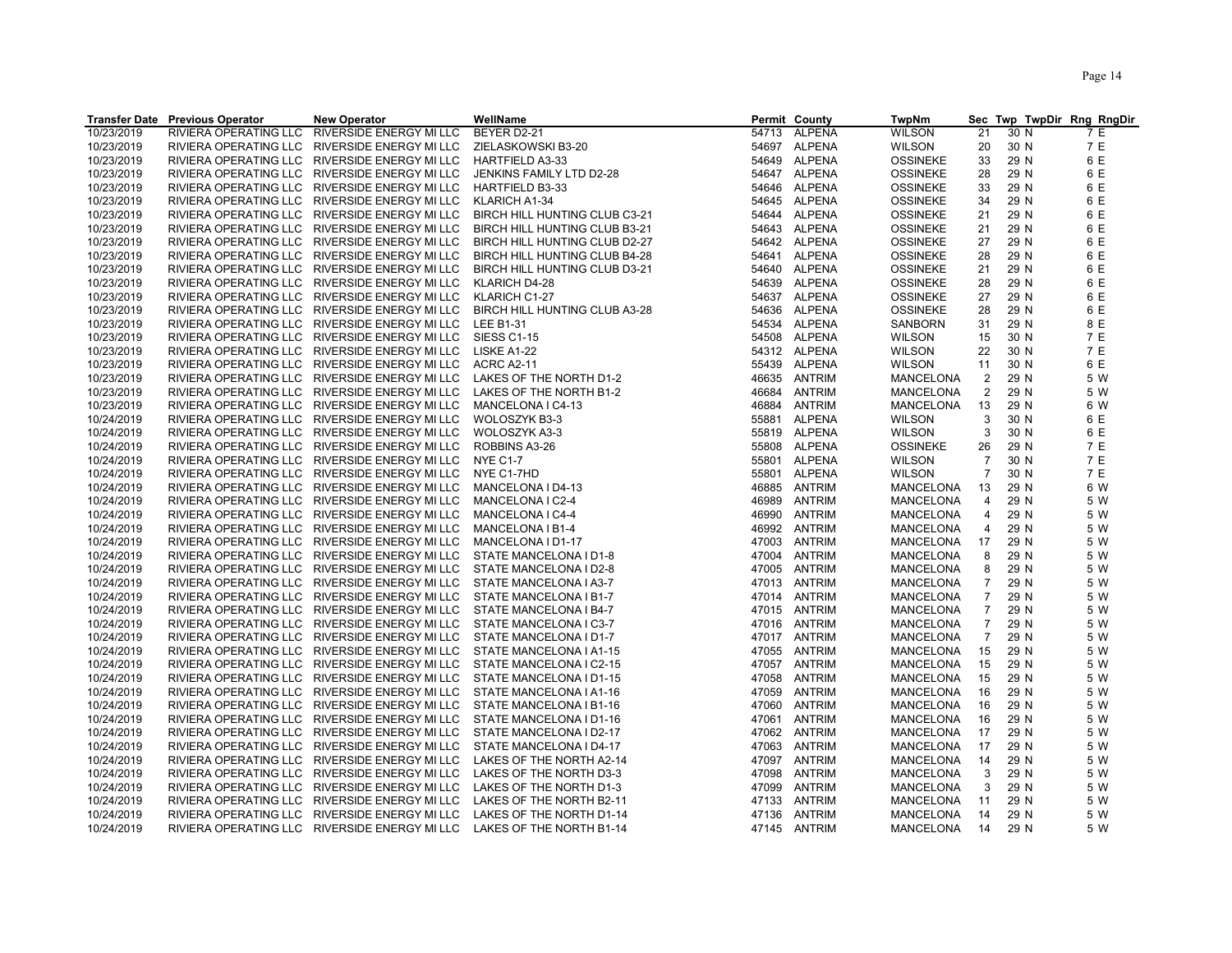| RIVIERA OPERATING LLC<br>RIVERSIDE ENERGY MI LLC<br>LAKES OF THE NORTH C3-14<br>47146<br><b>ANTRIM</b><br><b>MANCELONA</b><br>29 N<br>5 W<br>14<br>RIVIERA OPERATING LLC<br>RIVERSIDE ENERGY MI LLC<br>STATE MANCELONA I A3-16<br>47190<br>ANTRIM<br>MANCELONA<br>16<br>29 N<br>5 W<br>5<br>10/24/2019<br>RIVIERA OPERATING LLC<br>RIVERSIDE ENERGY MI LLC<br><b>ANTRIM</b><br>MANCELONA<br>29 N<br>5 W<br>MANCELONA I D1-5<br>47191<br>10/24/2019<br>RIVIERA OPERATING LLC<br>RIVERSIDE ENERGY MI LLC<br>MANCELONA I D3-5<br>47192<br>ANTRIM<br>MANCELONA<br>5<br>29 N<br>5 W<br>10/24/2019<br>RIVIERA OPERATING LLC<br>RIVERSIDE ENERGY MI LLC<br>MANCELONA I C4-5<br>47193<br><b>ANTRIM</b><br><b>MANCELONA</b><br>5<br>29 N<br>5 W<br>10/24/2019<br>RIVIERA OPERATING LLC<br>ANTRIM<br>5<br>5 W<br>RIVERSIDE ENERGY MI LLC<br>MANCELONA I B2-5<br>47194<br>MANCELONA<br>29 N<br>10/24/2019<br>5<br>RIVIERA OPERATING LLC<br>RIVERSIDE ENERGY MI LLC<br>MANCELONA I B3-5<br>47195<br>ANTRIM<br>MANCELONA<br>29 N<br>5 W<br>10/24/2019<br>RIVIERA OPERATING LLC<br>RIVERSIDE ENERGY MI LLC<br>LAKES OF THE NORTH C2-2<br>47227 ANTRIM<br>MANCELONA<br>2<br>29 N<br>5 W<br>3<br>10/24/2019<br>RIVIERA OPERATING LLC<br>RIVERSIDE ENERGY MI LLC<br><b>ANTRIM</b><br>MANCELONA<br>29 N<br>5 W<br>LAKES OF THE NORTH A1-3<br>47228<br>10/24/2019<br>47229<br>ANTRIM<br><b>MANCELONA</b><br>29 N<br>5 W<br>RIVIERA OPERATING LLC RIVERSIDE ENERGY MI LLC<br>LAKES OF THE NORTH A2-11<br>11<br>10/24/2019<br>ANTRIM<br>5 W<br>RIVIERA OPERATING LLC RIVERSIDE ENERGY MI LLC<br>LAKES OF THE NORTH C2-11<br>47230<br><b>MANCELONA</b><br>11<br>29 N<br>10/24/2019<br><b>ANTRIM</b><br>29 N<br>5 W<br>RIVIERA OPERATING LLC<br>RIVERSIDE ENERGY MI LLC<br>LAKES OF THE NORTH C4-14<br>47231<br><b>MANCELONA</b><br>14<br>10/24/2019<br>RIVIERA OPERATING LLC<br>RIVERSIDE ENERGY MI LLC<br>STATE MANCELONA I C4-16<br>47267 ANTRIM<br>MANCELONA<br>16<br>29 N<br>5 W<br><b>ALPENA</b><br>10/25/2019<br>RIVIERA OPERATING LLC<br>RIVERSIDE ENERGY MI LLC<br>BROAD C2-15<br><b>OSSINEKE</b><br>15<br>29 N<br>5 E<br>55929<br>5 E<br>10/25/2019<br>RIVIERA OPERATING LLC<br>RIVERSIDE ENERGY MI LLC<br>BROAD D4-15<br>ALPENA<br><b>OSSINEKE</b><br>15<br>29 N<br>55930<br>5 E<br>55939 ALPENA<br>10/25/2019<br>RIVIERA OPERATING LLC RIVERSIDE ENERGY MI LLC<br>BROAD D4-10<br><b>OSSINEKE</b><br>10<br>29 N<br><b>ALPENA</b><br>5 E<br>10/25/2019<br>RIVERSIDE ENERGY MI LLC<br>29 N<br>RIVIERA OPERATING LLC<br>BROAD B4-10<br>56006<br><b>OSSINEKE</b><br>10<br>56131 ALPENA<br>8 E<br>10/25/2019<br>RIVIERA OPERATING LLC<br>RIVERSIDE ENERGY MI LLC<br>KOLLIEN B4-8<br>SANBORN<br>8<br>29 N<br>7 E<br>10/25/2019<br>RIVIERA OPERATING LLC RIVERSIDE ENERGY MI LLC<br>ELLER A2-24<br>ALPENA<br>24<br>29 N<br>56168<br><b>OSSINEKE</b><br>7 E<br>10/25/2019<br>RIVIERA OPERATING LLC RIVERSIDE ENERGY MI LLC<br>GEROW A1-12<br>56192 ALPENA<br>29 N<br><b>OSSINEKE</b><br>12<br>7 E<br>10/25/2019<br>RIVIERA OPERATING LLC RIVERSIDE ENERGY MI LLC<br>56193 ALPENA<br>29 N<br><b>HAKEN A4-12</b><br><b>OSSINEKE</b><br>12<br>6 E<br>10/25/2019<br>ALPENA<br>31 N<br>RIVIERA OPERATING LLC RIVERSIDE ENERGY MI LLC<br>MONETTE C1-33<br>56100<br><b>GREEN</b><br>33<br>7 E<br>10/25/2019<br>55945 ALPENA<br>30 N<br>RIVIERA OPERATING LLC<br>RIVERSIDE ENERGY MI LLC<br>STONE A2-36<br><b>WILSON</b><br>36<br>6 E<br>10/25/2019<br>RIVIERA OPERATING LLC<br>RIVERSIDE ENERGY MI LLC<br>LAURIN D1-12<br>ALPENA<br><b>WILSON</b><br>12<br>30 N<br>55924<br>$\overline{c}$<br>6 E<br>10/25/2019<br>RIVIERA OPERATING LLC<br>55883 ALPENA<br>30 N<br>RIVERSIDE ENERGY MI LLC<br>GEROW B2-2<br><b>WILSON</b><br>10/25/2019<br>RIVIERA OPERATING LLC<br>RIVERSIDE ENERGY MI LLC<br>ANTRIM<br>29 N<br>5 W<br>STATE MANCELONA I D3-16<br>47268<br><b>MANCELONA</b><br>16<br>10/25/2019<br>ANTRIM<br>RIVIERA OPERATING LLC RIVERSIDE ENERGY MI LLC<br>STATE MANCELONA I C1-18<br>47270<br>MANCELONA<br>18<br>29 N<br>5 W<br>10/25/2019<br>47271 ANTRIM<br>5 W<br>RIVIERA OPERATING LLC RIVERSIDE ENERGY MI LLC<br>MANCELONA I C3-18<br><b>MANCELONA</b><br>18<br>29 N<br>10/25/2019<br>RIVIERA OPERATING LLC<br>RIVERSIDE ENERGY MI LLC<br>MANCELONA I D2-18<br>47272<br>ANTRIM<br>MANCELONA<br>18<br>29 N<br>5 W<br>10/25/2019<br>5 W<br>RIVIERA OPERATING LLC RIVERSIDE ENERGY MI LLC<br>STATE MANCELONA I C3-6<br>47288<br>ANTRIM<br>MANCELONA<br>6<br>29 N<br>RIVIERA OPERATING LLC RIVERSIDE ENERGY MI LLC<br>STATE MANCELONA I D1-6<br>47299<br>ANTRIM<br><b>MANCELONA</b><br>6<br>29 N<br>5 W<br>ANTRIM<br>29 N<br>5 W<br>RIVIERA OPERATING LLC RIVERSIDE ENERGY MI LLC<br>STATE MANCELONA I B4-6<br>47300<br>MANCELONA<br>6<br><b>ANTRIM</b><br>5 W<br>RIVIERA OPERATING LLC RIVERSIDE ENERGY MI LLC<br>STATE MANCELONA I B2-6<br>47301<br>MANCELONA<br>6<br>29 N<br><b>ANTRIM</b><br>RIVIERA OPERATING LLC<br>RIVERSIDE ENERGY MI LLC<br>STATE MANCELONA I A3-6<br>47302<br>MANCELONA<br>6<br>29 N<br>5 W<br>RIVIERA OPERATING LLC<br>RIVERSIDE ENERGY MI LLC<br>ANTRIM<br>29 N<br>5 W<br>MANCELONA I B2-18<br>47336<br>MANCELONA<br>18<br>ANTRIM<br>3<br>RIVIERA OPERATING LLC<br>RIVERSIDE ENERGY MI LLC<br>LAKES OF THE NORTH A4-3<br>47363<br>MANCELONA<br>29 N<br>5 W<br>ANTRIM<br>29 N<br>5 W<br>RIVIERA OPERATING LLC RIVERSIDE ENERGY MI LLC<br>LAKES OF THE NORTH A1-10<br>47365<br>MANCELONA<br>10<br>RIVIERA OPERATING LLC RIVERSIDE ENERGY MI LLC<br>LAKES OF THE NORTH A3-2<br>47366<br>ANTRIM<br>MANCELONA<br>2<br>29 N<br>5 W<br><b>ANTRIM</b><br>5 W<br>RIVIERA OPERATING LLC<br>RIVERSIDE ENERGY MI LLC<br>LAKES OF THE NORTH D3-9<br>47369<br>MANCELONA<br>9<br>29 N<br>RIVIERA OPERATING LLC<br>RIVERSIDE ENERGY MI LLC<br>STATE MANCELONA I B1-6<br>47390<br>ANTRIM<br>MANCELONA<br>6<br>29 N<br>5 W<br>RIVIERA OPERATING LLC<br>RIVERSIDE ENERGY MI LLC<br>STATE MANCELONA I A3-15<br>48145<br>ANTRIM<br>MANCELONA<br>15<br>29 N<br>5 W<br>10/25/2019<br>RIVIERA OPERATING LLC<br>RIVERSIDE ENERGY MI LLC<br>STATE MANCELONA (BIJOU) C3-1<br>ANTRIM<br><b>MANCELONA</b><br>6 W<br>48516<br>$\mathbf{1}$<br>29 N<br>10/25/2019<br>STATE MANCELONA (BIJOU) D1-1<br>6 W<br>RIVIERA OPERATING LLC<br>RIVERSIDE ENERGY MI LLC<br>48517<br>ANTRIM<br>MANCELONA<br>$\overline{1}$<br>29 N<br><b>ANTRIM</b><br>10/25/2019<br>RIVIERA OPERATING LLC<br>RIVERSIDE ENERGY MI LLC<br>STATE MANCELONA (BIJOU) B1-12<br>48518<br>MANCELONA<br>12<br>29 N<br>6 W<br>10/25/2019<br>RIVIERA OPERATING LLC<br>RIVERSIDE ENERGY MI LLC<br>STATE MANCELONA (BIJOU) B3-11<br>ANTRIM<br>MANCELONA<br>29 N<br>6 W<br>48535<br>11<br>10/25/2019<br>ANTRIM<br>12<br>29 N<br>6 W<br>RIVIERA OPERATING LLC<br>RIVERSIDE ENERGY MI LLC<br>STATE MANCELONA (BIJOU) A3-12<br>48536<br>MANCELONA<br>6 W<br>10/25/2019<br>RIVIERA OPERATING LLC<br>RIVERSIDE ENERGY MI LLC<br>STATE MANCELONA (BIJOU) A3-13<br>48537 ANTRIM<br><b>MANCELONA</b><br>13<br>29 N<br>10/25/2019<br>ANTRIM<br>6 W<br>RIVIERA OPERATING LLC RIVERSIDE ENERGY MI LLC<br>BIJOU C4-11<br>48569<br>MANCELONA<br>11<br>29 N<br>10/25/2019<br>RIVIERA OPERATING LLC RIVERSIDE ENERGY MI LLC<br>STATE MANCELONA (BIJOU) A3-1<br>48571<br>ANTRIM<br>MANCELONA<br>29 N<br>6 W<br>$\mathbf 1$<br>RIVIERA OPERATING LLC RIVERSIDE ENERGY MI LLC<br>48572 ANTRIM<br>29 N |            | <b>Transfer Date Previous Operator</b> | <b>New Operator</b> | WellName   | Permit County | <b>TwpNm</b> |                |  | Sec Twp TwpDir Rng RngDir |
|---------------------------------------------------------------------------------------------------------------------------------------------------------------------------------------------------------------------------------------------------------------------------------------------------------------------------------------------------------------------------------------------------------------------------------------------------------------------------------------------------------------------------------------------------------------------------------------------------------------------------------------------------------------------------------------------------------------------------------------------------------------------------------------------------------------------------------------------------------------------------------------------------------------------------------------------------------------------------------------------------------------------------------------------------------------------------------------------------------------------------------------------------------------------------------------------------------------------------------------------------------------------------------------------------------------------------------------------------------------------------------------------------------------------------------------------------------------------------------------------------------------------------------------------------------------------------------------------------------------------------------------------------------------------------------------------------------------------------------------------------------------------------------------------------------------------------------------------------------------------------------------------------------------------------------------------------------------------------------------------------------------------------------------------------------------------------------------------------------------------------------------------------------------------------------------------------------------------------------------------------------------------------------------------------------------------------------------------------------------------------------------------------------------------------------------------------------------------------------------------------------------------------------------------------------------------------------------------------------------------------------------------------------------------------------------------------------------------------------------------------------------------------------------------------------------------------------------------------------------------------------------------------------------------------------------------------------------------------------------------------------------------------------------------------------------------------------------------------------------------------------------------------------------------------------------------------------------------------------------------------------------------------------------------------------------------------------------------------------------------------------------------------------------------------------------------------------------------------------------------------------------------------------------------------------------------------------------------------------------------------------------------------------------------------------------------------------------------------------------------------------------------------------------------------------------------------------------------------------------------------------------------------------------------------------------------------------------------------------------------------------------------------------------------------------------------------------------------------------------------------------------------------------------------------------------------------------------------------------------------------------------------------------------------------------------------------------------------------------------------------------------------------------------------------------------------------------------------------------------------------------------------------------------------------------------------------------------------------------------------------------------------------------------------------------------------------------------------------------------------------------------------------------------------------------------------------------------------------------------------------------------------------------------------------------------------------------------------------------------------------------------------------------------------------------------------------------------------------------------------------------------------------------------------------------------------------------------------------------------------------------------------------------------------------------------------------------------------------------------------------------------------------------------------------------------------------------------------------------------------------------------------------------------------------------------------------------------------------------------------------------------------------------------------------------------------------------------------------------------------------------------------------------------------------------------------------------------------------------------------------------------------------------------------------------------------------------------------------------------------------------------------------------------------------------------------------------------------------------------------------------------------------------------------------------------------------------------------------------------------------------------------------------------------------------------------------------------------------------------------------------------------------------------------------------------------------------------------------------------------------------------------------------------------------------------------------------------------------------------------------------------------------------------------------------------------------------------------------------------------------------------------------------------------------------------------------------------------------------------------------------------------------------------------------------------------------------------------------------------------------------------------------------------------------------------------------------------------------------------------------------------------------------------------------------------------------------------------------------------------------------------------------------------------------------------------|------------|----------------------------------------|---------------------|------------|---------------|--------------|----------------|--|---------------------------|
|                                                                                                                                                                                                                                                                                                                                                                                                                                                                                                                                                                                                                                                                                                                                                                                                                                                                                                                                                                                                                                                                                                                                                                                                                                                                                                                                                                                                                                                                                                                                                                                                                                                                                                                                                                                                                                                                                                                                                                                                                                                                                                                                                                                                                                                                                                                                                                                                                                                                                                                                                                                                                                                                                                                                                                                                                                                                                                                                                                                                                                                                                                                                                                                                                                                                                                                                                                                                                                                                                                                                                                                                                                                                                                                                                                                                                                                                                                                                                                                                                                                                                                                                                                                                                                                                                                                                                                                                                                                                                                                                                                                                                                                                                                                                                                                                                                                                                                                                                                                                                                                                                                                                                                                                                                                                                                                                                                                                                                                                                                                                                                                                                                                                                                                                                                                                                                                                                                                                                                                                                                                                                                                                                                                                                                                                                                                                                                                                                                                                                                                                                                                                                                                                                                                                                                                                                                                                                                                                                                                                                                                                                                                                                                                                                                                                                                                     | 10/24/2019 |                                        |                     |            |               |              |                |  |                           |
|                                                                                                                                                                                                                                                                                                                                                                                                                                                                                                                                                                                                                                                                                                                                                                                                                                                                                                                                                                                                                                                                                                                                                                                                                                                                                                                                                                                                                                                                                                                                                                                                                                                                                                                                                                                                                                                                                                                                                                                                                                                                                                                                                                                                                                                                                                                                                                                                                                                                                                                                                                                                                                                                                                                                                                                                                                                                                                                                                                                                                                                                                                                                                                                                                                                                                                                                                                                                                                                                                                                                                                                                                                                                                                                                                                                                                                                                                                                                                                                                                                                                                                                                                                                                                                                                                                                                                                                                                                                                                                                                                                                                                                                                                                                                                                                                                                                                                                                                                                                                                                                                                                                                                                                                                                                                                                                                                                                                                                                                                                                                                                                                                                                                                                                                                                                                                                                                                                                                                                                                                                                                                                                                                                                                                                                                                                                                                                                                                                                                                                                                                                                                                                                                                                                                                                                                                                                                                                                                                                                                                                                                                                                                                                                                                                                                                                                     | 10/24/2019 |                                        |                     |            |               |              |                |  |                           |
|                                                                                                                                                                                                                                                                                                                                                                                                                                                                                                                                                                                                                                                                                                                                                                                                                                                                                                                                                                                                                                                                                                                                                                                                                                                                                                                                                                                                                                                                                                                                                                                                                                                                                                                                                                                                                                                                                                                                                                                                                                                                                                                                                                                                                                                                                                                                                                                                                                                                                                                                                                                                                                                                                                                                                                                                                                                                                                                                                                                                                                                                                                                                                                                                                                                                                                                                                                                                                                                                                                                                                                                                                                                                                                                                                                                                                                                                                                                                                                                                                                                                                                                                                                                                                                                                                                                                                                                                                                                                                                                                                                                                                                                                                                                                                                                                                                                                                                                                                                                                                                                                                                                                                                                                                                                                                                                                                                                                                                                                                                                                                                                                                                                                                                                                                                                                                                                                                                                                                                                                                                                                                                                                                                                                                                                                                                                                                                                                                                                                                                                                                                                                                                                                                                                                                                                                                                                                                                                                                                                                                                                                                                                                                                                                                                                                                                                     |            |                                        |                     |            |               |              |                |  |                           |
|                                                                                                                                                                                                                                                                                                                                                                                                                                                                                                                                                                                                                                                                                                                                                                                                                                                                                                                                                                                                                                                                                                                                                                                                                                                                                                                                                                                                                                                                                                                                                                                                                                                                                                                                                                                                                                                                                                                                                                                                                                                                                                                                                                                                                                                                                                                                                                                                                                                                                                                                                                                                                                                                                                                                                                                                                                                                                                                                                                                                                                                                                                                                                                                                                                                                                                                                                                                                                                                                                                                                                                                                                                                                                                                                                                                                                                                                                                                                                                                                                                                                                                                                                                                                                                                                                                                                                                                                                                                                                                                                                                                                                                                                                                                                                                                                                                                                                                                                                                                                                                                                                                                                                                                                                                                                                                                                                                                                                                                                                                                                                                                                                                                                                                                                                                                                                                                                                                                                                                                                                                                                                                                                                                                                                                                                                                                                                                                                                                                                                                                                                                                                                                                                                                                                                                                                                                                                                                                                                                                                                                                                                                                                                                                                                                                                                                                     |            |                                        |                     |            |               |              |                |  |                           |
|                                                                                                                                                                                                                                                                                                                                                                                                                                                                                                                                                                                                                                                                                                                                                                                                                                                                                                                                                                                                                                                                                                                                                                                                                                                                                                                                                                                                                                                                                                                                                                                                                                                                                                                                                                                                                                                                                                                                                                                                                                                                                                                                                                                                                                                                                                                                                                                                                                                                                                                                                                                                                                                                                                                                                                                                                                                                                                                                                                                                                                                                                                                                                                                                                                                                                                                                                                                                                                                                                                                                                                                                                                                                                                                                                                                                                                                                                                                                                                                                                                                                                                                                                                                                                                                                                                                                                                                                                                                                                                                                                                                                                                                                                                                                                                                                                                                                                                                                                                                                                                                                                                                                                                                                                                                                                                                                                                                                                                                                                                                                                                                                                                                                                                                                                                                                                                                                                                                                                                                                                                                                                                                                                                                                                                                                                                                                                                                                                                                                                                                                                                                                                                                                                                                                                                                                                                                                                                                                                                                                                                                                                                                                                                                                                                                                                                                     |            |                                        |                     |            |               |              |                |  |                           |
|                                                                                                                                                                                                                                                                                                                                                                                                                                                                                                                                                                                                                                                                                                                                                                                                                                                                                                                                                                                                                                                                                                                                                                                                                                                                                                                                                                                                                                                                                                                                                                                                                                                                                                                                                                                                                                                                                                                                                                                                                                                                                                                                                                                                                                                                                                                                                                                                                                                                                                                                                                                                                                                                                                                                                                                                                                                                                                                                                                                                                                                                                                                                                                                                                                                                                                                                                                                                                                                                                                                                                                                                                                                                                                                                                                                                                                                                                                                                                                                                                                                                                                                                                                                                                                                                                                                                                                                                                                                                                                                                                                                                                                                                                                                                                                                                                                                                                                                                                                                                                                                                                                                                                                                                                                                                                                                                                                                                                                                                                                                                                                                                                                                                                                                                                                                                                                                                                                                                                                                                                                                                                                                                                                                                                                                                                                                                                                                                                                                                                                                                                                                                                                                                                                                                                                                                                                                                                                                                                                                                                                                                                                                                                                                                                                                                                                                     |            |                                        |                     |            |               |              |                |  |                           |
|                                                                                                                                                                                                                                                                                                                                                                                                                                                                                                                                                                                                                                                                                                                                                                                                                                                                                                                                                                                                                                                                                                                                                                                                                                                                                                                                                                                                                                                                                                                                                                                                                                                                                                                                                                                                                                                                                                                                                                                                                                                                                                                                                                                                                                                                                                                                                                                                                                                                                                                                                                                                                                                                                                                                                                                                                                                                                                                                                                                                                                                                                                                                                                                                                                                                                                                                                                                                                                                                                                                                                                                                                                                                                                                                                                                                                                                                                                                                                                                                                                                                                                                                                                                                                                                                                                                                                                                                                                                                                                                                                                                                                                                                                                                                                                                                                                                                                                                                                                                                                                                                                                                                                                                                                                                                                                                                                                                                                                                                                                                                                                                                                                                                                                                                                                                                                                                                                                                                                                                                                                                                                                                                                                                                                                                                                                                                                                                                                                                                                                                                                                                                                                                                                                                                                                                                                                                                                                                                                                                                                                                                                                                                                                                                                                                                                                                     |            |                                        |                     |            |               |              |                |  |                           |
|                                                                                                                                                                                                                                                                                                                                                                                                                                                                                                                                                                                                                                                                                                                                                                                                                                                                                                                                                                                                                                                                                                                                                                                                                                                                                                                                                                                                                                                                                                                                                                                                                                                                                                                                                                                                                                                                                                                                                                                                                                                                                                                                                                                                                                                                                                                                                                                                                                                                                                                                                                                                                                                                                                                                                                                                                                                                                                                                                                                                                                                                                                                                                                                                                                                                                                                                                                                                                                                                                                                                                                                                                                                                                                                                                                                                                                                                                                                                                                                                                                                                                                                                                                                                                                                                                                                                                                                                                                                                                                                                                                                                                                                                                                                                                                                                                                                                                                                                                                                                                                                                                                                                                                                                                                                                                                                                                                                                                                                                                                                                                                                                                                                                                                                                                                                                                                                                                                                                                                                                                                                                                                                                                                                                                                                                                                                                                                                                                                                                                                                                                                                                                                                                                                                                                                                                                                                                                                                                                                                                                                                                                                                                                                                                                                                                                                                     |            |                                        |                     |            |               |              |                |  |                           |
|                                                                                                                                                                                                                                                                                                                                                                                                                                                                                                                                                                                                                                                                                                                                                                                                                                                                                                                                                                                                                                                                                                                                                                                                                                                                                                                                                                                                                                                                                                                                                                                                                                                                                                                                                                                                                                                                                                                                                                                                                                                                                                                                                                                                                                                                                                                                                                                                                                                                                                                                                                                                                                                                                                                                                                                                                                                                                                                                                                                                                                                                                                                                                                                                                                                                                                                                                                                                                                                                                                                                                                                                                                                                                                                                                                                                                                                                                                                                                                                                                                                                                                                                                                                                                                                                                                                                                                                                                                                                                                                                                                                                                                                                                                                                                                                                                                                                                                                                                                                                                                                                                                                                                                                                                                                                                                                                                                                                                                                                                                                                                                                                                                                                                                                                                                                                                                                                                                                                                                                                                                                                                                                                                                                                                                                                                                                                                                                                                                                                                                                                                                                                                                                                                                                                                                                                                                                                                                                                                                                                                                                                                                                                                                                                                                                                                                                     |            |                                        |                     |            |               |              |                |  |                           |
|                                                                                                                                                                                                                                                                                                                                                                                                                                                                                                                                                                                                                                                                                                                                                                                                                                                                                                                                                                                                                                                                                                                                                                                                                                                                                                                                                                                                                                                                                                                                                                                                                                                                                                                                                                                                                                                                                                                                                                                                                                                                                                                                                                                                                                                                                                                                                                                                                                                                                                                                                                                                                                                                                                                                                                                                                                                                                                                                                                                                                                                                                                                                                                                                                                                                                                                                                                                                                                                                                                                                                                                                                                                                                                                                                                                                                                                                                                                                                                                                                                                                                                                                                                                                                                                                                                                                                                                                                                                                                                                                                                                                                                                                                                                                                                                                                                                                                                                                                                                                                                                                                                                                                                                                                                                                                                                                                                                                                                                                                                                                                                                                                                                                                                                                                                                                                                                                                                                                                                                                                                                                                                                                                                                                                                                                                                                                                                                                                                                                                                                                                                                                                                                                                                                                                                                                                                                                                                                                                                                                                                                                                                                                                                                                                                                                                                                     |            |                                        |                     |            |               |              |                |  |                           |
|                                                                                                                                                                                                                                                                                                                                                                                                                                                                                                                                                                                                                                                                                                                                                                                                                                                                                                                                                                                                                                                                                                                                                                                                                                                                                                                                                                                                                                                                                                                                                                                                                                                                                                                                                                                                                                                                                                                                                                                                                                                                                                                                                                                                                                                                                                                                                                                                                                                                                                                                                                                                                                                                                                                                                                                                                                                                                                                                                                                                                                                                                                                                                                                                                                                                                                                                                                                                                                                                                                                                                                                                                                                                                                                                                                                                                                                                                                                                                                                                                                                                                                                                                                                                                                                                                                                                                                                                                                                                                                                                                                                                                                                                                                                                                                                                                                                                                                                                                                                                                                                                                                                                                                                                                                                                                                                                                                                                                                                                                                                                                                                                                                                                                                                                                                                                                                                                                                                                                                                                                                                                                                                                                                                                                                                                                                                                                                                                                                                                                                                                                                                                                                                                                                                                                                                                                                                                                                                                                                                                                                                                                                                                                                                                                                                                                                                     |            |                                        |                     |            |               |              |                |  |                           |
|                                                                                                                                                                                                                                                                                                                                                                                                                                                                                                                                                                                                                                                                                                                                                                                                                                                                                                                                                                                                                                                                                                                                                                                                                                                                                                                                                                                                                                                                                                                                                                                                                                                                                                                                                                                                                                                                                                                                                                                                                                                                                                                                                                                                                                                                                                                                                                                                                                                                                                                                                                                                                                                                                                                                                                                                                                                                                                                                                                                                                                                                                                                                                                                                                                                                                                                                                                                                                                                                                                                                                                                                                                                                                                                                                                                                                                                                                                                                                                                                                                                                                                                                                                                                                                                                                                                                                                                                                                                                                                                                                                                                                                                                                                                                                                                                                                                                                                                                                                                                                                                                                                                                                                                                                                                                                                                                                                                                                                                                                                                                                                                                                                                                                                                                                                                                                                                                                                                                                                                                                                                                                                                                                                                                                                                                                                                                                                                                                                                                                                                                                                                                                                                                                                                                                                                                                                                                                                                                                                                                                                                                                                                                                                                                                                                                                                                     |            |                                        |                     |            |               |              |                |  |                           |
|                                                                                                                                                                                                                                                                                                                                                                                                                                                                                                                                                                                                                                                                                                                                                                                                                                                                                                                                                                                                                                                                                                                                                                                                                                                                                                                                                                                                                                                                                                                                                                                                                                                                                                                                                                                                                                                                                                                                                                                                                                                                                                                                                                                                                                                                                                                                                                                                                                                                                                                                                                                                                                                                                                                                                                                                                                                                                                                                                                                                                                                                                                                                                                                                                                                                                                                                                                                                                                                                                                                                                                                                                                                                                                                                                                                                                                                                                                                                                                                                                                                                                                                                                                                                                                                                                                                                                                                                                                                                                                                                                                                                                                                                                                                                                                                                                                                                                                                                                                                                                                                                                                                                                                                                                                                                                                                                                                                                                                                                                                                                                                                                                                                                                                                                                                                                                                                                                                                                                                                                                                                                                                                                                                                                                                                                                                                                                                                                                                                                                                                                                                                                                                                                                                                                                                                                                                                                                                                                                                                                                                                                                                                                                                                                                                                                                                                     |            |                                        |                     |            |               |              |                |  |                           |
|                                                                                                                                                                                                                                                                                                                                                                                                                                                                                                                                                                                                                                                                                                                                                                                                                                                                                                                                                                                                                                                                                                                                                                                                                                                                                                                                                                                                                                                                                                                                                                                                                                                                                                                                                                                                                                                                                                                                                                                                                                                                                                                                                                                                                                                                                                                                                                                                                                                                                                                                                                                                                                                                                                                                                                                                                                                                                                                                                                                                                                                                                                                                                                                                                                                                                                                                                                                                                                                                                                                                                                                                                                                                                                                                                                                                                                                                                                                                                                                                                                                                                                                                                                                                                                                                                                                                                                                                                                                                                                                                                                                                                                                                                                                                                                                                                                                                                                                                                                                                                                                                                                                                                                                                                                                                                                                                                                                                                                                                                                                                                                                                                                                                                                                                                                                                                                                                                                                                                                                                                                                                                                                                                                                                                                                                                                                                                                                                                                                                                                                                                                                                                                                                                                                                                                                                                                                                                                                                                                                                                                                                                                                                                                                                                                                                                                                     |            |                                        |                     |            |               |              |                |  |                           |
|                                                                                                                                                                                                                                                                                                                                                                                                                                                                                                                                                                                                                                                                                                                                                                                                                                                                                                                                                                                                                                                                                                                                                                                                                                                                                                                                                                                                                                                                                                                                                                                                                                                                                                                                                                                                                                                                                                                                                                                                                                                                                                                                                                                                                                                                                                                                                                                                                                                                                                                                                                                                                                                                                                                                                                                                                                                                                                                                                                                                                                                                                                                                                                                                                                                                                                                                                                                                                                                                                                                                                                                                                                                                                                                                                                                                                                                                                                                                                                                                                                                                                                                                                                                                                                                                                                                                                                                                                                                                                                                                                                                                                                                                                                                                                                                                                                                                                                                                                                                                                                                                                                                                                                                                                                                                                                                                                                                                                                                                                                                                                                                                                                                                                                                                                                                                                                                                                                                                                                                                                                                                                                                                                                                                                                                                                                                                                                                                                                                                                                                                                                                                                                                                                                                                                                                                                                                                                                                                                                                                                                                                                                                                                                                                                                                                                                                     |            |                                        |                     |            |               |              |                |  |                           |
|                                                                                                                                                                                                                                                                                                                                                                                                                                                                                                                                                                                                                                                                                                                                                                                                                                                                                                                                                                                                                                                                                                                                                                                                                                                                                                                                                                                                                                                                                                                                                                                                                                                                                                                                                                                                                                                                                                                                                                                                                                                                                                                                                                                                                                                                                                                                                                                                                                                                                                                                                                                                                                                                                                                                                                                                                                                                                                                                                                                                                                                                                                                                                                                                                                                                                                                                                                                                                                                                                                                                                                                                                                                                                                                                                                                                                                                                                                                                                                                                                                                                                                                                                                                                                                                                                                                                                                                                                                                                                                                                                                                                                                                                                                                                                                                                                                                                                                                                                                                                                                                                                                                                                                                                                                                                                                                                                                                                                                                                                                                                                                                                                                                                                                                                                                                                                                                                                                                                                                                                                                                                                                                                                                                                                                                                                                                                                                                                                                                                                                                                                                                                                                                                                                                                                                                                                                                                                                                                                                                                                                                                                                                                                                                                                                                                                                                     |            |                                        |                     |            |               |              |                |  |                           |
|                                                                                                                                                                                                                                                                                                                                                                                                                                                                                                                                                                                                                                                                                                                                                                                                                                                                                                                                                                                                                                                                                                                                                                                                                                                                                                                                                                                                                                                                                                                                                                                                                                                                                                                                                                                                                                                                                                                                                                                                                                                                                                                                                                                                                                                                                                                                                                                                                                                                                                                                                                                                                                                                                                                                                                                                                                                                                                                                                                                                                                                                                                                                                                                                                                                                                                                                                                                                                                                                                                                                                                                                                                                                                                                                                                                                                                                                                                                                                                                                                                                                                                                                                                                                                                                                                                                                                                                                                                                                                                                                                                                                                                                                                                                                                                                                                                                                                                                                                                                                                                                                                                                                                                                                                                                                                                                                                                                                                                                                                                                                                                                                                                                                                                                                                                                                                                                                                                                                                                                                                                                                                                                                                                                                                                                                                                                                                                                                                                                                                                                                                                                                                                                                                                                                                                                                                                                                                                                                                                                                                                                                                                                                                                                                                                                                                                                     |            |                                        |                     |            |               |              |                |  |                           |
|                                                                                                                                                                                                                                                                                                                                                                                                                                                                                                                                                                                                                                                                                                                                                                                                                                                                                                                                                                                                                                                                                                                                                                                                                                                                                                                                                                                                                                                                                                                                                                                                                                                                                                                                                                                                                                                                                                                                                                                                                                                                                                                                                                                                                                                                                                                                                                                                                                                                                                                                                                                                                                                                                                                                                                                                                                                                                                                                                                                                                                                                                                                                                                                                                                                                                                                                                                                                                                                                                                                                                                                                                                                                                                                                                                                                                                                                                                                                                                                                                                                                                                                                                                                                                                                                                                                                                                                                                                                                                                                                                                                                                                                                                                                                                                                                                                                                                                                                                                                                                                                                                                                                                                                                                                                                                                                                                                                                                                                                                                                                                                                                                                                                                                                                                                                                                                                                                                                                                                                                                                                                                                                                                                                                                                                                                                                                                                                                                                                                                                                                                                                                                                                                                                                                                                                                                                                                                                                                                                                                                                                                                                                                                                                                                                                                                                                     |            |                                        |                     |            |               |              |                |  |                           |
|                                                                                                                                                                                                                                                                                                                                                                                                                                                                                                                                                                                                                                                                                                                                                                                                                                                                                                                                                                                                                                                                                                                                                                                                                                                                                                                                                                                                                                                                                                                                                                                                                                                                                                                                                                                                                                                                                                                                                                                                                                                                                                                                                                                                                                                                                                                                                                                                                                                                                                                                                                                                                                                                                                                                                                                                                                                                                                                                                                                                                                                                                                                                                                                                                                                                                                                                                                                                                                                                                                                                                                                                                                                                                                                                                                                                                                                                                                                                                                                                                                                                                                                                                                                                                                                                                                                                                                                                                                                                                                                                                                                                                                                                                                                                                                                                                                                                                                                                                                                                                                                                                                                                                                                                                                                                                                                                                                                                                                                                                                                                                                                                                                                                                                                                                                                                                                                                                                                                                                                                                                                                                                                                                                                                                                                                                                                                                                                                                                                                                                                                                                                                                                                                                                                                                                                                                                                                                                                                                                                                                                                                                                                                                                                                                                                                                                                     |            |                                        |                     |            |               |              |                |  |                           |
|                                                                                                                                                                                                                                                                                                                                                                                                                                                                                                                                                                                                                                                                                                                                                                                                                                                                                                                                                                                                                                                                                                                                                                                                                                                                                                                                                                                                                                                                                                                                                                                                                                                                                                                                                                                                                                                                                                                                                                                                                                                                                                                                                                                                                                                                                                                                                                                                                                                                                                                                                                                                                                                                                                                                                                                                                                                                                                                                                                                                                                                                                                                                                                                                                                                                                                                                                                                                                                                                                                                                                                                                                                                                                                                                                                                                                                                                                                                                                                                                                                                                                                                                                                                                                                                                                                                                                                                                                                                                                                                                                                                                                                                                                                                                                                                                                                                                                                                                                                                                                                                                                                                                                                                                                                                                                                                                                                                                                                                                                                                                                                                                                                                                                                                                                                                                                                                                                                                                                                                                                                                                                                                                                                                                                                                                                                                                                                                                                                                                                                                                                                                                                                                                                                                                                                                                                                                                                                                                                                                                                                                                                                                                                                                                                                                                                                                     |            |                                        |                     |            |               |              |                |  |                           |
|                                                                                                                                                                                                                                                                                                                                                                                                                                                                                                                                                                                                                                                                                                                                                                                                                                                                                                                                                                                                                                                                                                                                                                                                                                                                                                                                                                                                                                                                                                                                                                                                                                                                                                                                                                                                                                                                                                                                                                                                                                                                                                                                                                                                                                                                                                                                                                                                                                                                                                                                                                                                                                                                                                                                                                                                                                                                                                                                                                                                                                                                                                                                                                                                                                                                                                                                                                                                                                                                                                                                                                                                                                                                                                                                                                                                                                                                                                                                                                                                                                                                                                                                                                                                                                                                                                                                                                                                                                                                                                                                                                                                                                                                                                                                                                                                                                                                                                                                                                                                                                                                                                                                                                                                                                                                                                                                                                                                                                                                                                                                                                                                                                                                                                                                                                                                                                                                                                                                                                                                                                                                                                                                                                                                                                                                                                                                                                                                                                                                                                                                                                                                                                                                                                                                                                                                                                                                                                                                                                                                                                                                                                                                                                                                                                                                                                                     |            |                                        |                     |            |               |              |                |  |                           |
|                                                                                                                                                                                                                                                                                                                                                                                                                                                                                                                                                                                                                                                                                                                                                                                                                                                                                                                                                                                                                                                                                                                                                                                                                                                                                                                                                                                                                                                                                                                                                                                                                                                                                                                                                                                                                                                                                                                                                                                                                                                                                                                                                                                                                                                                                                                                                                                                                                                                                                                                                                                                                                                                                                                                                                                                                                                                                                                                                                                                                                                                                                                                                                                                                                                                                                                                                                                                                                                                                                                                                                                                                                                                                                                                                                                                                                                                                                                                                                                                                                                                                                                                                                                                                                                                                                                                                                                                                                                                                                                                                                                                                                                                                                                                                                                                                                                                                                                                                                                                                                                                                                                                                                                                                                                                                                                                                                                                                                                                                                                                                                                                                                                                                                                                                                                                                                                                                                                                                                                                                                                                                                                                                                                                                                                                                                                                                                                                                                                                                                                                                                                                                                                                                                                                                                                                                                                                                                                                                                                                                                                                                                                                                                                                                                                                                                                     |            |                                        |                     |            |               |              |                |  |                           |
|                                                                                                                                                                                                                                                                                                                                                                                                                                                                                                                                                                                                                                                                                                                                                                                                                                                                                                                                                                                                                                                                                                                                                                                                                                                                                                                                                                                                                                                                                                                                                                                                                                                                                                                                                                                                                                                                                                                                                                                                                                                                                                                                                                                                                                                                                                                                                                                                                                                                                                                                                                                                                                                                                                                                                                                                                                                                                                                                                                                                                                                                                                                                                                                                                                                                                                                                                                                                                                                                                                                                                                                                                                                                                                                                                                                                                                                                                                                                                                                                                                                                                                                                                                                                                                                                                                                                                                                                                                                                                                                                                                                                                                                                                                                                                                                                                                                                                                                                                                                                                                                                                                                                                                                                                                                                                                                                                                                                                                                                                                                                                                                                                                                                                                                                                                                                                                                                                                                                                                                                                                                                                                                                                                                                                                                                                                                                                                                                                                                                                                                                                                                                                                                                                                                                                                                                                                                                                                                                                                                                                                                                                                                                                                                                                                                                                                                     |            |                                        |                     |            |               |              |                |  |                           |
|                                                                                                                                                                                                                                                                                                                                                                                                                                                                                                                                                                                                                                                                                                                                                                                                                                                                                                                                                                                                                                                                                                                                                                                                                                                                                                                                                                                                                                                                                                                                                                                                                                                                                                                                                                                                                                                                                                                                                                                                                                                                                                                                                                                                                                                                                                                                                                                                                                                                                                                                                                                                                                                                                                                                                                                                                                                                                                                                                                                                                                                                                                                                                                                                                                                                                                                                                                                                                                                                                                                                                                                                                                                                                                                                                                                                                                                                                                                                                                                                                                                                                                                                                                                                                                                                                                                                                                                                                                                                                                                                                                                                                                                                                                                                                                                                                                                                                                                                                                                                                                                                                                                                                                                                                                                                                                                                                                                                                                                                                                                                                                                                                                                                                                                                                                                                                                                                                                                                                                                                                                                                                                                                                                                                                                                                                                                                                                                                                                                                                                                                                                                                                                                                                                                                                                                                                                                                                                                                                                                                                                                                                                                                                                                                                                                                                                                     |            |                                        |                     |            |               |              |                |  |                           |
|                                                                                                                                                                                                                                                                                                                                                                                                                                                                                                                                                                                                                                                                                                                                                                                                                                                                                                                                                                                                                                                                                                                                                                                                                                                                                                                                                                                                                                                                                                                                                                                                                                                                                                                                                                                                                                                                                                                                                                                                                                                                                                                                                                                                                                                                                                                                                                                                                                                                                                                                                                                                                                                                                                                                                                                                                                                                                                                                                                                                                                                                                                                                                                                                                                                                                                                                                                                                                                                                                                                                                                                                                                                                                                                                                                                                                                                                                                                                                                                                                                                                                                                                                                                                                                                                                                                                                                                                                                                                                                                                                                                                                                                                                                                                                                                                                                                                                                                                                                                                                                                                                                                                                                                                                                                                                                                                                                                                                                                                                                                                                                                                                                                                                                                                                                                                                                                                                                                                                                                                                                                                                                                                                                                                                                                                                                                                                                                                                                                                                                                                                                                                                                                                                                                                                                                                                                                                                                                                                                                                                                                                                                                                                                                                                                                                                                                     |            |                                        |                     |            |               |              |                |  |                           |
|                                                                                                                                                                                                                                                                                                                                                                                                                                                                                                                                                                                                                                                                                                                                                                                                                                                                                                                                                                                                                                                                                                                                                                                                                                                                                                                                                                                                                                                                                                                                                                                                                                                                                                                                                                                                                                                                                                                                                                                                                                                                                                                                                                                                                                                                                                                                                                                                                                                                                                                                                                                                                                                                                                                                                                                                                                                                                                                                                                                                                                                                                                                                                                                                                                                                                                                                                                                                                                                                                                                                                                                                                                                                                                                                                                                                                                                                                                                                                                                                                                                                                                                                                                                                                                                                                                                                                                                                                                                                                                                                                                                                                                                                                                                                                                                                                                                                                                                                                                                                                                                                                                                                                                                                                                                                                                                                                                                                                                                                                                                                                                                                                                                                                                                                                                                                                                                                                                                                                                                                                                                                                                                                                                                                                                                                                                                                                                                                                                                                                                                                                                                                                                                                                                                                                                                                                                                                                                                                                                                                                                                                                                                                                                                                                                                                                                                     |            |                                        |                     |            |               |              |                |  |                           |
|                                                                                                                                                                                                                                                                                                                                                                                                                                                                                                                                                                                                                                                                                                                                                                                                                                                                                                                                                                                                                                                                                                                                                                                                                                                                                                                                                                                                                                                                                                                                                                                                                                                                                                                                                                                                                                                                                                                                                                                                                                                                                                                                                                                                                                                                                                                                                                                                                                                                                                                                                                                                                                                                                                                                                                                                                                                                                                                                                                                                                                                                                                                                                                                                                                                                                                                                                                                                                                                                                                                                                                                                                                                                                                                                                                                                                                                                                                                                                                                                                                                                                                                                                                                                                                                                                                                                                                                                                                                                                                                                                                                                                                                                                                                                                                                                                                                                                                                                                                                                                                                                                                                                                                                                                                                                                                                                                                                                                                                                                                                                                                                                                                                                                                                                                                                                                                                                                                                                                                                                                                                                                                                                                                                                                                                                                                                                                                                                                                                                                                                                                                                                                                                                                                                                                                                                                                                                                                                                                                                                                                                                                                                                                                                                                                                                                                                     |            |                                        |                     |            |               |              |                |  |                           |
|                                                                                                                                                                                                                                                                                                                                                                                                                                                                                                                                                                                                                                                                                                                                                                                                                                                                                                                                                                                                                                                                                                                                                                                                                                                                                                                                                                                                                                                                                                                                                                                                                                                                                                                                                                                                                                                                                                                                                                                                                                                                                                                                                                                                                                                                                                                                                                                                                                                                                                                                                                                                                                                                                                                                                                                                                                                                                                                                                                                                                                                                                                                                                                                                                                                                                                                                                                                                                                                                                                                                                                                                                                                                                                                                                                                                                                                                                                                                                                                                                                                                                                                                                                                                                                                                                                                                                                                                                                                                                                                                                                                                                                                                                                                                                                                                                                                                                                                                                                                                                                                                                                                                                                                                                                                                                                                                                                                                                                                                                                                                                                                                                                                                                                                                                                                                                                                                                                                                                                                                                                                                                                                                                                                                                                                                                                                                                                                                                                                                                                                                                                                                                                                                                                                                                                                                                                                                                                                                                                                                                                                                                                                                                                                                                                                                                                                     |            |                                        |                     |            |               |              |                |  |                           |
|                                                                                                                                                                                                                                                                                                                                                                                                                                                                                                                                                                                                                                                                                                                                                                                                                                                                                                                                                                                                                                                                                                                                                                                                                                                                                                                                                                                                                                                                                                                                                                                                                                                                                                                                                                                                                                                                                                                                                                                                                                                                                                                                                                                                                                                                                                                                                                                                                                                                                                                                                                                                                                                                                                                                                                                                                                                                                                                                                                                                                                                                                                                                                                                                                                                                                                                                                                                                                                                                                                                                                                                                                                                                                                                                                                                                                                                                                                                                                                                                                                                                                                                                                                                                                                                                                                                                                                                                                                                                                                                                                                                                                                                                                                                                                                                                                                                                                                                                                                                                                                                                                                                                                                                                                                                                                                                                                                                                                                                                                                                                                                                                                                                                                                                                                                                                                                                                                                                                                                                                                                                                                                                                                                                                                                                                                                                                                                                                                                                                                                                                                                                                                                                                                                                                                                                                                                                                                                                                                                                                                                                                                                                                                                                                                                                                                                                     |            |                                        |                     |            |               |              |                |  |                           |
|                                                                                                                                                                                                                                                                                                                                                                                                                                                                                                                                                                                                                                                                                                                                                                                                                                                                                                                                                                                                                                                                                                                                                                                                                                                                                                                                                                                                                                                                                                                                                                                                                                                                                                                                                                                                                                                                                                                                                                                                                                                                                                                                                                                                                                                                                                                                                                                                                                                                                                                                                                                                                                                                                                                                                                                                                                                                                                                                                                                                                                                                                                                                                                                                                                                                                                                                                                                                                                                                                                                                                                                                                                                                                                                                                                                                                                                                                                                                                                                                                                                                                                                                                                                                                                                                                                                                                                                                                                                                                                                                                                                                                                                                                                                                                                                                                                                                                                                                                                                                                                                                                                                                                                                                                                                                                                                                                                                                                                                                                                                                                                                                                                                                                                                                                                                                                                                                                                                                                                                                                                                                                                                                                                                                                                                                                                                                                                                                                                                                                                                                                                                                                                                                                                                                                                                                                                                                                                                                                                                                                                                                                                                                                                                                                                                                                                                     |            |                                        |                     |            |               |              |                |  |                           |
|                                                                                                                                                                                                                                                                                                                                                                                                                                                                                                                                                                                                                                                                                                                                                                                                                                                                                                                                                                                                                                                                                                                                                                                                                                                                                                                                                                                                                                                                                                                                                                                                                                                                                                                                                                                                                                                                                                                                                                                                                                                                                                                                                                                                                                                                                                                                                                                                                                                                                                                                                                                                                                                                                                                                                                                                                                                                                                                                                                                                                                                                                                                                                                                                                                                                                                                                                                                                                                                                                                                                                                                                                                                                                                                                                                                                                                                                                                                                                                                                                                                                                                                                                                                                                                                                                                                                                                                                                                                                                                                                                                                                                                                                                                                                                                                                                                                                                                                                                                                                                                                                                                                                                                                                                                                                                                                                                                                                                                                                                                                                                                                                                                                                                                                                                                                                                                                                                                                                                                                                                                                                                                                                                                                                                                                                                                                                                                                                                                                                                                                                                                                                                                                                                                                                                                                                                                                                                                                                                                                                                                                                                                                                                                                                                                                                                                                     |            |                                        |                     |            |               |              |                |  |                           |
|                                                                                                                                                                                                                                                                                                                                                                                                                                                                                                                                                                                                                                                                                                                                                                                                                                                                                                                                                                                                                                                                                                                                                                                                                                                                                                                                                                                                                                                                                                                                                                                                                                                                                                                                                                                                                                                                                                                                                                                                                                                                                                                                                                                                                                                                                                                                                                                                                                                                                                                                                                                                                                                                                                                                                                                                                                                                                                                                                                                                                                                                                                                                                                                                                                                                                                                                                                                                                                                                                                                                                                                                                                                                                                                                                                                                                                                                                                                                                                                                                                                                                                                                                                                                                                                                                                                                                                                                                                                                                                                                                                                                                                                                                                                                                                                                                                                                                                                                                                                                                                                                                                                                                                                                                                                                                                                                                                                                                                                                                                                                                                                                                                                                                                                                                                                                                                                                                                                                                                                                                                                                                                                                                                                                                                                                                                                                                                                                                                                                                                                                                                                                                                                                                                                                                                                                                                                                                                                                                                                                                                                                                                                                                                                                                                                                                                                     | 10/25/2019 |                                        |                     |            |               |              |                |  |                           |
|                                                                                                                                                                                                                                                                                                                                                                                                                                                                                                                                                                                                                                                                                                                                                                                                                                                                                                                                                                                                                                                                                                                                                                                                                                                                                                                                                                                                                                                                                                                                                                                                                                                                                                                                                                                                                                                                                                                                                                                                                                                                                                                                                                                                                                                                                                                                                                                                                                                                                                                                                                                                                                                                                                                                                                                                                                                                                                                                                                                                                                                                                                                                                                                                                                                                                                                                                                                                                                                                                                                                                                                                                                                                                                                                                                                                                                                                                                                                                                                                                                                                                                                                                                                                                                                                                                                                                                                                                                                                                                                                                                                                                                                                                                                                                                                                                                                                                                                                                                                                                                                                                                                                                                                                                                                                                                                                                                                                                                                                                                                                                                                                                                                                                                                                                                                                                                                                                                                                                                                                                                                                                                                                                                                                                                                                                                                                                                                                                                                                                                                                                                                                                                                                                                                                                                                                                                                                                                                                                                                                                                                                                                                                                                                                                                                                                                                     | 10/25/2019 |                                        |                     |            |               |              |                |  |                           |
|                                                                                                                                                                                                                                                                                                                                                                                                                                                                                                                                                                                                                                                                                                                                                                                                                                                                                                                                                                                                                                                                                                                                                                                                                                                                                                                                                                                                                                                                                                                                                                                                                                                                                                                                                                                                                                                                                                                                                                                                                                                                                                                                                                                                                                                                                                                                                                                                                                                                                                                                                                                                                                                                                                                                                                                                                                                                                                                                                                                                                                                                                                                                                                                                                                                                                                                                                                                                                                                                                                                                                                                                                                                                                                                                                                                                                                                                                                                                                                                                                                                                                                                                                                                                                                                                                                                                                                                                                                                                                                                                                                                                                                                                                                                                                                                                                                                                                                                                                                                                                                                                                                                                                                                                                                                                                                                                                                                                                                                                                                                                                                                                                                                                                                                                                                                                                                                                                                                                                                                                                                                                                                                                                                                                                                                                                                                                                                                                                                                                                                                                                                                                                                                                                                                                                                                                                                                                                                                                                                                                                                                                                                                                                                                                                                                                                                                     | 10/25/2019 |                                        |                     |            |               |              |                |  |                           |
|                                                                                                                                                                                                                                                                                                                                                                                                                                                                                                                                                                                                                                                                                                                                                                                                                                                                                                                                                                                                                                                                                                                                                                                                                                                                                                                                                                                                                                                                                                                                                                                                                                                                                                                                                                                                                                                                                                                                                                                                                                                                                                                                                                                                                                                                                                                                                                                                                                                                                                                                                                                                                                                                                                                                                                                                                                                                                                                                                                                                                                                                                                                                                                                                                                                                                                                                                                                                                                                                                                                                                                                                                                                                                                                                                                                                                                                                                                                                                                                                                                                                                                                                                                                                                                                                                                                                                                                                                                                                                                                                                                                                                                                                                                                                                                                                                                                                                                                                                                                                                                                                                                                                                                                                                                                                                                                                                                                                                                                                                                                                                                                                                                                                                                                                                                                                                                                                                                                                                                                                                                                                                                                                                                                                                                                                                                                                                                                                                                                                                                                                                                                                                                                                                                                                                                                                                                                                                                                                                                                                                                                                                                                                                                                                                                                                                                                     | 10/25/2019 |                                        |                     |            |               |              |                |  |                           |
|                                                                                                                                                                                                                                                                                                                                                                                                                                                                                                                                                                                                                                                                                                                                                                                                                                                                                                                                                                                                                                                                                                                                                                                                                                                                                                                                                                                                                                                                                                                                                                                                                                                                                                                                                                                                                                                                                                                                                                                                                                                                                                                                                                                                                                                                                                                                                                                                                                                                                                                                                                                                                                                                                                                                                                                                                                                                                                                                                                                                                                                                                                                                                                                                                                                                                                                                                                                                                                                                                                                                                                                                                                                                                                                                                                                                                                                                                                                                                                                                                                                                                                                                                                                                                                                                                                                                                                                                                                                                                                                                                                                                                                                                                                                                                                                                                                                                                                                                                                                                                                                                                                                                                                                                                                                                                                                                                                                                                                                                                                                                                                                                                                                                                                                                                                                                                                                                                                                                                                                                                                                                                                                                                                                                                                                                                                                                                                                                                                                                                                                                                                                                                                                                                                                                                                                                                                                                                                                                                                                                                                                                                                                                                                                                                                                                                                                     | 10/25/2019 |                                        |                     |            |               |              |                |  |                           |
|                                                                                                                                                                                                                                                                                                                                                                                                                                                                                                                                                                                                                                                                                                                                                                                                                                                                                                                                                                                                                                                                                                                                                                                                                                                                                                                                                                                                                                                                                                                                                                                                                                                                                                                                                                                                                                                                                                                                                                                                                                                                                                                                                                                                                                                                                                                                                                                                                                                                                                                                                                                                                                                                                                                                                                                                                                                                                                                                                                                                                                                                                                                                                                                                                                                                                                                                                                                                                                                                                                                                                                                                                                                                                                                                                                                                                                                                                                                                                                                                                                                                                                                                                                                                                                                                                                                                                                                                                                                                                                                                                                                                                                                                                                                                                                                                                                                                                                                                                                                                                                                                                                                                                                                                                                                                                                                                                                                                                                                                                                                                                                                                                                                                                                                                                                                                                                                                                                                                                                                                                                                                                                                                                                                                                                                                                                                                                                                                                                                                                                                                                                                                                                                                                                                                                                                                                                                                                                                                                                                                                                                                                                                                                                                                                                                                                                                     | 10/25/2019 |                                        |                     |            |               |              |                |  |                           |
|                                                                                                                                                                                                                                                                                                                                                                                                                                                                                                                                                                                                                                                                                                                                                                                                                                                                                                                                                                                                                                                                                                                                                                                                                                                                                                                                                                                                                                                                                                                                                                                                                                                                                                                                                                                                                                                                                                                                                                                                                                                                                                                                                                                                                                                                                                                                                                                                                                                                                                                                                                                                                                                                                                                                                                                                                                                                                                                                                                                                                                                                                                                                                                                                                                                                                                                                                                                                                                                                                                                                                                                                                                                                                                                                                                                                                                                                                                                                                                                                                                                                                                                                                                                                                                                                                                                                                                                                                                                                                                                                                                                                                                                                                                                                                                                                                                                                                                                                                                                                                                                                                                                                                                                                                                                                                                                                                                                                                                                                                                                                                                                                                                                                                                                                                                                                                                                                                                                                                                                                                                                                                                                                                                                                                                                                                                                                                                                                                                                                                                                                                                                                                                                                                                                                                                                                                                                                                                                                                                                                                                                                                                                                                                                                                                                                                                                     | 10/25/2019 |                                        |                     |            |               |              |                |  |                           |
|                                                                                                                                                                                                                                                                                                                                                                                                                                                                                                                                                                                                                                                                                                                                                                                                                                                                                                                                                                                                                                                                                                                                                                                                                                                                                                                                                                                                                                                                                                                                                                                                                                                                                                                                                                                                                                                                                                                                                                                                                                                                                                                                                                                                                                                                                                                                                                                                                                                                                                                                                                                                                                                                                                                                                                                                                                                                                                                                                                                                                                                                                                                                                                                                                                                                                                                                                                                                                                                                                                                                                                                                                                                                                                                                                                                                                                                                                                                                                                                                                                                                                                                                                                                                                                                                                                                                                                                                                                                                                                                                                                                                                                                                                                                                                                                                                                                                                                                                                                                                                                                                                                                                                                                                                                                                                                                                                                                                                                                                                                                                                                                                                                                                                                                                                                                                                                                                                                                                                                                                                                                                                                                                                                                                                                                                                                                                                                                                                                                                                                                                                                                                                                                                                                                                                                                                                                                                                                                                                                                                                                                                                                                                                                                                                                                                                                                     | 10/25/2019 |                                        |                     |            |               |              |                |  |                           |
|                                                                                                                                                                                                                                                                                                                                                                                                                                                                                                                                                                                                                                                                                                                                                                                                                                                                                                                                                                                                                                                                                                                                                                                                                                                                                                                                                                                                                                                                                                                                                                                                                                                                                                                                                                                                                                                                                                                                                                                                                                                                                                                                                                                                                                                                                                                                                                                                                                                                                                                                                                                                                                                                                                                                                                                                                                                                                                                                                                                                                                                                                                                                                                                                                                                                                                                                                                                                                                                                                                                                                                                                                                                                                                                                                                                                                                                                                                                                                                                                                                                                                                                                                                                                                                                                                                                                                                                                                                                                                                                                                                                                                                                                                                                                                                                                                                                                                                                                                                                                                                                                                                                                                                                                                                                                                                                                                                                                                                                                                                                                                                                                                                                                                                                                                                                                                                                                                                                                                                                                                                                                                                                                                                                                                                                                                                                                                                                                                                                                                                                                                                                                                                                                                                                                                                                                                                                                                                                                                                                                                                                                                                                                                                                                                                                                                                                     | 10/25/2019 |                                        |                     |            |               |              |                |  |                           |
|                                                                                                                                                                                                                                                                                                                                                                                                                                                                                                                                                                                                                                                                                                                                                                                                                                                                                                                                                                                                                                                                                                                                                                                                                                                                                                                                                                                                                                                                                                                                                                                                                                                                                                                                                                                                                                                                                                                                                                                                                                                                                                                                                                                                                                                                                                                                                                                                                                                                                                                                                                                                                                                                                                                                                                                                                                                                                                                                                                                                                                                                                                                                                                                                                                                                                                                                                                                                                                                                                                                                                                                                                                                                                                                                                                                                                                                                                                                                                                                                                                                                                                                                                                                                                                                                                                                                                                                                                                                                                                                                                                                                                                                                                                                                                                                                                                                                                                                                                                                                                                                                                                                                                                                                                                                                                                                                                                                                                                                                                                                                                                                                                                                                                                                                                                                                                                                                                                                                                                                                                                                                                                                                                                                                                                                                                                                                                                                                                                                                                                                                                                                                                                                                                                                                                                                                                                                                                                                                                                                                                                                                                                                                                                                                                                                                                                                     | 10/25/2019 |                                        |                     |            |               |              |                |  |                           |
|                                                                                                                                                                                                                                                                                                                                                                                                                                                                                                                                                                                                                                                                                                                                                                                                                                                                                                                                                                                                                                                                                                                                                                                                                                                                                                                                                                                                                                                                                                                                                                                                                                                                                                                                                                                                                                                                                                                                                                                                                                                                                                                                                                                                                                                                                                                                                                                                                                                                                                                                                                                                                                                                                                                                                                                                                                                                                                                                                                                                                                                                                                                                                                                                                                                                                                                                                                                                                                                                                                                                                                                                                                                                                                                                                                                                                                                                                                                                                                                                                                                                                                                                                                                                                                                                                                                                                                                                                                                                                                                                                                                                                                                                                                                                                                                                                                                                                                                                                                                                                                                                                                                                                                                                                                                                                                                                                                                                                                                                                                                                                                                                                                                                                                                                                                                                                                                                                                                                                                                                                                                                                                                                                                                                                                                                                                                                                                                                                                                                                                                                                                                                                                                                                                                                                                                                                                                                                                                                                                                                                                                                                                                                                                                                                                                                                                                     | 10/25/2019 |                                        |                     |            |               |              |                |  |                           |
|                                                                                                                                                                                                                                                                                                                                                                                                                                                                                                                                                                                                                                                                                                                                                                                                                                                                                                                                                                                                                                                                                                                                                                                                                                                                                                                                                                                                                                                                                                                                                                                                                                                                                                                                                                                                                                                                                                                                                                                                                                                                                                                                                                                                                                                                                                                                                                                                                                                                                                                                                                                                                                                                                                                                                                                                                                                                                                                                                                                                                                                                                                                                                                                                                                                                                                                                                                                                                                                                                                                                                                                                                                                                                                                                                                                                                                                                                                                                                                                                                                                                                                                                                                                                                                                                                                                                                                                                                                                                                                                                                                                                                                                                                                                                                                                                                                                                                                                                                                                                                                                                                                                                                                                                                                                                                                                                                                                                                                                                                                                                                                                                                                                                                                                                                                                                                                                                                                                                                                                                                                                                                                                                                                                                                                                                                                                                                                                                                                                                                                                                                                                                                                                                                                                                                                                                                                                                                                                                                                                                                                                                                                                                                                                                                                                                                                                     |            |                                        |                     |            |               |              |                |  |                           |
|                                                                                                                                                                                                                                                                                                                                                                                                                                                                                                                                                                                                                                                                                                                                                                                                                                                                                                                                                                                                                                                                                                                                                                                                                                                                                                                                                                                                                                                                                                                                                                                                                                                                                                                                                                                                                                                                                                                                                                                                                                                                                                                                                                                                                                                                                                                                                                                                                                                                                                                                                                                                                                                                                                                                                                                                                                                                                                                                                                                                                                                                                                                                                                                                                                                                                                                                                                                                                                                                                                                                                                                                                                                                                                                                                                                                                                                                                                                                                                                                                                                                                                                                                                                                                                                                                                                                                                                                                                                                                                                                                                                                                                                                                                                                                                                                                                                                                                                                                                                                                                                                                                                                                                                                                                                                                                                                                                                                                                                                                                                                                                                                                                                                                                                                                                                                                                                                                                                                                                                                                                                                                                                                                                                                                                                                                                                                                                                                                                                                                                                                                                                                                                                                                                                                                                                                                                                                                                                                                                                                                                                                                                                                                                                                                                                                                                                     |            |                                        |                     |            |               |              |                |  |                           |
|                                                                                                                                                                                                                                                                                                                                                                                                                                                                                                                                                                                                                                                                                                                                                                                                                                                                                                                                                                                                                                                                                                                                                                                                                                                                                                                                                                                                                                                                                                                                                                                                                                                                                                                                                                                                                                                                                                                                                                                                                                                                                                                                                                                                                                                                                                                                                                                                                                                                                                                                                                                                                                                                                                                                                                                                                                                                                                                                                                                                                                                                                                                                                                                                                                                                                                                                                                                                                                                                                                                                                                                                                                                                                                                                                                                                                                                                                                                                                                                                                                                                                                                                                                                                                                                                                                                                                                                                                                                                                                                                                                                                                                                                                                                                                                                                                                                                                                                                                                                                                                                                                                                                                                                                                                                                                                                                                                                                                                                                                                                                                                                                                                                                                                                                                                                                                                                                                                                                                                                                                                                                                                                                                                                                                                                                                                                                                                                                                                                                                                                                                                                                                                                                                                                                                                                                                                                                                                                                                                                                                                                                                                                                                                                                                                                                                                                     |            |                                        |                     |            |               |              |                |  |                           |
|                                                                                                                                                                                                                                                                                                                                                                                                                                                                                                                                                                                                                                                                                                                                                                                                                                                                                                                                                                                                                                                                                                                                                                                                                                                                                                                                                                                                                                                                                                                                                                                                                                                                                                                                                                                                                                                                                                                                                                                                                                                                                                                                                                                                                                                                                                                                                                                                                                                                                                                                                                                                                                                                                                                                                                                                                                                                                                                                                                                                                                                                                                                                                                                                                                                                                                                                                                                                                                                                                                                                                                                                                                                                                                                                                                                                                                                                                                                                                                                                                                                                                                                                                                                                                                                                                                                                                                                                                                                                                                                                                                                                                                                                                                                                                                                                                                                                                                                                                                                                                                                                                                                                                                                                                                                                                                                                                                                                                                                                                                                                                                                                                                                                                                                                                                                                                                                                                                                                                                                                                                                                                                                                                                                                                                                                                                                                                                                                                                                                                                                                                                                                                                                                                                                                                                                                                                                                                                                                                                                                                                                                                                                                                                                                                                                                                                                     |            |                                        |                     |            |               |              |                |  |                           |
|                                                                                                                                                                                                                                                                                                                                                                                                                                                                                                                                                                                                                                                                                                                                                                                                                                                                                                                                                                                                                                                                                                                                                                                                                                                                                                                                                                                                                                                                                                                                                                                                                                                                                                                                                                                                                                                                                                                                                                                                                                                                                                                                                                                                                                                                                                                                                                                                                                                                                                                                                                                                                                                                                                                                                                                                                                                                                                                                                                                                                                                                                                                                                                                                                                                                                                                                                                                                                                                                                                                                                                                                                                                                                                                                                                                                                                                                                                                                                                                                                                                                                                                                                                                                                                                                                                                                                                                                                                                                                                                                                                                                                                                                                                                                                                                                                                                                                                                                                                                                                                                                                                                                                                                                                                                                                                                                                                                                                                                                                                                                                                                                                                                                                                                                                                                                                                                                                                                                                                                                                                                                                                                                                                                                                                                                                                                                                                                                                                                                                                                                                                                                                                                                                                                                                                                                                                                                                                                                                                                                                                                                                                                                                                                                                                                                                                                     |            |                                        |                     |            |               |              |                |  |                           |
|                                                                                                                                                                                                                                                                                                                                                                                                                                                                                                                                                                                                                                                                                                                                                                                                                                                                                                                                                                                                                                                                                                                                                                                                                                                                                                                                                                                                                                                                                                                                                                                                                                                                                                                                                                                                                                                                                                                                                                                                                                                                                                                                                                                                                                                                                                                                                                                                                                                                                                                                                                                                                                                                                                                                                                                                                                                                                                                                                                                                                                                                                                                                                                                                                                                                                                                                                                                                                                                                                                                                                                                                                                                                                                                                                                                                                                                                                                                                                                                                                                                                                                                                                                                                                                                                                                                                                                                                                                                                                                                                                                                                                                                                                                                                                                                                                                                                                                                                                                                                                                                                                                                                                                                                                                                                                                                                                                                                                                                                                                                                                                                                                                                                                                                                                                                                                                                                                                                                                                                                                                                                                                                                                                                                                                                                                                                                                                                                                                                                                                                                                                                                                                                                                                                                                                                                                                                                                                                                                                                                                                                                                                                                                                                                                                                                                                                     |            |                                        |                     |            |               |              |                |  |                           |
|                                                                                                                                                                                                                                                                                                                                                                                                                                                                                                                                                                                                                                                                                                                                                                                                                                                                                                                                                                                                                                                                                                                                                                                                                                                                                                                                                                                                                                                                                                                                                                                                                                                                                                                                                                                                                                                                                                                                                                                                                                                                                                                                                                                                                                                                                                                                                                                                                                                                                                                                                                                                                                                                                                                                                                                                                                                                                                                                                                                                                                                                                                                                                                                                                                                                                                                                                                                                                                                                                                                                                                                                                                                                                                                                                                                                                                                                                                                                                                                                                                                                                                                                                                                                                                                                                                                                                                                                                                                                                                                                                                                                                                                                                                                                                                                                                                                                                                                                                                                                                                                                                                                                                                                                                                                                                                                                                                                                                                                                                                                                                                                                                                                                                                                                                                                                                                                                                                                                                                                                                                                                                                                                                                                                                                                                                                                                                                                                                                                                                                                                                                                                                                                                                                                                                                                                                                                                                                                                                                                                                                                                                                                                                                                                                                                                                                                     |            |                                        |                     |            |               |              |                |  |                           |
|                                                                                                                                                                                                                                                                                                                                                                                                                                                                                                                                                                                                                                                                                                                                                                                                                                                                                                                                                                                                                                                                                                                                                                                                                                                                                                                                                                                                                                                                                                                                                                                                                                                                                                                                                                                                                                                                                                                                                                                                                                                                                                                                                                                                                                                                                                                                                                                                                                                                                                                                                                                                                                                                                                                                                                                                                                                                                                                                                                                                                                                                                                                                                                                                                                                                                                                                                                                                                                                                                                                                                                                                                                                                                                                                                                                                                                                                                                                                                                                                                                                                                                                                                                                                                                                                                                                                                                                                                                                                                                                                                                                                                                                                                                                                                                                                                                                                                                                                                                                                                                                                                                                                                                                                                                                                                                                                                                                                                                                                                                                                                                                                                                                                                                                                                                                                                                                                                                                                                                                                                                                                                                                                                                                                                                                                                                                                                                                                                                                                                                                                                                                                                                                                                                                                                                                                                                                                                                                                                                                                                                                                                                                                                                                                                                                                                                                     |            |                                        |                     |            |               |              |                |  |                           |
|                                                                                                                                                                                                                                                                                                                                                                                                                                                                                                                                                                                                                                                                                                                                                                                                                                                                                                                                                                                                                                                                                                                                                                                                                                                                                                                                                                                                                                                                                                                                                                                                                                                                                                                                                                                                                                                                                                                                                                                                                                                                                                                                                                                                                                                                                                                                                                                                                                                                                                                                                                                                                                                                                                                                                                                                                                                                                                                                                                                                                                                                                                                                                                                                                                                                                                                                                                                                                                                                                                                                                                                                                                                                                                                                                                                                                                                                                                                                                                                                                                                                                                                                                                                                                                                                                                                                                                                                                                                                                                                                                                                                                                                                                                                                                                                                                                                                                                                                                                                                                                                                                                                                                                                                                                                                                                                                                                                                                                                                                                                                                                                                                                                                                                                                                                                                                                                                                                                                                                                                                                                                                                                                                                                                                                                                                                                                                                                                                                                                                                                                                                                                                                                                                                                                                                                                                                                                                                                                                                                                                                                                                                                                                                                                                                                                                                                     | 10/25/2019 |                                        |                     | BIJOU B2-1 |               | MANCELONA    | $\overline{1}$ |  | 6 W                       |
| RIVIERA OPERATING LLC<br>RIVERSIDE ENERGY MI LLC<br>BIJOU B1-14<br>ANTRIM<br><b>MANCELONA</b><br>29 N<br>6 W<br>48574<br>14                                                                                                                                                                                                                                                                                                                                                                                                                                                                                                                                                                                                                                                                                                                                                                                                                                                                                                                                                                                                                                                                                                                                                                                                                                                                                                                                                                                                                                                                                                                                                                                                                                                                                                                                                                                                                                                                                                                                                                                                                                                                                                                                                                                                                                                                                                                                                                                                                                                                                                                                                                                                                                                                                                                                                                                                                                                                                                                                                                                                                                                                                                                                                                                                                                                                                                                                                                                                                                                                                                                                                                                                                                                                                                                                                                                                                                                                                                                                                                                                                                                                                                                                                                                                                                                                                                                                                                                                                                                                                                                                                                                                                                                                                                                                                                                                                                                                                                                                                                                                                                                                                                                                                                                                                                                                                                                                                                                                                                                                                                                                                                                                                                                                                                                                                                                                                                                                                                                                                                                                                                                                                                                                                                                                                                                                                                                                                                                                                                                                                                                                                                                                                                                                                                                                                                                                                                                                                                                                                                                                                                                                                                                                                                                         | 10/25/2019 |                                        |                     |            |               |              |                |  |                           |
| 48576<br>15<br>RIVIERA OPERATING LLC RIVERSIDE ENERGY MI LLC<br><b>BIJOU C1-15</b><br>ANTRIM<br><b>MANCELONA</b><br>29 N<br>6 W                                                                                                                                                                                                                                                                                                                                                                                                                                                                                                                                                                                                                                                                                                                                                                                                                                                                                                                                                                                                                                                                                                                                                                                                                                                                                                                                                                                                                                                                                                                                                                                                                                                                                                                                                                                                                                                                                                                                                                                                                                                                                                                                                                                                                                                                                                                                                                                                                                                                                                                                                                                                                                                                                                                                                                                                                                                                                                                                                                                                                                                                                                                                                                                                                                                                                                                                                                                                                                                                                                                                                                                                                                                                                                                                                                                                                                                                                                                                                                                                                                                                                                                                                                                                                                                                                                                                                                                                                                                                                                                                                                                                                                                                                                                                                                                                                                                                                                                                                                                                                                                                                                                                                                                                                                                                                                                                                                                                                                                                                                                                                                                                                                                                                                                                                                                                                                                                                                                                                                                                                                                                                                                                                                                                                                                                                                                                                                                                                                                                                                                                                                                                                                                                                                                                                                                                                                                                                                                                                                                                                                                                                                                                                                                     | 10/25/2019 |                                        |                     |            |               |              |                |  |                           |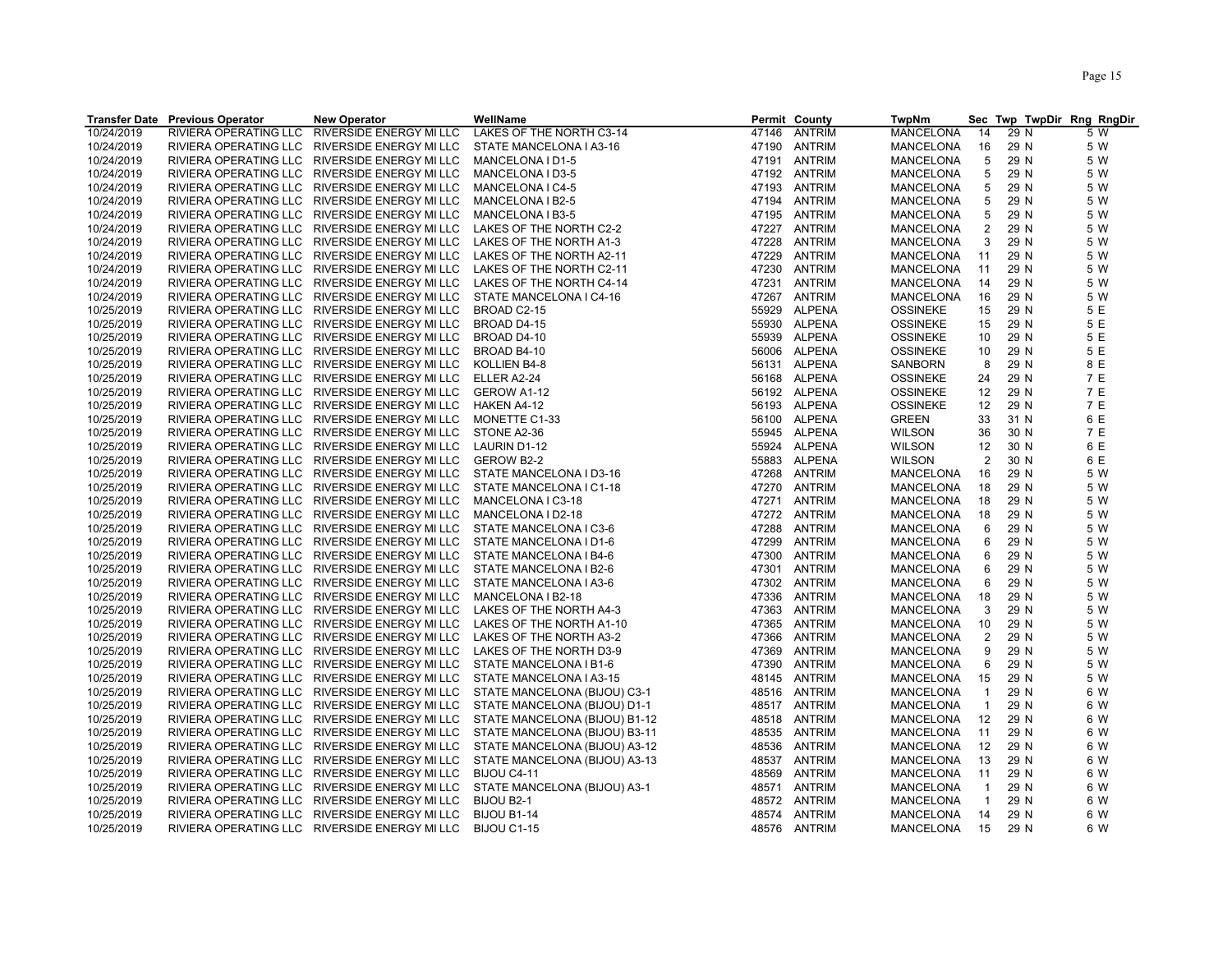|            | <b>Transfer Date Previous Operator</b> | <b>New Operator</b>                           | WellName                      |       | Permit County      | <b>TwpNm</b>     |                |      | Sec Twp TwpDir Rng RngDir |
|------------|----------------------------------------|-----------------------------------------------|-------------------------------|-------|--------------------|------------------|----------------|------|---------------------------|
| 10/25/2019 | RIVIERA OPERATING LLC                  | RIVERSIDE ENERGY MI LLC                       | BIJOU C3-15                   | 48577 | <b>ANTRIM</b>      | <b>MANCELONA</b> | 15             | 29 N | 6 W                       |
| 10/25/2019 | RIVIERA OPERATING LLC                  | RIVERSIDE ENERGY MI LLC                       | BIJOU B4-15                   | 48578 | ANTRIM             | MANCELONA        | 15             | 29 N | 6 W                       |
| 10/25/2019 | RIVIERA OPERATING LLC                  | RIVERSIDE ENERGY MI LLC                       | STATE MANCELONA (BIJOU) B2-12 | 48581 | <b>ANTRIM</b>      | MANCELONA        | 12             | 29 N | 6 W                       |
| 10/25/2019 | RIVIERA OPERATING LLC                  | RIVERSIDE ENERGY MI LLC                       | STATE MANCELONA (BIJOU) A2-11 | 48638 | <b>ANTRIM</b>      | MANCELONA        | 11             | 29 N | 6 W                       |
| 10/25/2019 | RIVIERA OPERATING LLC                  | RIVERSIDE ENERGY MI LLC                       | STATE MANCELONA (BIJOU) D1-13 | 48654 | <b>ANTRIM</b>      | <b>MANCELONA</b> | 13             | 29 N | 6 W                       |
| 10/25/2019 | RIVIERA OPERATING LLC                  | RIVERSIDE ENERGY MI LLC                       | STATE MANCELONA (BIJOU) D2-11 | 48701 | ANTRIM             | <b>MANCELONA</b> | 11             | 29 N | 6 W                       |
| 10/25/2019 | RIVIERA OPERATING LLC                  | RIVERSIDE ENERGY MI LLC                       | STATE MANCELONA (BIJOU) B1-15 | 48810 | ANTRIM             | MANCELONA        | 15             | 29 N | 6 W                       |
| 10/25/2019 |                                        | RIVIERA OPERATING LLC RIVERSIDE ENERGY MI LLC | LAKES OF THE NORTH D3-11      | 49038 | ANTRIM             | MANCELONA        | 11             | 29 N | 5 W                       |
| 10/25/2019 |                                        | RIVIERA OPERATING LLC RIVERSIDE ENERGY MI LLC | LAKES OF THE NORTH D2-13      | 49039 | ANTRIM             | MANCELONA        | 13             | 29 N | 5 W                       |
| 10/25/2019 |                                        | RIVIERA OPERATING LLC RIVERSIDE ENERGY MI LLC | LAKES OF THE NORTH B4-10      | 49040 | ANTRIM             | <b>MANCELONA</b> | 10             | 29 N | 5 W                       |
| 10/25/2019 |                                        | RIVIERA OPERATING LLC RIVERSIDE ENERGY MI LLC | BIJOU A3-14                   | 49091 | ANTRIM             | <b>MANCELONA</b> | 14             | 29 N | 6 W                       |
| 10/25/2019 | RIVIERA OPERATING LLC                  | RIVERSIDE ENERGY MI LLC                       | STATE MANCELONA (BIJOU) B1-13 | 49095 | <b>ANTRIM</b>      | <b>MANCELONA</b> | 13             | 29 N | 6 W                       |
| 10/25/2019 | RIVIERA OPERATING LLC                  | RIVERSIDE ENERGY MI LLC                       | LAKES OF THE NORTH A4-11      | 49133 | ANTRIM             | MANCELONA        | 11             | 29 N | 5 W                       |
|            |                                        |                                               |                               |       |                    |                  |                |      |                           |
| 10/25/2019 | RIVIERA OPERATING LLC                  | RIVERSIDE ENERGY MI LLC                       | LAKES OF THE NORTH C4-9       | 49398 | ANTRIM             | MANCELONA        | 9              | 29 N | 5 W                       |
| 10/25/2019 | RIVIERA OPERATING LLC                  | RIVERSIDE ENERGY MI LLC                       | LAKES OF THE NORTH D4-9       | 49399 | <b>ANTRIM</b>      | MANCELONA        | 9              | 29 N | 5 W                       |
| 10/25/2019 |                                        | RIVIERA OPERATING LLC RIVERSIDE ENERGY MI LLC | MANCELONA I B3-4              | 49452 | ANTRIM             | MANCELONA        | 4              | 29 N | 5 W                       |
| 10/25/2019 | RIVIERA OPERATING LLC                  | RIVERSIDE ENERGY MI LLC                       | MANCELONA I D3-4              | 49453 | <b>ANTRIM</b>      | <b>MANCELONA</b> | $\overline{4}$ | 29 N | 5 W                       |
| 10/25/2019 | RIVIERA OPERATING LLC                  | RIVERSIDE ENERGY MI LLC                       | MANCELONA I A1-5              |       | 49454 ANTRIM       | MANCELONA        | 5              | 29 N | 5 W                       |
| 10/25/2019 | RIVIERA OPERATING LLC                  | RIVERSIDE ENERGY MI LLC                       | MANCELONA I C1-8              | 49455 | ANTRIM             | MANCELONA        | 8              | 29 N | 5 W                       |
| 10/25/2019 |                                        | RIVIERA OPERATING LLC RIVERSIDE ENERGY MI LLC | MANCELONA I B1-15             | 49456 | <b>ANTRIM</b>      | MANCELONA        | 15             | 29 N | 5 W                       |
| 10/25/2019 |                                        | RIVIERA OPERATING LLC RIVERSIDE ENERGY MI LLC | LAKES OF THE NORTH D3-14      | 49654 | ANTRIM             | <b>MANCELONA</b> | 14             | 29 N | 5 W                       |
| 10/25/2019 |                                        | RIVIERA OPERATING LLC RIVERSIDE ENERGY MI LLC | STATE MANCELONA B2-16         | 49713 | ANTRIM             | <b>MANCELONA</b> | 16             | 29 N | 5 W                       |
| 10/25/2019 | RIVIERA OPERATING LLC                  | RIVERSIDE ENERGY MI LLC                       | STATE MANCELONA D2-6          | 49714 | <b>ANTRIM</b>      | MANCELONA        | 6              | 29 N | 5 W                       |
| 10/25/2019 | RIVIERA OPERATING LLC                  | RIVERSIDE ENERGY MI LLC                       | STATE MANCELONA B2-7          | 49715 | ANTRIM             | MANCELONA        | $\overline{7}$ | 29 N | 5 W                       |
| 10/25/2019 | RIVIERA OPERATING LLC                  | RIVERSIDE ENERGY MI LLC                       | BIJOU C4-14                   | 50231 | ANTRIM             | MANCELONA        | 14             | 29 N | 6 W                       |
| 10/25/2019 | RIVIERA OPERATING LLC                  | RIVERSIDE ENERGY MI LLC                       | <b>BIJOU A1-1</b>             | 50655 | ANTRIM             | <b>MANCELONA</b> | $\overline{1}$ | 29 N | 6 W                       |
| 10/25/2019 |                                        | RIVIERA OPERATING LLC RIVERSIDE ENERGY MI LLC | <b>BIJOU D1-12</b>            | 52590 | ANTRIM             | MANCELONA        | 12             | 29 N | 6 W                       |
| 10/25/2019 |                                        | RIVIERA OPERATING LLC RIVERSIDE ENERGY MI LLC | STATE MANCELONA B4-12         | 57024 | <b>ANTRIM</b>      | MANCELONA        | 12             | 29 N | 6 W                       |
| 10/25/2019 | RIVIERA OPERATING LLC                  | RIVERSIDE ENERGY MI LLC                       | STATE MANCELONA C1-1          | 57025 | ANTRIM             | MANCELONA        | $\overline{1}$ | 29 N | 6 W                       |
| 10/25/2019 |                                        | RIVIERA OPERATING LLC RIVERSIDE ENERGY MI LLC | <b>BIJOU EAST B4-13</b>       | 57026 | ANTRIM             | MANCELONA        | 13             | 29 N | 6 W                       |
| 10/25/2019 |                                        | RIVIERA OPERATING LLC RIVERSIDE ENERGY MI LLC | <b>BIJOU EAST D3-13</b>       | 57027 | ANTRIM             | <b>MANCELONA</b> | 13             | 29 N | 6 W                       |
| 10/25/2019 |                                        | RIVIERA OPERATING LLC RIVERSIDE ENERGY MI LLC | <b>BIJOU EAST D3-12</b>       | 57028 | ANTRIM             | MANCELONA        | 12             | 29 N | 6 W                       |
| 10/25/2019 |                                        | RIVIERA OPERATING LLC RIVERSIDE ENERGY MI LLC | <b>TOONS 5 A3-5</b>           | 57039 | <b>ANTRIM</b>      | MANCELONA        | 5              | 29 N | 5 W                       |
| 10/25/2019 | RIVIERA OPERATING LLC                  | RIVERSIDE ENERGY MI LLC                       | <b>TOONS 5 C2-5</b>           | 57040 | <b>ANTRIM</b>      | MANCELONA        | 5              | 29 N | 5 W                       |
| 10/25/2019 | RIVIERA OPERATING LLC                  | RIVERSIDE ENERGY MI LLC                       | STATE MANCELONA D4-7          | 57084 | ANTRIM             | MANCELONA        | $\overline{7}$ | 29 N | 5 W                       |
| 10/25/2019 | RIVIERA OPERATING LLC                  | RIVERSIDE ENERGY MI LLC                       | TOONS MANCELONA WEST B4-18    | 57085 | ANTRIM             | <b>MANCELONA</b> | 18             | 29 N | 5 W                       |
| 10/25/2019 |                                        | RIVIERA OPERATING LLC RIVERSIDE ENERGY MI LLC | <b>BIJOU WEST A1-14</b>       | 57091 | ANTRIM             | MANCELONA        | 14             | 29 N | 6 W                       |
| 10/25/2019 |                                        | RIVIERA OPERATING LLC RIVERSIDE ENERGY MI LLC | BIJOU WEST D2-14              | 57092 | ANTRIM             | <b>MANCELONA</b> | 14             | 29 N | 6 W                       |
| 10/25/2019 |                                        | RIVIERA OPERATING LLC RIVERSIDE ENERGY MI LLC | STATE BRILEY D1-29            | 47022 | MONTMORENCY BRILEY |                  | 29             | 30 N | 2 E                       |
| 10/25/2019 | RIVIERA OPERATING LLC                  | RIVERSIDE ENERGY MI LLC                       | STATE BRILEY B1-29            | 47798 | MONTMORENCY BRILEY |                  | 29             | 30 N | 2 E                       |
| 10/25/2019 | RIVIERA OPERATING LLC                  | RIVERSIDE ENERGY MI LLC                       | SAMP, ROBERT L C3-3           | 48187 | MONTMORENCY RUST   |                  | 3              | 29 N | 4 E                       |
| 10/25/2019 | RIVIERA OPERATING LLC                  | RIVERSIDE ENERGY MI LLC                       | SAMP, ROBERT L B2-3           | 48188 | MONTMORENCY RUST   |                  | 3              | 29 N | 4 E                       |
| 10/25/2019 | RIVIERA OPERATING LLC                  | RIVERSIDE ENERGY MI LLC                       | PHARO & BIXEL D3-35           | 56684 | MONTMORENCY LOUD   |                  | 35             | 29 N | 3 E                       |
| 10/25/2019 |                                        | RIVIERA OPERATING LLC RIVERSIDE ENERGY MI LLC | PHARO & BIXEL D3-35SUMP       | 56684 | MONTMORENCY LOUD   |                  | 35             | 29 N | 3 E                       |
| 10/25/2019 | RIVIERA OPERATING LLC                  | RIVERSIDE ENERGY MI LLC                       | PHARO & BIXEL D3-35HD1        | 56684 | MONTMORENCY LOUD   |                  | 35             | 29 N | 3 E                       |
|            |                                        |                                               |                               |       |                    |                  |                |      | 2 E                       |
| 10/25/2019 | RIVIERA OPERATING LLC                  | RIVERSIDE ENERGY MI LLC                       | STATE BRILEY TWIN D1-22       | 57859 | MONTMORENCY BRILEY |                  | 22             | 30 N | 2 E                       |
| 10/25/2019 | RIVIERA OPERATING LLC                  | RIVERSIDE ENERGY MI LLC                       | STATE BRILEY TWIN D1-22SUMP   | 57859 | MONTMORENCY BRILEY |                  | 22             | 30 N |                           |
| 10/25/2019 |                                        | RIVIERA OPERATING LLC RIVERSIDE ENERGY MI LLC | STATE BRILEY TWIN D1-22HD1    | 57859 | MONTMORENCY BRILEY |                  | 22             | 30 N | 2E                        |
| 10/25/2019 |                                        | RIVIERA OPERATING LLC RIVERSIDE ENERGY MI LLC | STATE BRILEY TWIN B1-26       | 57865 | MONTMORENCY BRILEY |                  | 26             | 30 N | 2 E                       |
| 10/25/2019 |                                        | RIVIERA OPERATING LLC RIVERSIDE ENERGY MI LLC | STATE BRILEY TWIN B1-26HD1    | 57865 | MONTMORENCY BRILEY |                  | 26             | 30 N | 2 E                       |
| 10/25/2019 | RIVIERA OPERATING LLC                  | RIVERSIDE ENERGY MI LLC                       | STATE BRILEY TWIN B1-26HD2    | 57865 | MONTMORENCY BRILEY |                  | 26             | 30 N | 2 E                       |
| 10/25/2019 |                                        | RIVIERA OPERATING LLC RIVERSIDE ENERGY MI LLC | STATE BRILEY TWIN D3-27       | 57867 | MONTMORENCY BRILEY |                  | 27             | 30 N | 2 E                       |